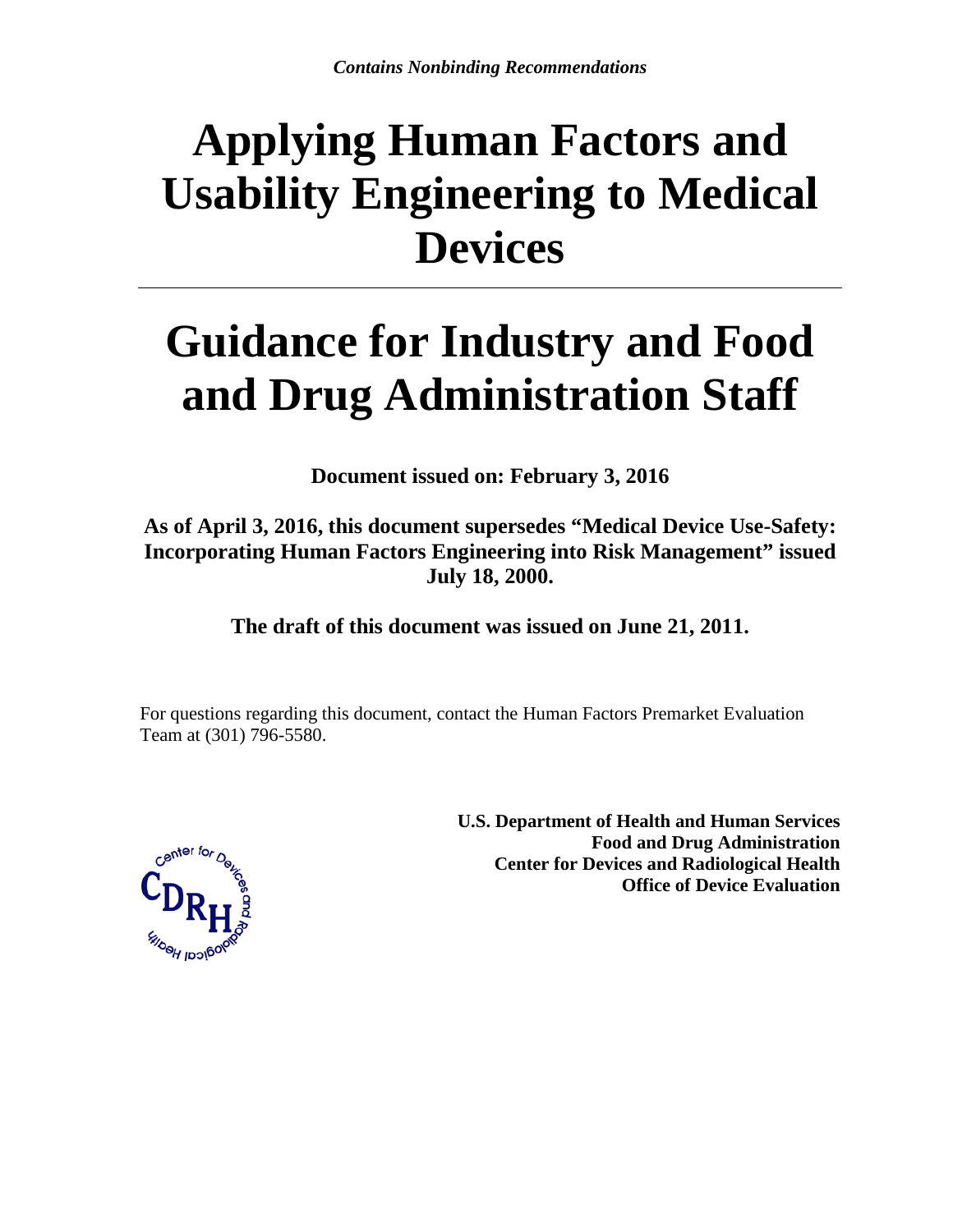## **Preface**

### **Public Comment**

You may submit electronic comments and suggestions at any time for Agency consideration to http://www.regulations.gov . Submit written comments to the Division of Dockets Management, Food and Drug Administration, 5630 Fishers Lane, Room 1061, (HFA-305), Rockville, MD 20852. Identify all comments with the docket number FDA-2011-D-0469. Comments may not be acted upon by the Agency until the document is next revised or updated.

## **Additional Copies**

Additional copies are available from the Internet. You may also send an e-mail request to CDRH-Guidance@fda.hhs.gov to receive a copy of the guidance. Please use the document number 1757 to identify the guidance you are requesting.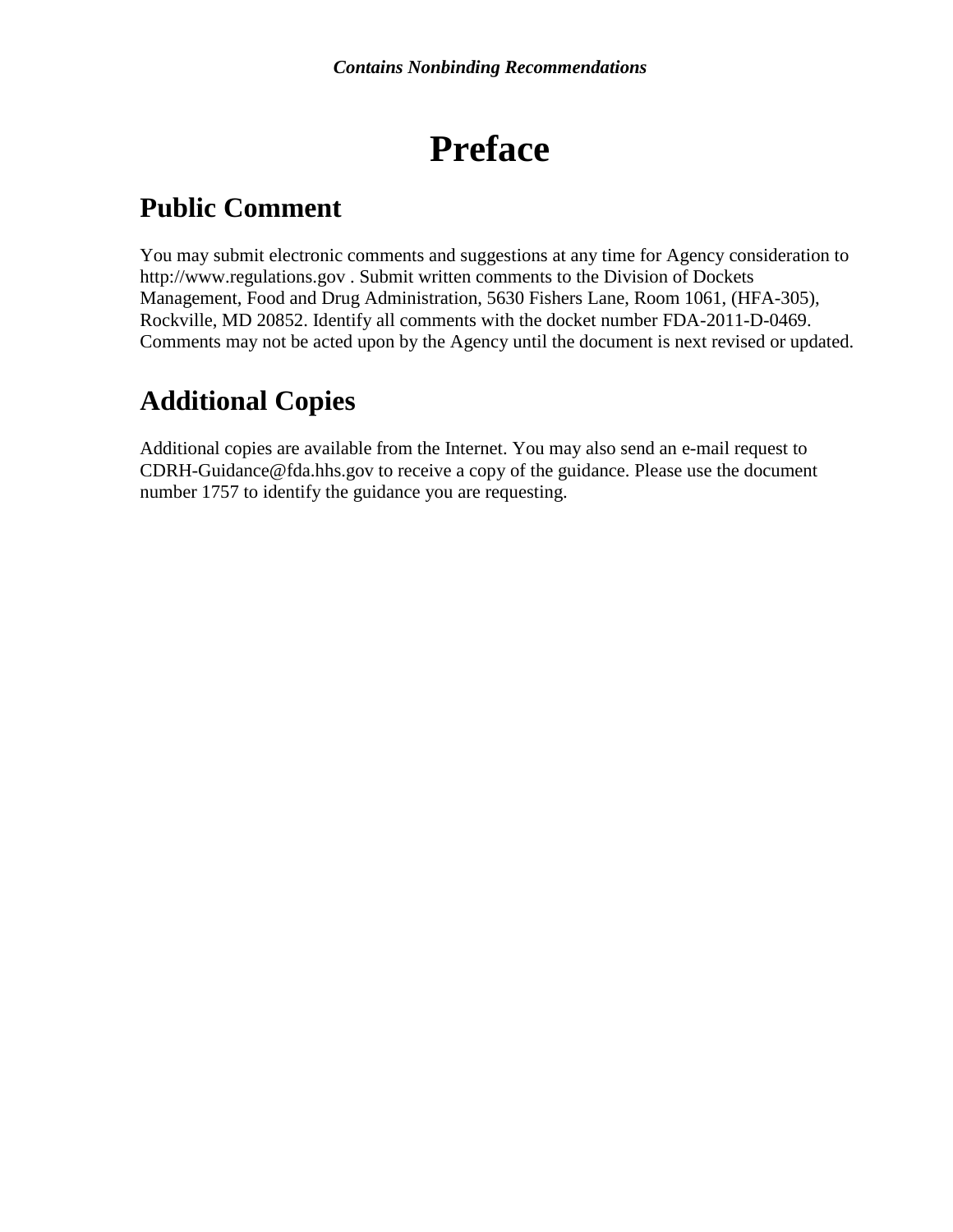#### *Contains Nonbinding Recommendations*

#### **Table of Contents**

#### **Contents**

| 1.   |                                                                                                                                                                                                                                                                                                                                                                                                                                      |  |
|------|--------------------------------------------------------------------------------------------------------------------------------------------------------------------------------------------------------------------------------------------------------------------------------------------------------------------------------------------------------------------------------------------------------------------------------------|--|
| 2.   | $\textit{Scope} \_$                                                                                                                                                                                                                                                                                                                                                                                                                  |  |
| 3.   | $\begin{tabular}{c} Definitions \end{tabular} \begin{tabular}{ c c c c } \hline \rule{0.3cm}{.01cm} \textbf{Definitions} \end{tabular} \begin{tabular}{ c c c c } \hline \rule{0.3cm}{.01cm} \textbf{1} & \textbf{2} & \textbf{3} & \textbf{4} & \textbf{5} & \textbf{5} & \textbf{6} & \textbf{6} & \textbf{7} & \textbf{10} & \textbf{10} & \textbf{10} & \textbf{10} & \textbf{10} & \textbf{10} & \textbf{10} & \textbf{10} & \$ |  |
| 3.1  |                                                                                                                                                                                                                                                                                                                                                                                                                                      |  |
| 3.2  |                                                                                                                                                                                                                                                                                                                                                                                                                                      |  |
| 3.3  |                                                                                                                                                                                                                                                                                                                                                                                                                                      |  |
| 3.4  |                                                                                                                                                                                                                                                                                                                                                                                                                                      |  |
| 3.5  |                                                                                                                                                                                                                                                                                                                                                                                                                                      |  |
| 3.6  |                                                                                                                                                                                                                                                                                                                                                                                                                                      |  |
| 3.7  |                                                                                                                                                                                                                                                                                                                                                                                                                                      |  |
| 3.8  |                                                                                                                                                                                                                                                                                                                                                                                                                                      |  |
|      |                                                                                                                                                                                                                                                                                                                                                                                                                                      |  |
| 3.9  |                                                                                                                                                                                                                                                                                                                                                                                                                                      |  |
| 3.10 |                                                                                                                                                                                                                                                                                                                                                                                                                                      |  |
| 3.11 |                                                                                                                                                                                                                                                                                                                                                                                                                                      |  |
| 3.12 |                                                                                                                                                                                                                                                                                                                                                                                                                                      |  |
| 4.   | $0$ verview $\qquad \qquad$ 4                                                                                                                                                                                                                                                                                                                                                                                                        |  |
| 4.1  |                                                                                                                                                                                                                                                                                                                                                                                                                                      |  |
| 4.2  |                                                                                                                                                                                                                                                                                                                                                                                                                                      |  |
| 5.   |                                                                                                                                                                                                                                                                                                                                                                                                                                      |  |
| 5.1  |                                                                                                                                                                                                                                                                                                                                                                                                                                      |  |
| 5.2  | Device Use Environments 10                                                                                                                                                                                                                                                                                                                                                                                                           |  |
| 5.3  |                                                                                                                                                                                                                                                                                                                                                                                                                                      |  |
| 6.   |                                                                                                                                                                                                                                                                                                                                                                                                                                      |  |
| 6.1  |                                                                                                                                                                                                                                                                                                                                                                                                                                      |  |
|      | 6.1.1                                                                                                                                                                                                                                                                                                                                                                                                                                |  |
|      | 6.1.2                                                                                                                                                                                                                                                                                                                                                                                                                                |  |
| 6.2  |                                                                                                                                                                                                                                                                                                                                                                                                                                      |  |
| 6.3  | Analytical Approaches to Identifying Critical Tasks _____________________________ 13<br>6.3.1                                                                                                                                                                                                                                                                                                                                        |  |
|      | 6.3.2                                                                                                                                                                                                                                                                                                                                                                                                                                |  |
|      | 6.3.3                                                                                                                                                                                                                                                                                                                                                                                                                                |  |
| 6.4  |                                                                                                                                                                                                                                                                                                                                                                                                                                      |  |
|      | 6.4.1                                                                                                                                                                                                                                                                                                                                                                                                                                |  |
|      | 6.4.2<br>Interviews 16                                                                                                                                                                                                                                                                                                                                                                                                               |  |
|      | 6.4.3<br>6.4.3.1                                                                                                                                                                                                                                                                                                                                                                                                                     |  |
|      |                                                                                                                                                                                                                                                                                                                                                                                                                                      |  |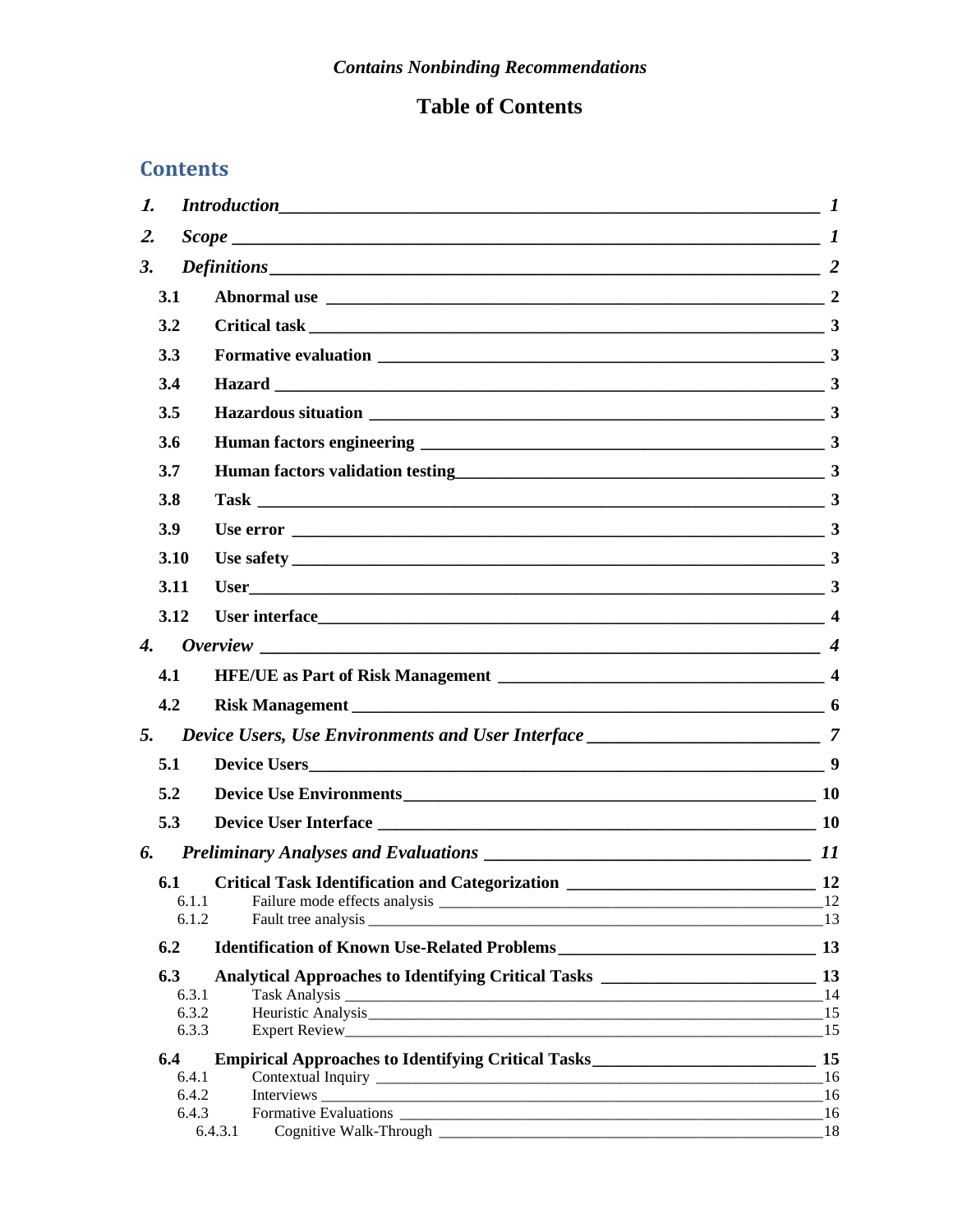|     | 6.4.3.2 |                                                                                      |           |
|-----|---------|--------------------------------------------------------------------------------------|-----------|
| 7.  |         | Elimination or Reduction of Use-Related Hazards ________________________________     | 19        |
| 8.  |         |                                                                                      | <b>20</b> |
|     | 8.1     |                                                                                      |           |
|     | 8.1.1   |                                                                                      | 21        |
|     | 8.1.2   |                                                                                      | 23        |
|     | 8.1.3   | Instructions for Use                                                                 | 23        |
|     | 8.1.4   |                                                                                      | 24        |
|     | 8.1.5   |                                                                                      | 24        |
|     | 8.1.5.1 |                                                                                      | 25        |
|     | 8.1.5.2 | Knowledge Task Data                                                                  | 25        |
|     | 8.1.5.3 |                                                                                      | 26        |
|     | 8.1.6   |                                                                                      |           |
|     | 8.1.7   |                                                                                      | 27        |
|     | 8.2     |                                                                                      |           |
|     | 8.3     |                                                                                      | 28        |
| 9.  |         |                                                                                      | 29        |
| 10. |         |                                                                                      | 30        |
|     |         |                                                                                      | 31        |
|     |         | Appendix B: Considerations for Determining Sample Sizes for Human Factors Validation |           |
|     |         |                                                                                      | 35        |
|     |         | Appendix C: Analyzing Results of Human Factors Validation Testing ______________     | 37        |
|     |         |                                                                                      | 43        |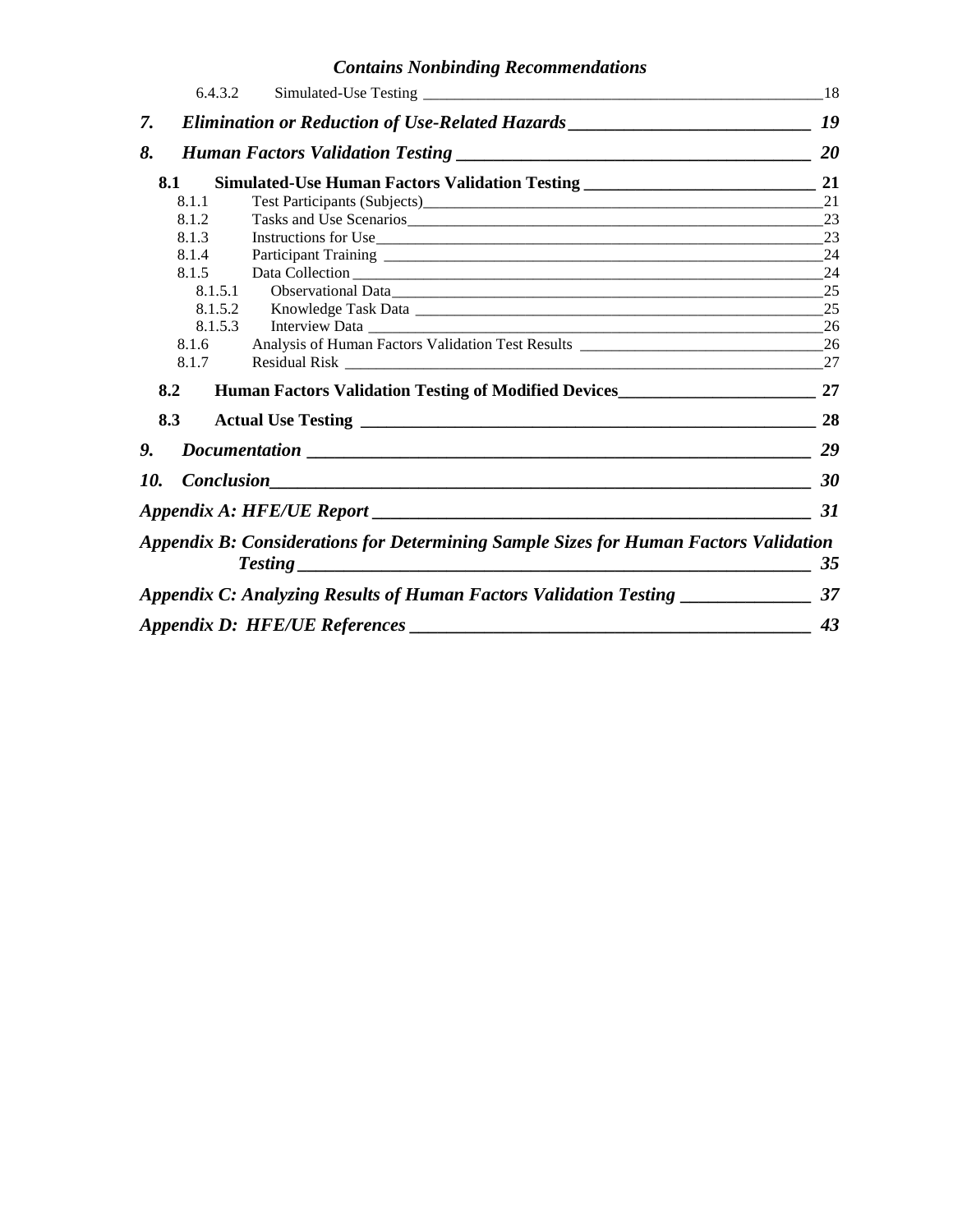## **Applying Human Factors and Usability Engineering to Medical Devices**

## **Guidance for Industry and Food and Drug Administration Staff**

*This guidance represents the Food and Drug Administration's (FDA's) current thinking on this topic. It does not create or confer any rights for or on any person and does not operate to bind FDA or the public. You can use an alternative approach if the approach satisfies the requirements of the applicable statutes and regulations. If you want to discuss an alternative approach, contact the FDA staff responsible for implementing this guidance. If you cannot identify the appropriate FDA staff, call the appropriate number listed on the title page of this guidance.* 

### <span id="page-4-0"></span>**1. Introduction**

FDA has developed this guidance document to assist industry in following appropriate human factors and usability engineering processes to maximize the likelihood that new medical devices will be safe and effective for the intended users, uses and use environments.

The recommendations in this guidance document are intended to support manufacturers in improving the design of devices to minimize potential use errors and resulting harm. The FDA believes that these recommendations will enable manufacturers to assess and reduce risks associated with medical device use.

FDA's guidance documents, including this one, do not establish legally enforceable responsibilities. Instead, guidance documents describe the Agency's current thinking on a topic and should be viewed only as recommendations unless specific regulatory or statutory requirements are cited. The use of the word *should* in Agency guidance documents means that something is suggested or recommended, but not required.

## <span id="page-4-1"></span>**2. Scope**

This guidance recommends that manufacturers follow human factors or usability engineering processes during the development of new medical devices, focusing specifically on the user interface, where the user interface includes all points of interaction between the product and the user(s) including elements such as displays, controls, packaging, product labels, instructions for use, etc. While following these processes can be beneficial for optimizing user interfaces in other respects (e.g., maximizing ease of use, efficiency, and user satisfaction), FDA is primarily concerned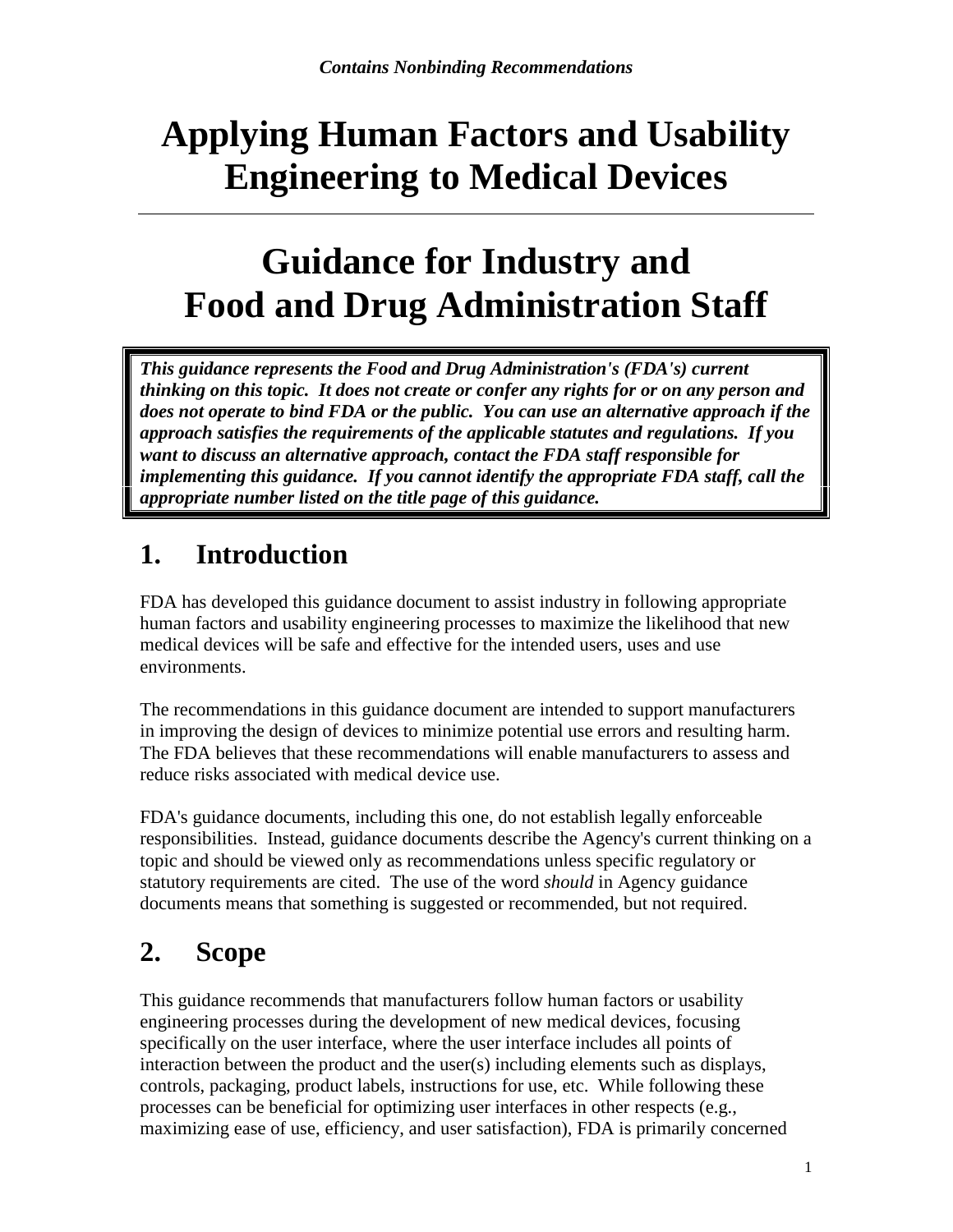that devices are safe and effective for the intended users, uses, and use environments. The goal is to ensure that the device user interface has been designed such that use errors that occur during use of the device that could cause harm or degrade medical treatment are either eliminated or reduced to the extent possible.

As part of their design controls<sup>[1](#page-5-2)</sup>, manufacturers conduct a risk analysis that includes the risks associated with device use and the measures implemented to reduce those risks. ANSI/AAMI/ISO 14971, *Medical Devices – Application of risk management to medical devices,* defines risk as the combination of the probability of occurrence of harm and the severity of the potential harm<sup>[2](#page-5-3)</sup>. However, because probability is very difficult to determine for use errors, and in fact many use errors cannot be anticipated until device use is simulated and observed, the severity of the potential harm is more meaningful for determining the need to eliminate (design out) or reduce resulting harm. If the results of risk analysis indicate that use errors could cause serious harm to the patient or the device user, then the manufacturer should apply appropriate human factors or usability engineering processes according to this guidance document. This is also the case if a manufacturer is modifying a marketed device to correct design deficiencies associated with use, particularly as a corrective and preventive action (CAPA).

CDRH considers human factors testing a valuable component of product development for medical devices. CDRH recommends that manufacturers consider human factors testing for medical devices as a part of a robust design control subsystem. CDRH believes that for those devices where an analysis of risk indicates that users performing tasks incorrectly or failing to perform tasks could result in serious harm, manufacturers should submit human factors data in premarket submissions (i.e.,  $PMA$ ,  $510(k)$ ). In an effort to make CDRH's premarket submission expectations clear regarding which device types should include human factors data in premarket submissions, CDRH is issuing a draft guidance document *List of Highest Priority Devices for Human Factors Review, Draft Guidance for Industry and Food and Drug Administration Staff.*  [\(http://www.fda.gov/downloads/MedicalDevices/DeviceRegulationandGuidance/Guidanc](http://www.fda.gov/downloads/MedicalDevices/DeviceRegulationandGuidance/GuidanceDocuments/UCM484097.pdf) [eDocuments/UCM484097.pdf\)](http://www.fda.gov/downloads/MedicalDevices/DeviceRegulationandGuidance/GuidanceDocuments/UCM484097.pdf) When final, this document will represent the Agency's current thinking on this issue.

## <span id="page-5-0"></span>**3. Definitions**

For the purposes of this guidance, the following terms are defined.

#### <span id="page-5-1"></span>**3.1 Abnormal use**

An intentional act or intentional omission of an act that reflects violative or reckless use or sabotage beyond reasonable means of risk mitigation or control through design of the user interface.

 $\overline{a}$  $1$  21 CFR 820.30

<span id="page-5-3"></span><span id="page-5-2"></span><sup>&</sup>lt;sup>2</sup> ANSI/AAMI/ISO 14971:2007, definition 2.16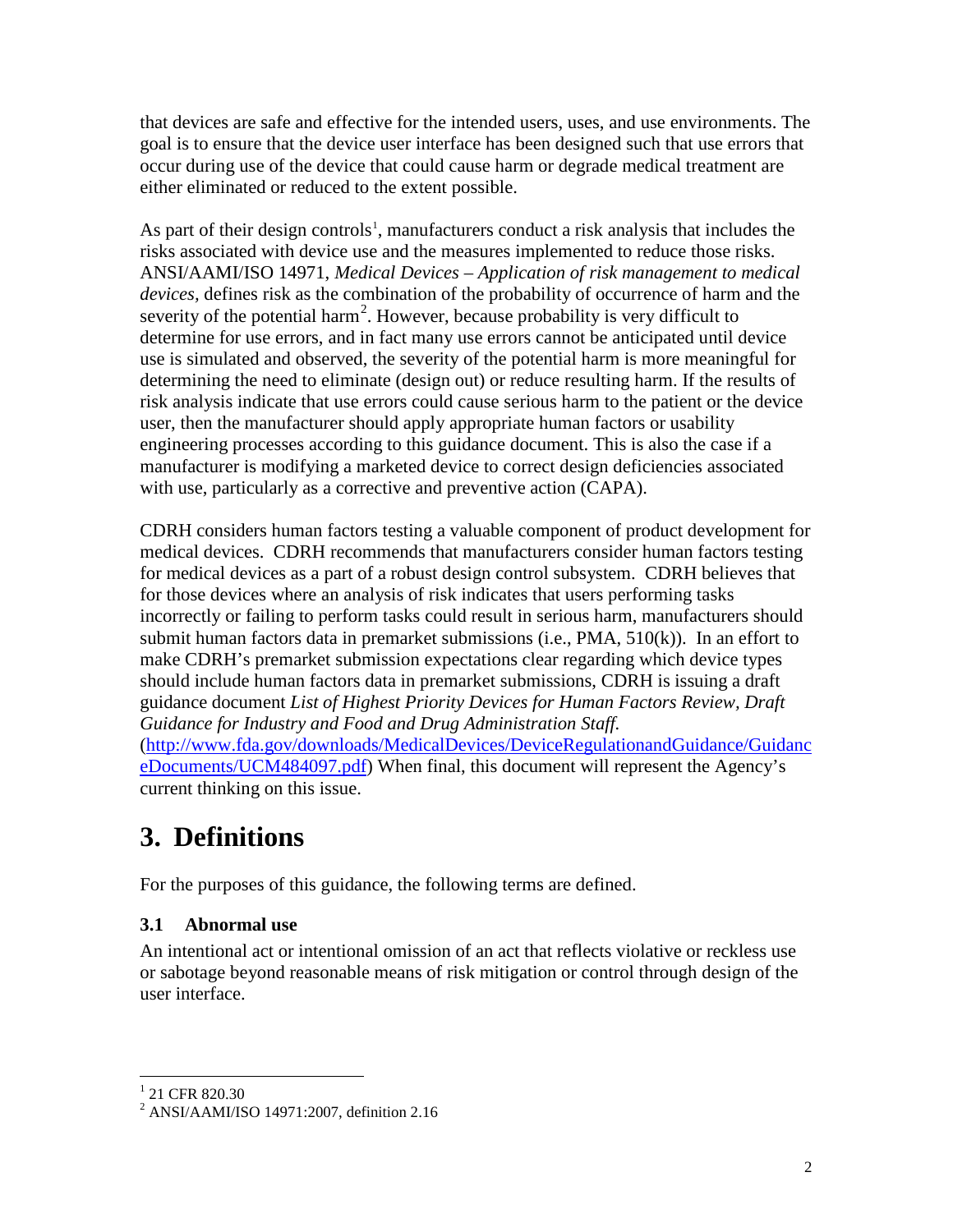#### <span id="page-6-0"></span>**3.2 Critical task**

A user task which, if performed incorrectly or not performed at all, would or could cause serious harm to the patient or user, where harm is defined to include compromised medical care.

#### <span id="page-6-1"></span>**3.3 Formative evaluation**

Process of assessing, at one or more stages during the device development process, a user interface or user interactions with the user interface to identify the interface's strengths and weaknesses and to identify potential use errors that would or could result in harm to the patient or user.

#### <span id="page-6-2"></span>**3.4 Hazard**

Potential source of harm.

#### <span id="page-6-3"></span>**3.5 Hazardous situation**

<span id="page-6-4"></span>Circumstance in which people are exposed to one or more hazard(s).

#### **3.6 Human factors engineering**

The application of knowledge about human behavior, abilities, limitations, and other characteristics of medical device users to the design of medical devices including mechanical and software driven user interfaces, systems, tasks, user documentation, and user training to enhance and demonstrate safe and effective use.

Human factors engineering and usability engineering can be considered to be synonymous.

#### <span id="page-6-5"></span>**3.7 Human factors validation testing**

Testing conducted at the end of the device development process to assess user interactions with a device user interface to identify use errors that would or could result in serious harm to the patient or user. Human factors validation testing is also used to assess the effectiveness of risk management measures. Human factors validation testing represents one portion of design validation.

#### <span id="page-6-6"></span>**3.8 Task**

<span id="page-6-7"></span>Action or set of actions performed by a user to achieve a specific goal.

#### **3.9 Use error**

User action or lack of action that was different from that expected by the manufacturer and caused a result that (1) was different from the result expected by the user and (2) was not caused solely by device failure and (3) did or could result in harm.

#### <span id="page-6-8"></span>**3.10 Use safety**

<span id="page-6-9"></span>Freedom from unacceptable use-related risk.

#### **3.11 User**

Person who interacts with (i.e., operates or handles) the device.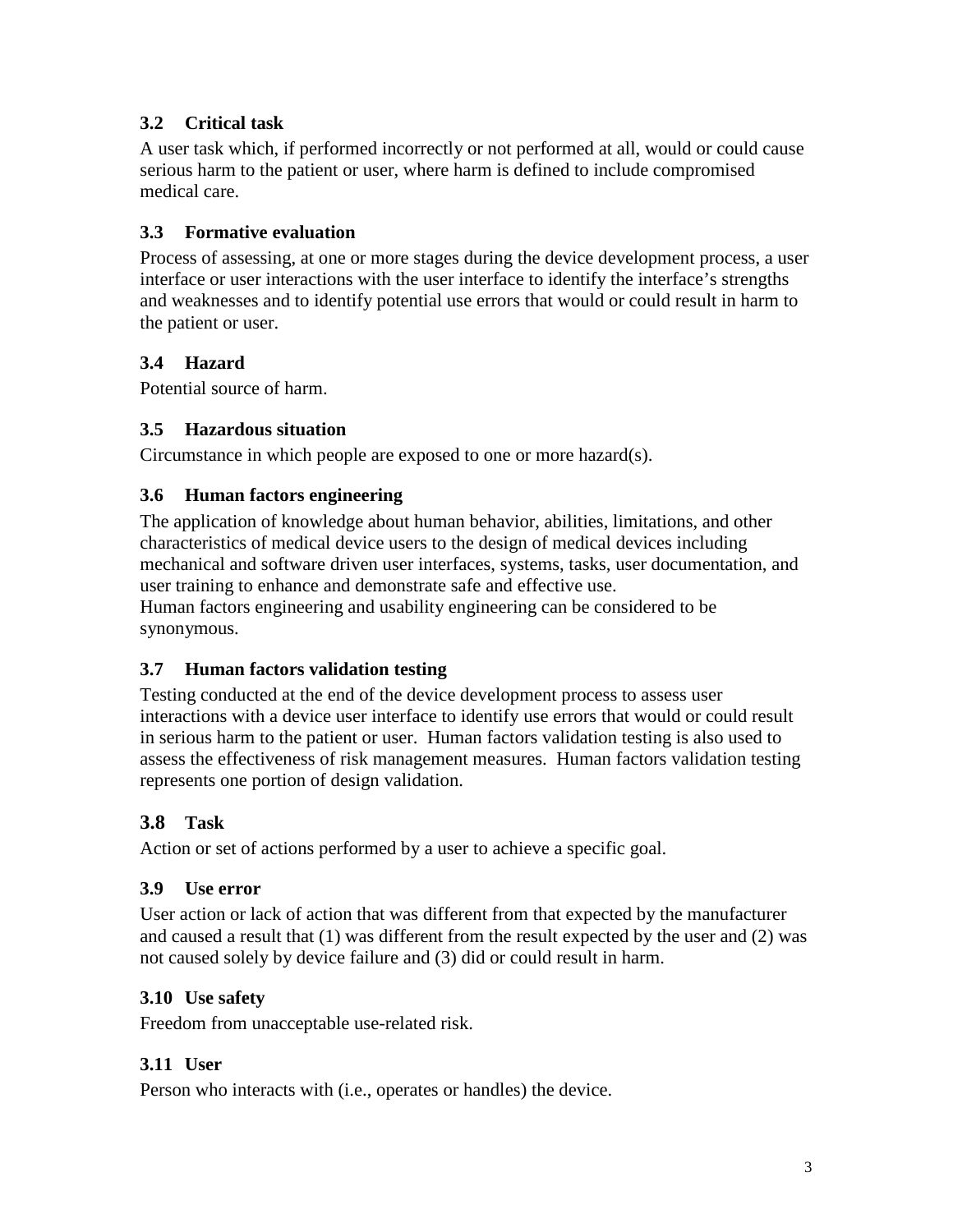#### <span id="page-7-0"></span>**3.12 User interface**

All points of interaction between the user and the device, including all elements of the device with which the user interacts (i.e., those parts of the device that users see, hear, touch). All sources of information transmitted by the device (including packaging, labeling), training and all physical controls and display elements (including alarms and the logic of operation of each device component and of the user interface system as a whole).

## <span id="page-7-1"></span>**4. Overview**

Understanding how people interact with technology and studying how user interface design affects the interactions people have with technology is the focus of human factors engineering (HFE) and usability engineering  $(UE)^3$  $(UE)^3$ .

HFE/UE considerations in the development of medical devices involve the three major components of the device-user system: (1) device users, (2) device use environments and (3) device user interfaces. The interactions among the three components and the possible results are depicted graphically in Figure 1.



**Figure 1**. Interactions among HFE/UE considerations result in either safe and effective use or unsafe or ineffective use.

#### <span id="page-7-2"></span>**4.1 HFE/UE as Part of Risk Management**

Eliminating or reducing design-related problems that contribute to or cause unsafe or ineffective use is part of the overall risk management process.

<span id="page-7-3"></span> $\overline{a}$  $3$  In the US, the term "human factors engineering" is predominant but in other parts of the world, "usability engineering" is preferred. For the purposes of this document, the two terms are considered interchangeable.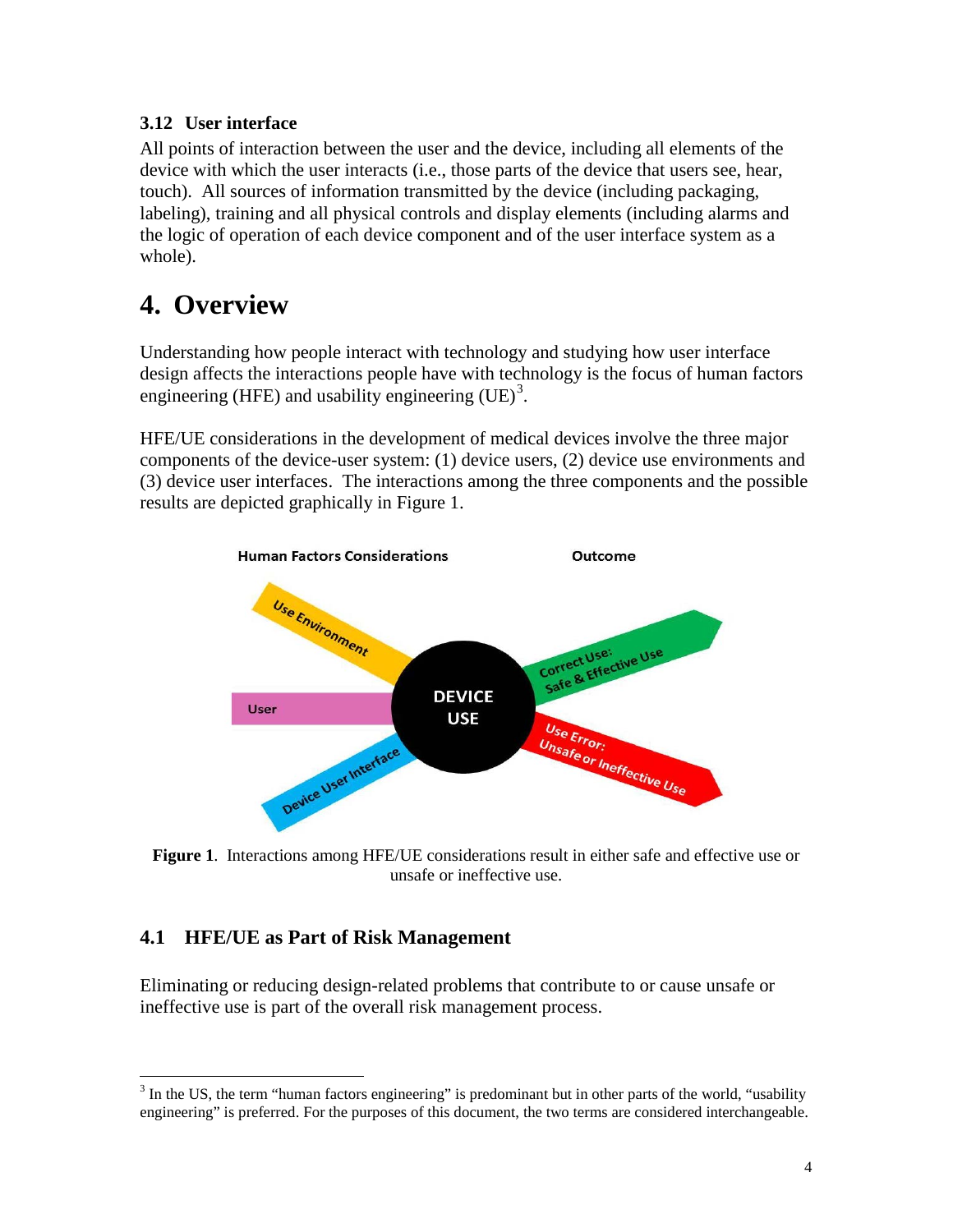Hazards traditionally considered in risk analysis include:

- Physical hazards (e.g., sharp corners or edges),
- Mechanical hazards (e.g., kinetic or potential energy from a moving object),
- Thermal hazards (e.g., high-temperature components),
- Electrical hazards (e.g., electrical current, electromagnetic interference (EMI)),
- Chemical hazards (e.g., toxic chemicals),
- Radiation hazards (e.g., ionizing and non-ionizing), and
- Biological hazards (e.g., allergens, bio-incompatible agents and infectious agents).

These hazards are generally associated with instances of device or component failure that are not dependent on how the user interacts with the device. (A notable exception is infectious agents (germs/pathogens), which can be introduced to the device as crosscontamination caused by use error.)

Medical device hazards associated with user interactions with devices should also be included in risk management. These hazards are referred to in this document as *userelated hazards* (see Figure 2). These hazards might result from aspects of the user interface design that cause the user to fail to adequately or correctly perceive, read, interpret, understand or act on information from the device. Some use-related hazards are more serious than others, depending on the severity of the potential harm to the user or patient encountering the hazard.



#### **Figure 2.** Use-Related Hazards, Device Failure Hazards, and Overlap Hazards Related to Both Use and Device Failure.

Use-related hazards are related to one or more of the following situations:

• Device use requires physical, perceptual, or cognitive abilities that exceed the abilities of the user;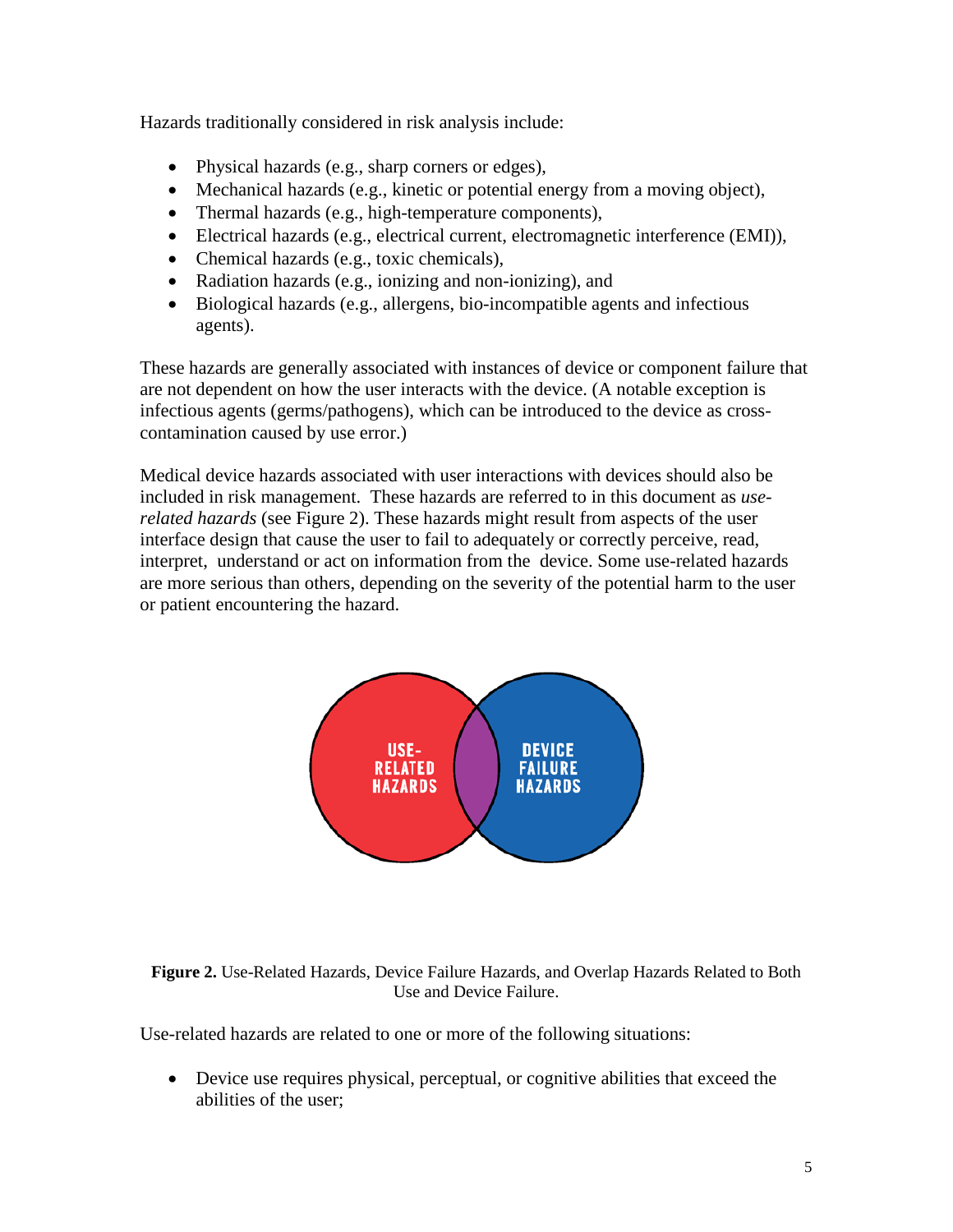- Device use is inconsistent with the user's expectations or intuition about device operation;
- The use environment affects operation of the device and this effect is not recognized or understood by the user;
- The particular use environment impairs the user's physical, perceptual, or cognitive capabilities when using the device;
- Devices are used in ways that the manufacturer could have anticipated but did not consider; or
- Devices are used in ways that were anticipated but inappropriate (e.g., inappropriate user habits) and for which risk elimination or reduction could have been applied but was not.

#### <span id="page-9-0"></span>**4.2 Risk Management**

HFE/UE considerations and approaches should be incorporated into device design, development and risk management processes. Three steps are essential for performing a successful HFE/UE analysis:

- Identify anticipated use-related hazards and initially unanticipated use-related hazards (derived through preliminary analyses and evaluations, see [Section 6\)](#page-14-1), and determine how hazardous use situations occur;
- Develop and apply measures to eliminate or reduce use-related hazards that could result in harm to the patient or the user (see [Section 7\)](#page-22-0); and
- Demonstrate whether the final device user interface design supports safe and effective use by conducting human factors validation testing (see [Section](#page-23-0) 8).

Figure 3 depicts the risk management process for addressing use-related hazards; HFE/UE approaches should be applied for this process to work effectively.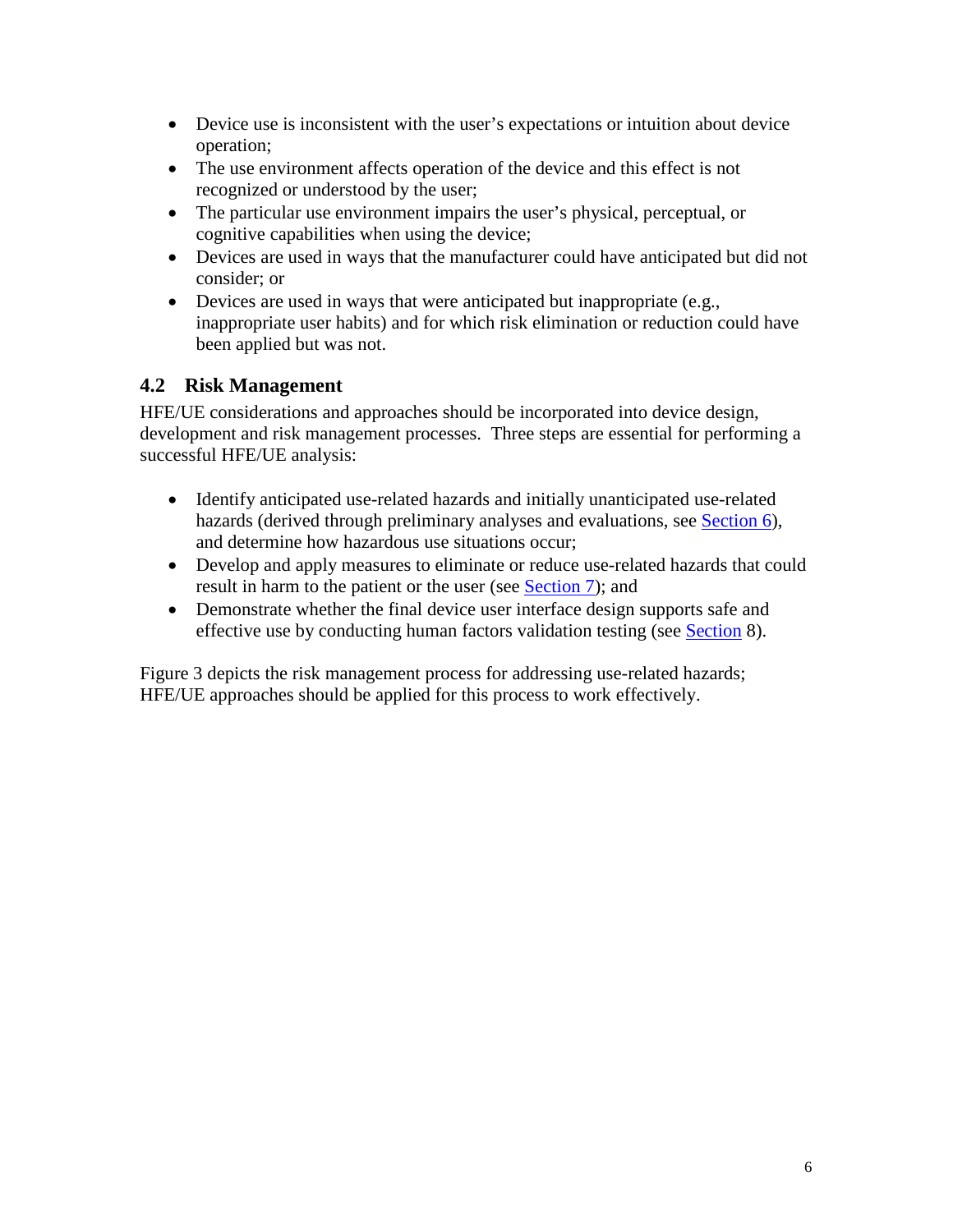

**Figure 3**: Addressing Use-Related Hazards in Risk Management.

### <span id="page-10-0"></span>**5. Device Users, Use Environments and User Interface**

Figure 4 presents a model of the interactions between a user and a device, the processes performed by each, and the user interface between them. When users interact with a device, they perceive information provided by the device, then interpret and process the information and make decisions. The users interact with the device to change some aspect of its operation (e.g., modify a setting, replace a component, or stop the device). The device receives the user input, responds, and provides feedback to the user. The user might then consider the feedback and initiate additional cycles of interaction.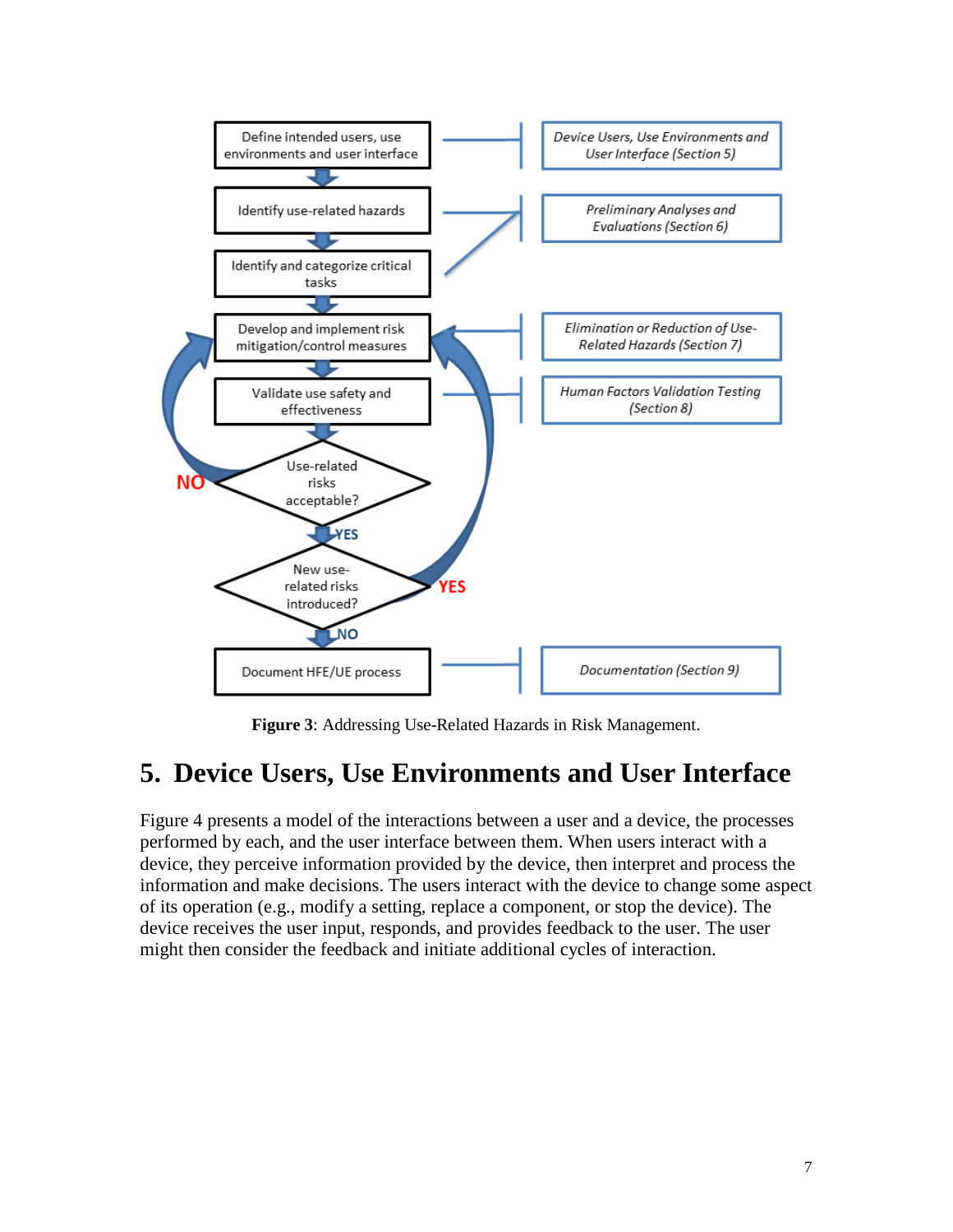

**Figure 4**: Device User Interface in Operational Context (adapted from Redmill and Rajan, 1997).

Prior to conducting HFE/UE analyses you should review and document essential characteristics of the following:

- Device users; e.g.:
	- o The intended users of the device (e.g., physician, nurse, professional caregiver, patient, family member, installer, maintenance staff member, reprocessor, disposer);
	- o User characteristics (e.g., functional capabilities (physical, sensory and cognitive), experience and knowledge levels and behaviors) that could impact the safe and effective use of the device; and
	- o The level of training users are expected to have and/or receive.
- Device use environments; e.g.:
	- o Hospital, surgical suite, home, emergency use, public use, etc.; or
	- o Special environments (e.g., emergency transport, mass casualty event, sterile isolation, hospital intensive care unit).
- Device user interface; e.g.:
	- o Components and accessories
	- o Controls
	- o Visual displays
	- o Visual, auditory and tactile feedback
	- o Alarms and alerts
	- o Logic and sequence of operation
	- o Labeling
	- o Training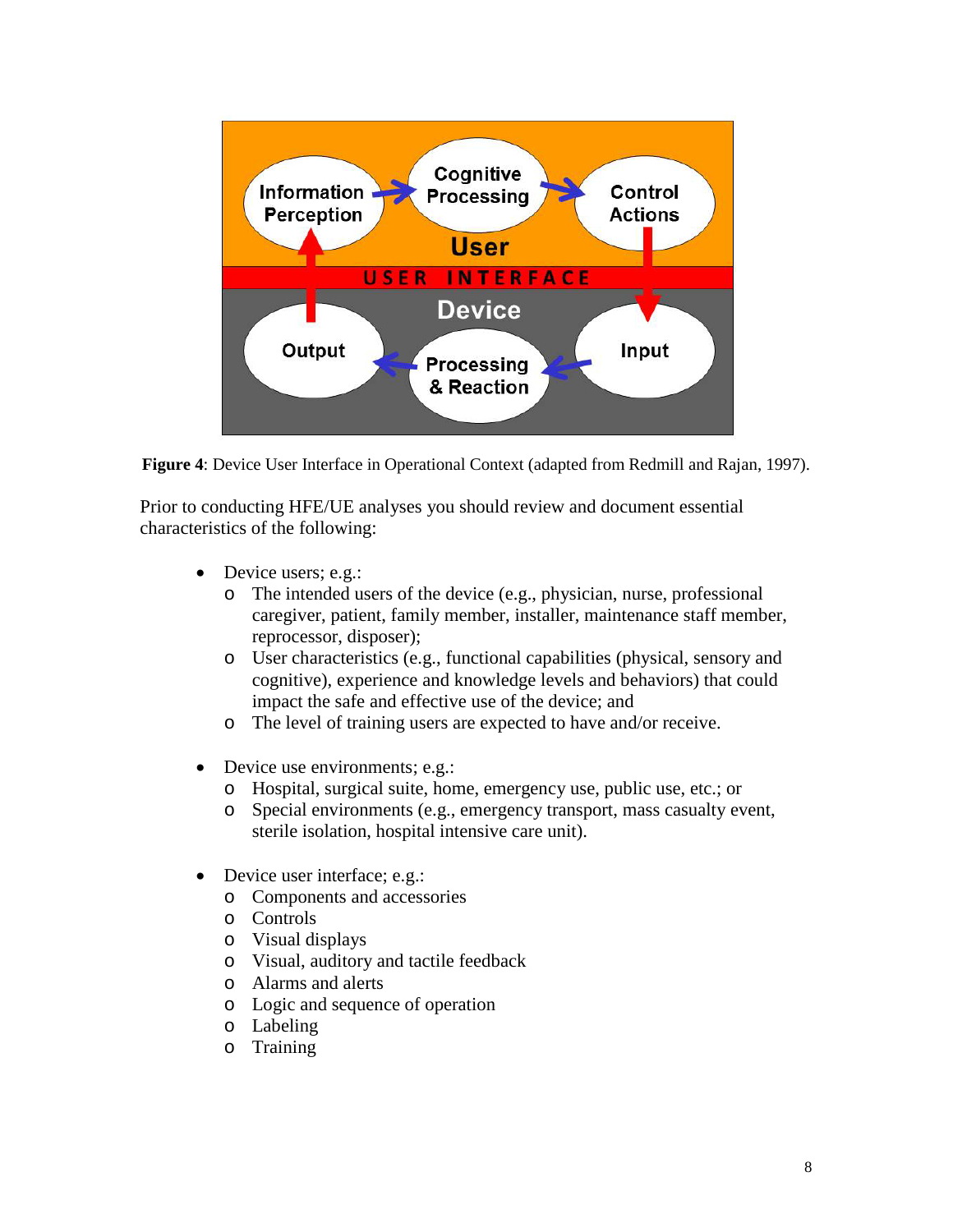These considerations are discussed in more detail in the following sections. The characteristics of the intended users, use environments, and the device user interface should be taken into account during the medical device development process.

#### <span id="page-12-0"></span>**5.1 Device Users**

The intended users of a medical device should be able to use it without making use errors that could compromise medical care or patient or user safety. Depending on the specific device and its application, device users might be limited to professional caregivers, such as physicians, nurses, nurse practitioners, physical and occupational therapists, social workers, and home care aides. Other user populations could include medical technologists, radiology technologists, or laboratory professionals. Device user populations might also include the professionals who install and set up the devices and those who clean, maintain, repair, or reprocess them. The users of some devices might instead be non-professionals, including patients who operate devices on themselves to provide self-care and family members or friends who serve as lay caregivers to people receiving care in the home, including parents who use devices on their children or supervise their children's use of devices.

The ability of a user to operate a medical device depends on his or her personal characteristics, including:

- Physical size, strength, and stamina,
- Physical dexterity, flexibility, and coordination,
- Sensory abilities (i.e., vision, hearing, tactile sensitivity),
- Cognitive abilities, including memory,
- Medical condition for which the device is being used,
- Comorbidities (i.e., multiple conditions or diseases),
- Literacy and language skills,
- General health status,
- Mental and emotional state,
- Level of education and health literacy relative to the medical condition involved,
- General knowledge of similar types of devices,
- Knowledge of and experience with the particular device,
- Ability to learn and adapt to a new device, and
- Willingness and motivation to learn to use a new device.

You should evaluate and understand the characteristics of all intended user groups that could affect their interactions with the device and describe them for the purpose of HFE/UE evaluation and design. These characteristics should be taken into account during the medical device development process, so that devices might be more accommodating of the variability and limitations among users.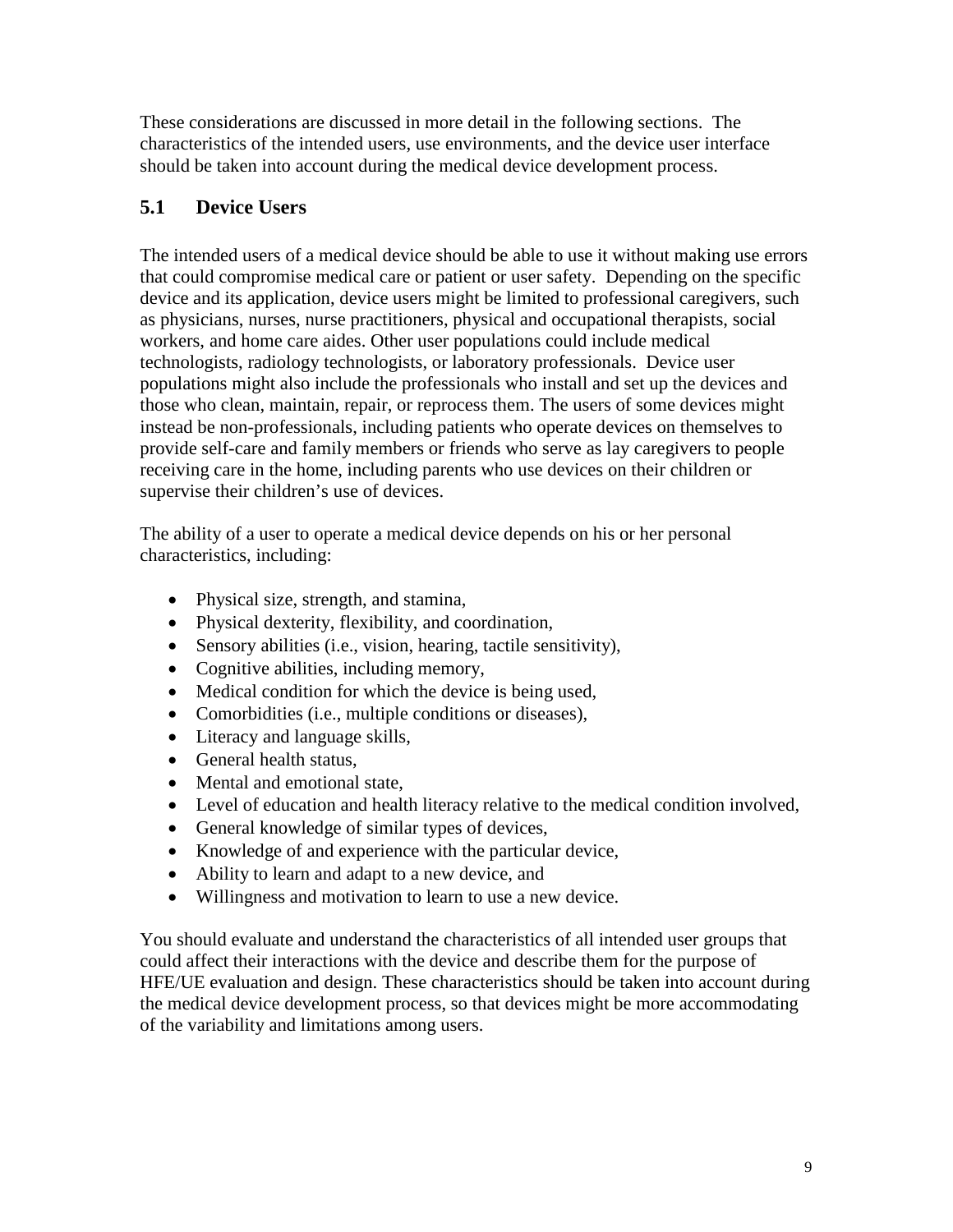#### <span id="page-13-0"></span>**5.2 Device Use Environments**

The environments in which medical devices are used might include a variety of conditions that could determine optimal user interface design. Medical devices might be used in clinical environments or non-clinical environments, community settings or moving vehicles. Examples of environmental use conditions include the following:

- The lighting level might be low or high, making it hard to see device displays or controls.
- The noise level might be high, making it hard to hear device operation feedback or audible alerts and alarms or to distinguish one alarm from another.
- The room could contain multiple models of the same device, component or accessory, making it difficult to identify and select the correct one.
- The room might be full of equipment or clutter or busy with other people and activities, making it difficult for people to maneuver in the space and providing distractions that could confuse or overwhelm the device user.
- The device might be used in a moving vehicle, subjecting the device and the user to jostling and vibration that could make it difficult for the user to read a display or perform fine motor movements.

You should evaluate and understand relevant characteristics of all intended use environments and describe them for the purpose of HFE/UE evaluation and design. These characteristics should be taken into account during the medical device development process, so that devices might be more accommodating of the conditions of use that could affect their use safety and effectiveness.

#### <span id="page-13-1"></span>**5.3 Device User Interface**

A device user interface includes all points of interaction between the user and the device, including all elements of the device with which the user interacts. A device user interface might be used while user setups the device (e.g., unpacking, set up, calibration), uses the device, or performs maintenance on the device (e.g., cleaning, replacing a battery, repairing parts). It includes:

- The size and shape of the device (particularly a concern for hand-held and wearable devices),
- Elements that provide information to the user, such as indicator lights, displays, auditory and visual alarms,
- Graphic user interfaces of device software systems,
- The logic of overall user-system interaction, including how, when, and in what form information (i.e., feedback) is provided to the user,
- Components that the operator connects, positions, configures or manipulates,
- Hardware components the user handles to control device operation such as switches, buttons, and knobs,
- Components or accessories that are applied or connected to the patient, and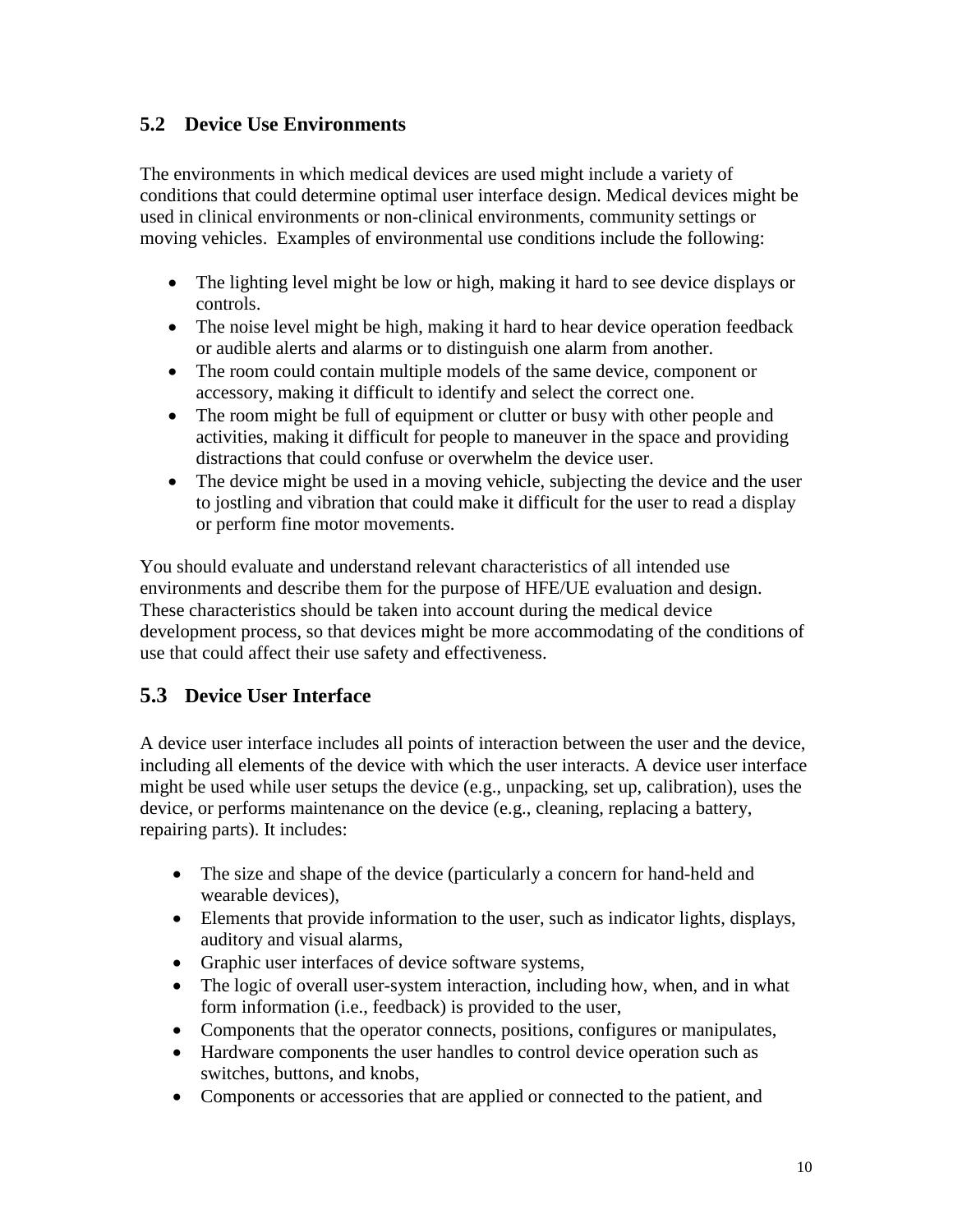• Packaging and labeling, including operating instructions, training materials, and other materials.

The most effective strategies to employ during device design to reduce or eliminate userelated hazards involve modifications to the device user interface. To the extent possible, the "look and feel" of the user interface should be logical and intuitive to use. A welldesigned user interface will facilitate correct user actions and will prevent or discourage actions that could result in harm (use errors). Addressing use-related hazards by modifying the device design is usually more effective than revising the labeling or training. In addition, labeling might not be accessible when needed and training depends on memory, which might not be accurate or complete.

An important aspect of the user interface design is the extent to which the logic of information display and control actions is consistent with users' expectations, abilities, and likely behaviors at any point during use. Users will expect devices and device components to operate in ways that are consistent with their experiences with similar devices or user interface elements. For example, users might expect the flow rate of a liquid or gaseous substance to increase or to decrease by turning a control knob in a specific direction based on their previous experiences. The potential for use error increases when this expectation is violated, for example, when an electronically-driven control dial is designed to be turned in the opposite direction of dials that were previously mechanical.

Increasingly, user interfaces for new medical devices are software-driven. In these cases, the user interface might include controls such as a keyboard, mouse, stylus, touchscreen; future devices might be controlled through other means, such as by gesture, eye gaze, or voice. Other features of the user interface include the manner in which data is organized and presented to users. Displayed information typically has some form of hierarchical structure and navigation logic.

## <span id="page-14-1"></span><span id="page-14-0"></span>**6. Preliminary Analyses and Evaluations**

Preliminary analyses and evaluations are performed to identify user tasks, user interface components and use issues early in the design process. These analyses help focus the HFE/UE processes on the user interface design as it is being developed so it can be optimized with respect to safe and effective use. One of the most important outcomes of these analyses is comprehensive identification and categorization of user tasks, leading to a list of critical tasks [\(Section 6.1\)](#page-15-2).

Human factors and usability engineering offer a variety of methods for studying the interactions between devices and their users. Your choice of approaches to take when developing a new or modified device is dependent on many factors related to the specific device development effort, such as the level of novelty of the planned device and your initial level of knowledge of the device type and the device users.

Frequently-used HFE/UE analysis and evaluation methods are discussed below. They can be used to identify problems known to exist with previous versions of the device or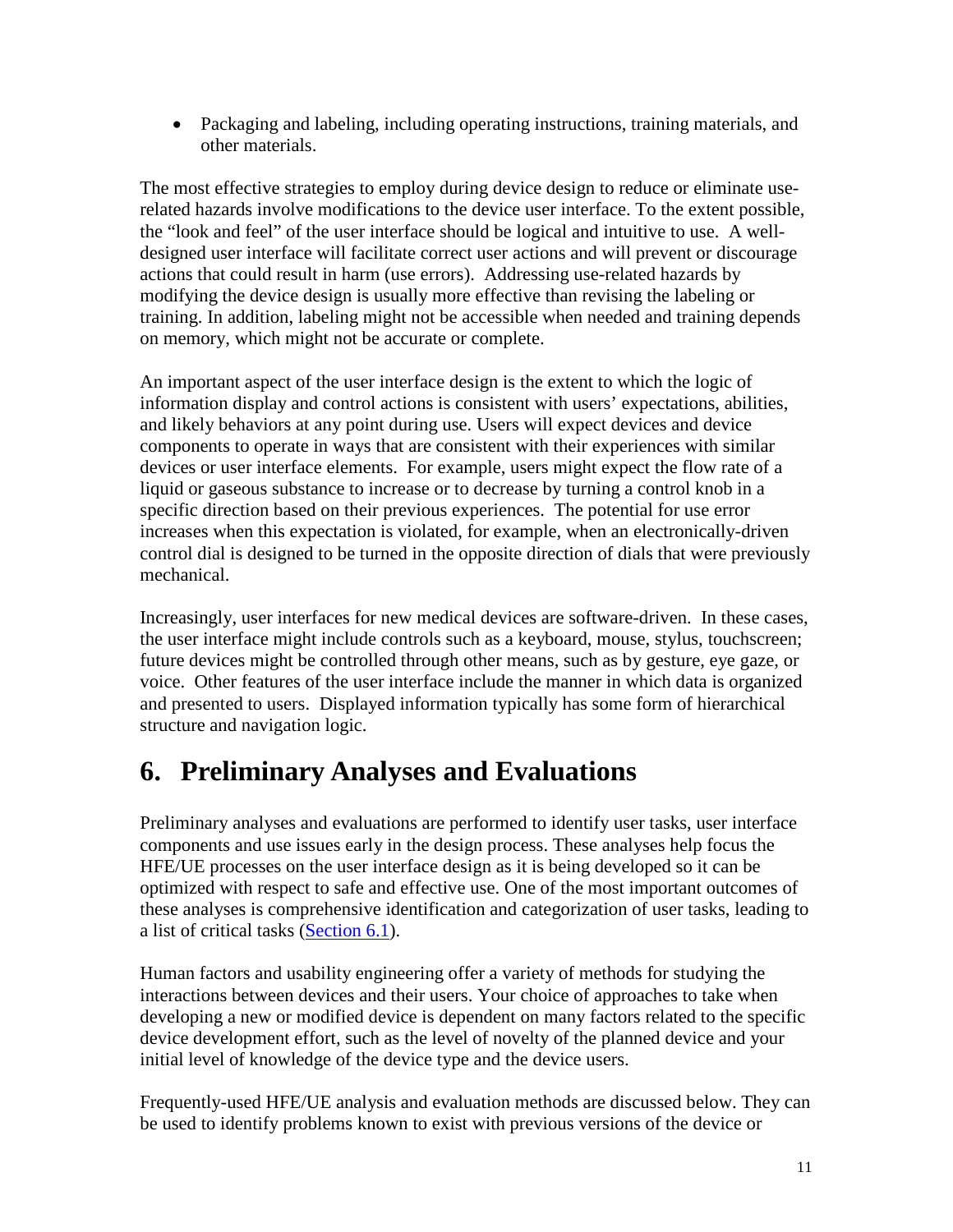device type [\(Section 6.2\)](#page-16-3). Analytical methods [\(Section 6.3\)](#page-16-4) and empirical methods [\(Section 6.4\)](#page-18-3) can be useful for identifying use-related hazards and hazardous situations. These techniques are discussed separately; however, they are interdependent and should be employed in complementary ways. The results of these analyses and evaluations should be used to inform your risk management efforts [\(Section 7\)](#page-22-0) and development of the protocol for the human factors validation test [\(Section 8\)](#page-23-0).

#### <span id="page-15-2"></span><span id="page-15-0"></span>**6.1 Critical Task Identification and Categorization**

An essential goal of the preliminary analysis and evaluation process is to identify critical tasks that users should perform correctly for use of the medical device to be safe and effective.

You should categorize the user tasks based on the severity of the potential harm that could result from use errors, as identified in the risk analysis. The purpose is to identify the tasks that, if performed incorrectly or not performed at all, would or could cause serious harm. These are the critical tasks. Risk analysis approaches, such as failure modes effects analysis (FMEA) and fault tree analysis (FTA) can be helpful tools for this purpose.

All risks associated with the warnings, cautions and contraindications in the labeling should be included in the risk assessment. Reasonably foreseeable misuse (including device use by unintended but foreseeable users) should be evaluated to the extent possible, and the labeling should include specific warnings describing that use and the potential consequences. Abnormal use is generally not controllable through application of HFE/UE processes.

The list of critical tasks is dynamic and will change as the device design evolves and the preliminary analysis and evaluation process continues. As user interactions with the user interface become better understood, additional critical tasks will likely be identified and be added to the list. The final list of critical tasks is used to structure the human factors validation test to ensure it focuses on the tasks that relate to device use safety and effectiveness. Note that some potential use errors might not be recognized until the human factors validation testing is conducted, which is why the test protocol should include mechanisms to detect previously unanticipated use errors.

#### <span id="page-15-1"></span>**6.1.1 Failure mode effects analysis**

Applying a failure mode effects analysis approach to analysis of use safety is most successful when performed by a team consisting of people from relevant specialty areas. The analysis team might include individuals with experience using the device such as a patient who uses the device or a clinical expert and also a design engineer and a human factors specialist. The team approach ensures that the analysis includes multiple viewpoints on potential use errors and the harm that could result. The FMEA team "brainstorms" possible use scenarios that could lead to a "failure mode" and considers the tasks and potential harm for each possible use error.

A task analysis can be helpful in this process by describing user–device interaction. The task analysis should also be refined during the FMEA process.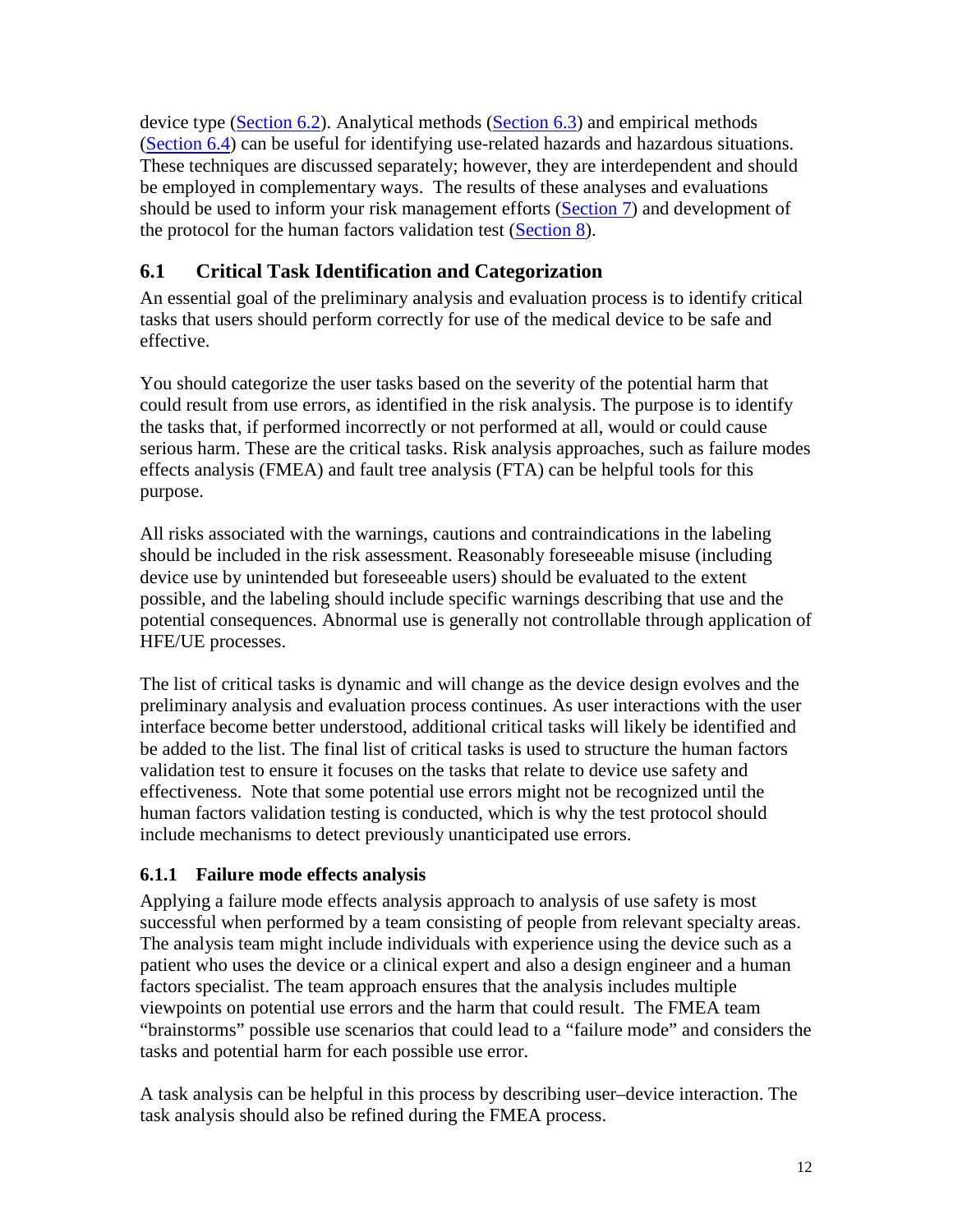#### <span id="page-16-0"></span>**6.1.2 Fault tree analysis**

Fault tree analysis (FTA) differs from FMEA in that it begins by deducing and considering "faults" (use-related hazards) associated with device use (a "top-down" approach), whereas FMEA begins with the user interactions (a "bottom up" approach) and explores how they might lead to failure modes. As with FMEA, FTA is best accomplished by a diverse team using the brainstorming method. Even more than for FMEA, a task analysis is essential for constructing a FTA fault tree that includes all aspects of user–device interaction. Although FMEA and FTA are often used to identify and categorize use-related hazards, their effectiveness depends on the extent to which all hazards and use errors that could cause harm during device use can be deduced analytically by team members.

FTA, FMEA, and related approaches can be employed to identify and categorize userelated hazards, but the results should then be used to inform plans for simulated-use testing, which can confirm and augment the findings of the analytical risk analysis processes. Analytical processes do not include actual users or represent realistic use, and because use error is often "surprising" to analysts, simulated-use testing is necessary and should be designed to identify use errors not previously recognized or identified.

#### <span id="page-16-3"></span><span id="page-16-1"></span>**6.2 Identification of Known Use-Related Problems**

When developing a new device, it is useful to identify use-related problems (if any) that have occurred with devices that are similar to the one under development with regard to use, the user interface or user interactions. When these types of problems are found, they should be considered during the design of the new device's user interface. These devices might have been made by the same manufacturer or by other manufacturers. Sources of information on use-related problems include customer complaint files, and the knowledge of training and sales staff familiar with use-related problems. Information can also be obtained from previous HFE/UE studies conducted, for example, on earlier versions of the device being developed or on similar existing devices. Other sources of information on known use-related hazards are current device users, journal articles, proceedings of professional meetings, newsletters, and relevant internet sites, such as:

- [FDA's Manufacturer and User Facility Device Experience \(MAUDE\) database;](http://www.accessdata.fda.gov/scripts/cdrh/cfdocs/cfmaude/search.cfm)
- [FDA's MedSun: Medical Product Safety Network;](http://www.fda.gov/MedicalDevices/Safety/MedSunMedicalProductSafetyNetwork/)
- [CDRH Medical Device Recalls;](http://www.fda.gov/medicaldevices/safety/listofrecalls/)
- [FDA Safety Communications;](http://www.fda.gov/MedicalDevices/Safety/AlertsandNotices/)
- [ECRI's Medical Device Safety Reports;](http://www.mdsr.ecri.org/)
- The Institute of Safe Medical Practices (ISMP's) Medication Safety Alert [Newsletters;](http://www.ismp.org/Newsletters/) and
- [The Joint Commission's Sentinel Events.](http://www.jointcommission.org/sentinel_event.aspx)

All known use errors and use-related problems should be considered in the risk analysis for a new device and included if they apply to the new device.

#### <span id="page-16-4"></span><span id="page-16-2"></span>**6.3 Analytical Approaches to Identifying Critical Tasks**

Analytical approaches involve review and assessment of user interactions with devices. These approaches are most helpful for design development when applied early in the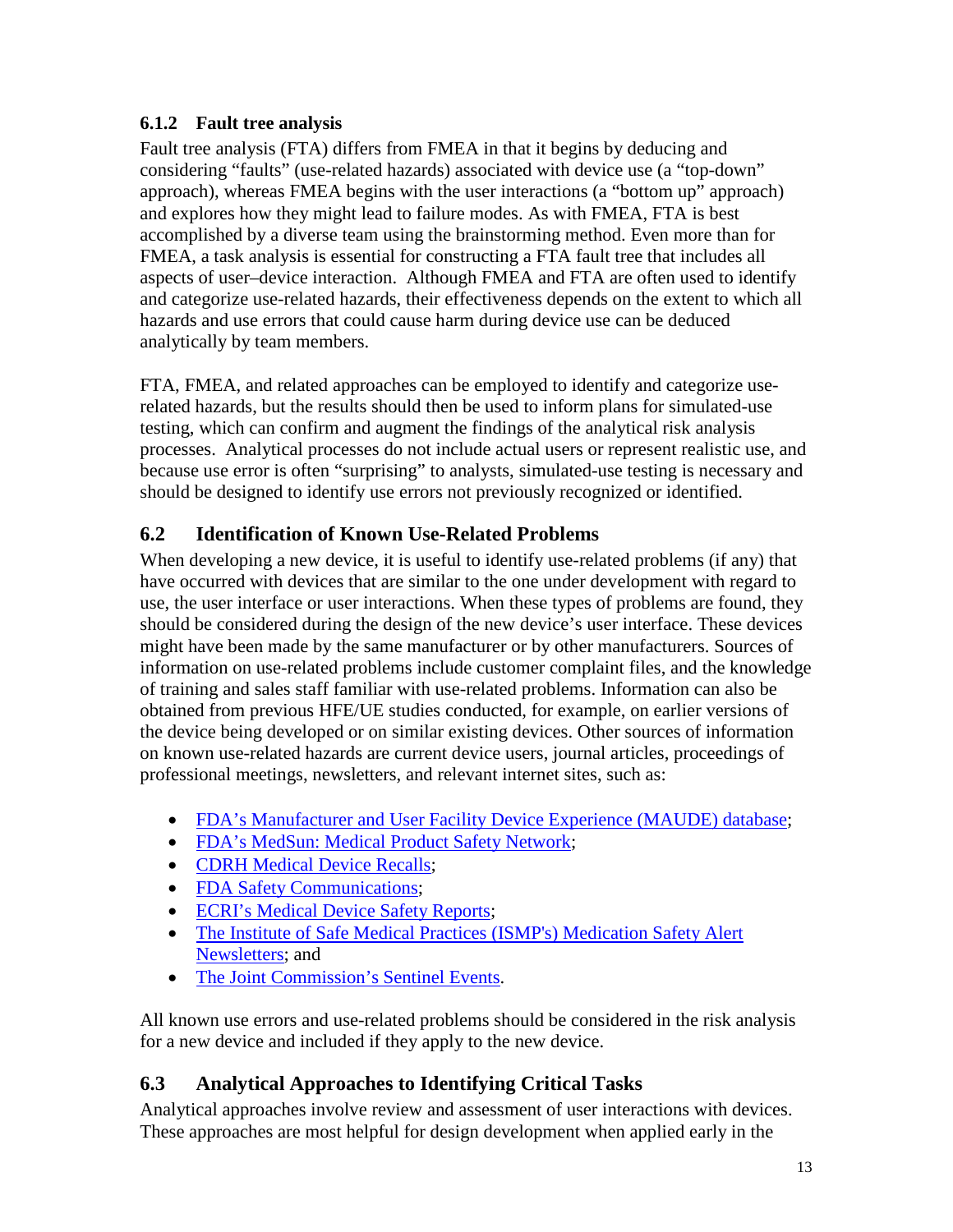process. The results include identification of hazardous situations, i.e. specific tasks or use scenarios including user-device interactions involving use errors that could cause harm. Analytical approaches can also be used for studying use-related hazardous situations that are too dangerous to study in simulated-use testing. The results are used to inform the formative evaluation (see [Section 6.4.3\)](#page-19-2) and human factors validation testing (see [Section 8\)](#page-23-0) that follow.

Analytical approaches for identifying use-related hazards and hazardous situations include analysis of the expected needs of users of the new device, analysis of available information about the use of similar devices, and employment of one or more analytical methods such as task analysis and heuristic and expert analyses. (Empirical approaches for identifying use-related hazards and hazardous situations include methods such as contextual inquiry and interview techniques and are discussed in [Section 6.4.](#page-18-3))

#### <span id="page-17-0"></span>**6.3.1 Task Analysis**

Task analysis techniques systematically break down the device use process into discrete sequences of tasks. The tasks are then analyzed to identify the user interface components involved, the use errors that users could make and the potential results of all use errors. A simple example of a task analysis component for a hand-held blood glucose meter includes the tasks listed in Table 1.

| #              | <b>Task</b>                                           |
|----------------|-------------------------------------------------------|
|                | User places the test strip into the strip port of the |
|                | meter                                                 |
| 2              | User lances a finger with a lancing device            |
| 3              | User applies the blood sample to the tip of the test  |
|                | strip                                                 |
| 4              | The user waits for the meter to return a result       |
| $\overline{5}$ | The user reads the displayed value                    |
| 6              | The user interprets the displayed value               |
| 7              | The user decides what action to take next             |

Table 1. A simple task analysis for a hand-held blood glucose meter.

The task analysis can be used to help answer the following questions:

- What use errors might users make on each task?
- What circumstances might cause users to make use errors on each task?
- What harm might result from each use error?
- How might the occurrence of each use error be prevented or made less frequent?
- How might the severity of the potential harm associated with each use error be reduced?

Task analysis techniques can be used to study how users would likely perform each task and potential use error modes can be identified for each of the tasks. For each user interaction, the user actions can be identified using the model shown in Figure 4, i.e., the perceptual inputs, cognitive processing, and physical actions involved in performing the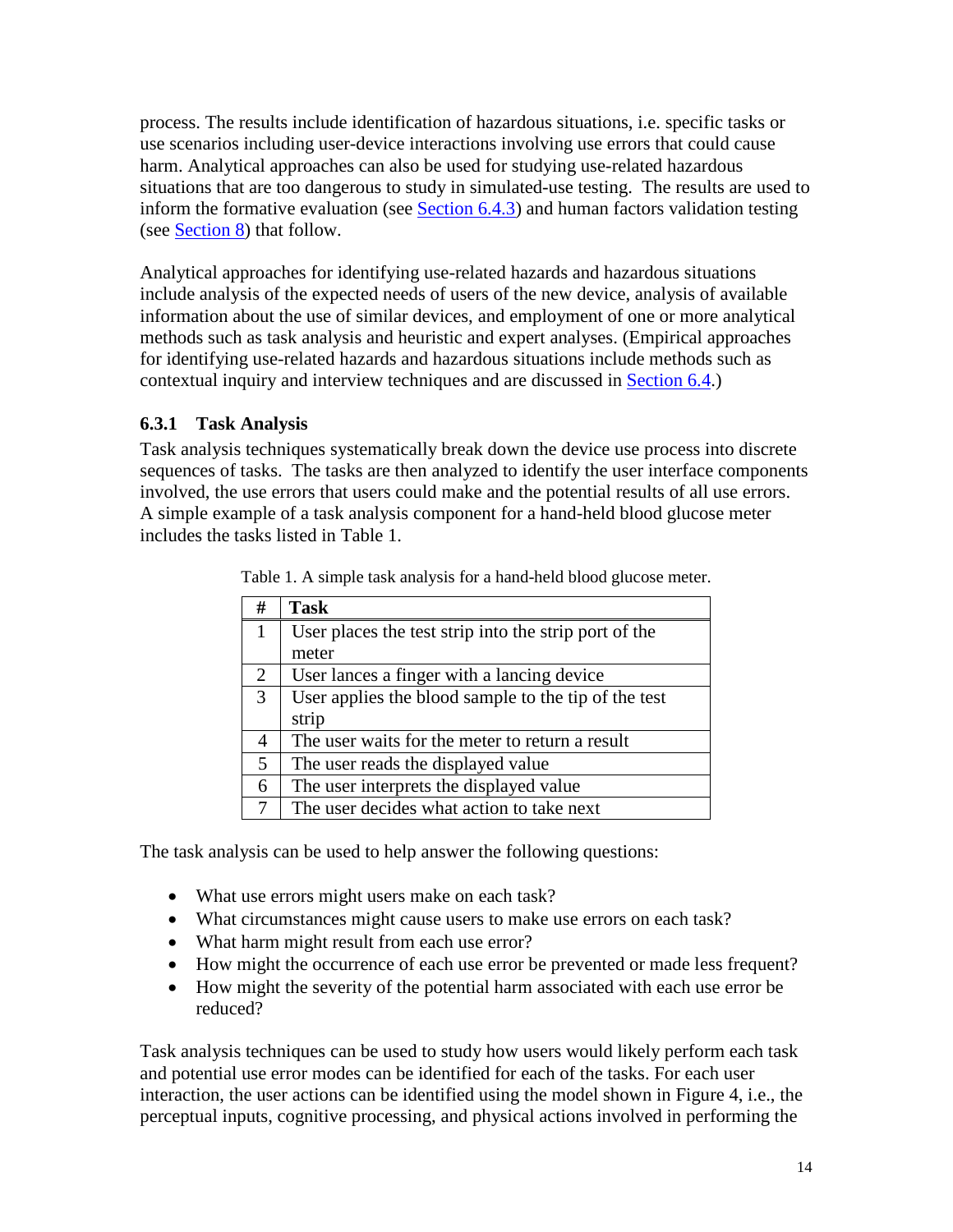step. For example, perceptual information could be difficult or impossible to notice or detect and then as a cognitive component they could be difficult to interpret or could be misinterpreted; additional cognitive tasks could be confusing or complicated or inconsistent with the user's past experiences; and physical actions could be incorrect, inappropriately timed, or impossible to accomplish. Each of these use error modes should be analyzed to identify the potential consequences of the errors and the potential resulting harm.

To begin to address the questions raised above, the analyst will need to understand more specific details such as:

- The effort required by the user to perform each task (e.g., to apply a blood sample to the test strip) correctly.
- The frequency that the user performs each task.
- The characteristics of the user population that might cause some users to have difficulty with each task.
- The characteristics of the use environment that might affect the test results or the user's ability to perform each task.
- The impact of use errors on the accuracy, safety or effectiveness of the devices' subsequent operations.

#### <span id="page-18-0"></span>**6.3.2 Heuristic Analysis**

Heuristic analysis is a process in which analysts (usually HFE/UE specialists) evaluate a device's user interface against user interface design principles, rules or "heuristic" guidelines. The object is to evaluate the user interface overall, and identify possible weaknesses in the design, especially when use error could lead to harm. Heuristic analyses include careful consideration of accepted concepts for design of the user interface. A variety of heuristics are available and you should take care to select the one or ones that are most appropriate for your specific application.

#### <span id="page-18-1"></span>**6.3.3 Expert Review**

Expert reviews rely on clinical experts or human factors experts to analyze device use, identify problems, and make recommendations for addressing them. The difference between expert review and heuristic analysis is that expert review relies more heavily on assessment done by individuals with expertise in a specific area based on their personal experiences and opinions. The success of the expert review depends on the expert's knowledge and understanding of the device technology, its use, clinical applications, and characteristics of the intended users, as well as the expert's ability to predict actual device use. Reviews conducted by multiple experts, either independently or as a group, are likely to identify a higher number of potential use problems.

#### <span id="page-18-3"></span><span id="page-18-2"></span>**6.4 Empirical Approaches to Identifying Critical Tasks**

Empirical approaches to identifying potential use-related hazards and hazardous situations derive data from users' experiences interacting with the device or device prototypes or mock-ups. They provide additional information to inform the product development process beyond what is possible using analytical approaches.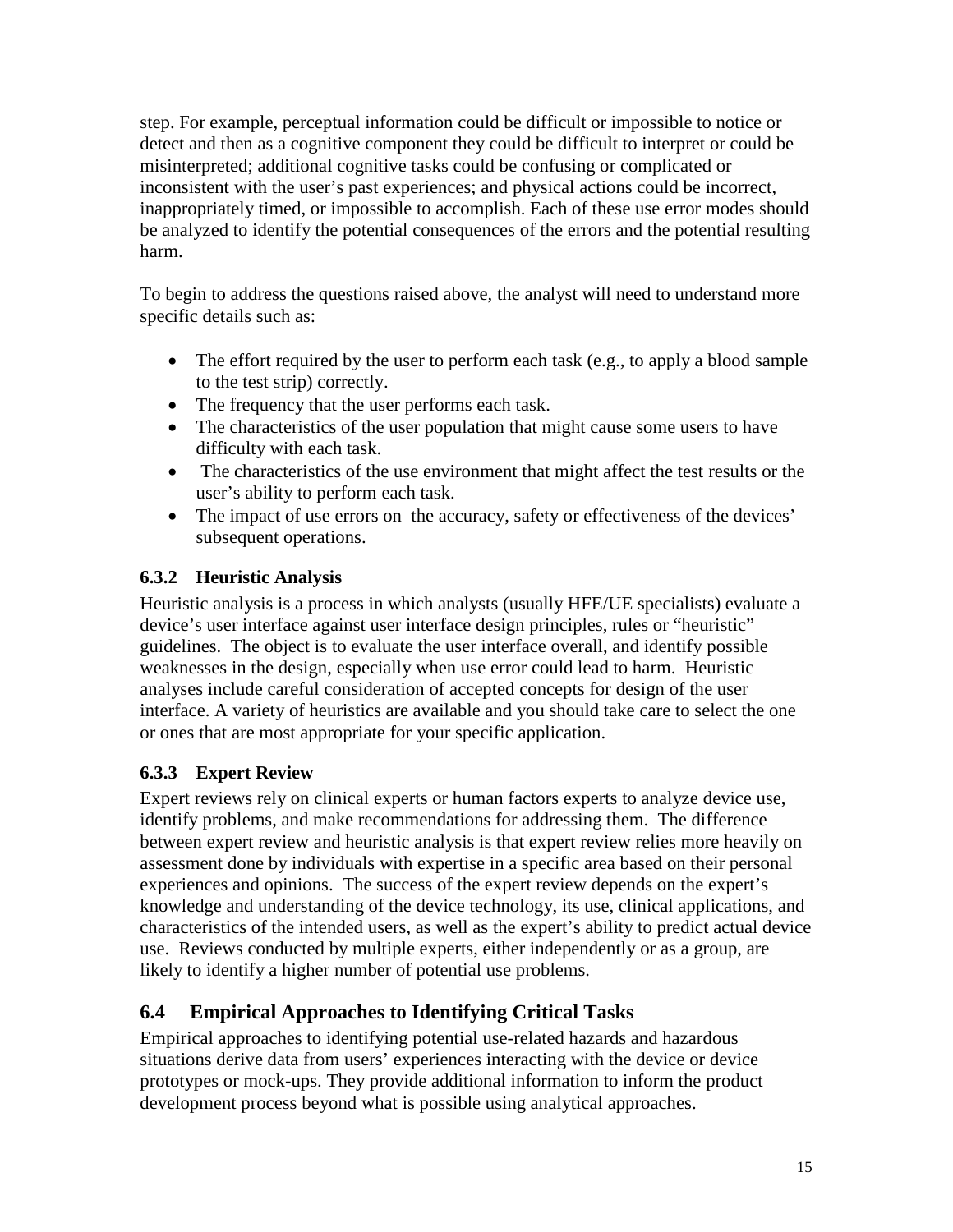Empirical approaches include methods such as contextual inquiry, interview techniques and simulated-use testing. To obtain valid data, it is important in such studies for the testing to include participants who are representative of the intended users. It is also important for facilitators to be impartial and to strive not to influence the behavior or responses of the participants.

#### <span id="page-19-0"></span>**6.4.1 Contextual Inquiry**

Contextual inquiry involves observing representatives of the intended users interacting with a currently marketed device (similar to the device being developed) as they normally would and in an actual use environment. The objective is to understand how design of the user interface affects the safety and effectiveness of its use, which aspects of the design are acceptable and which should be designed differently. In addition to observing, this process can include asking users questions while they use the device or interviewing them afterward. Users could be asked what they were doing and why they used the device the way they did. This process can help with understanding the users' perspectives on difficult or potentially unsafe interactions, effects of the actual use environment, and various issues related to work load and typical work flow.

#### <span id="page-19-1"></span>**6.4.2 Interviews**

Individual and group interviews (the latter are sometimes called "focus groups") generate qualitative information regarding the perceptions, opinions, beliefs and attitudes of individual or groups of device users and patients. In the interviews, users can be asked to describe their experiences with existing devices, specific problems they had while using them, and provide their perspectives on the way a new device should be designed.

Interviews can focus on topics of particular interest and explore specific issues in depth. They should be structured to cover all relevant topics but allow for unscripted discussion when the interviewee's responses require clarification or raise new questions. Individual interviews allow the interviewer to understand the perspectives of individuals who, for example, might represent specific categories of users or understand particular aspects of device use or applications. Individual interviews can also make it easier for people to discuss issues that they might not be comfortable discussing in a group. Group interviews offer the advantage of providing individuals with the opportunity to interact with other people as they discuss topics.

#### <span id="page-19-2"></span>**6.4.3 Formative Evaluations**

Formative evaluations are used to inform device user interface design while it is in development. It should focus on the issues that the preliminary analyses indicated were most likely to involve use safety (e.g., aspects of user interaction with the device that are complicated and need to be explored). It should also focus on those areas where design options for the user interface are not yet final.

Formative evaluation complements and refines the analytical approaches described in [Section 6.3,](#page-16-4) revealing use issues that can only be identified through observing user interaction with the device. For example, formative evaluation can reveal previously unrecognized use-related hazards and use errors and help identify new critical tasks. It can also be used to: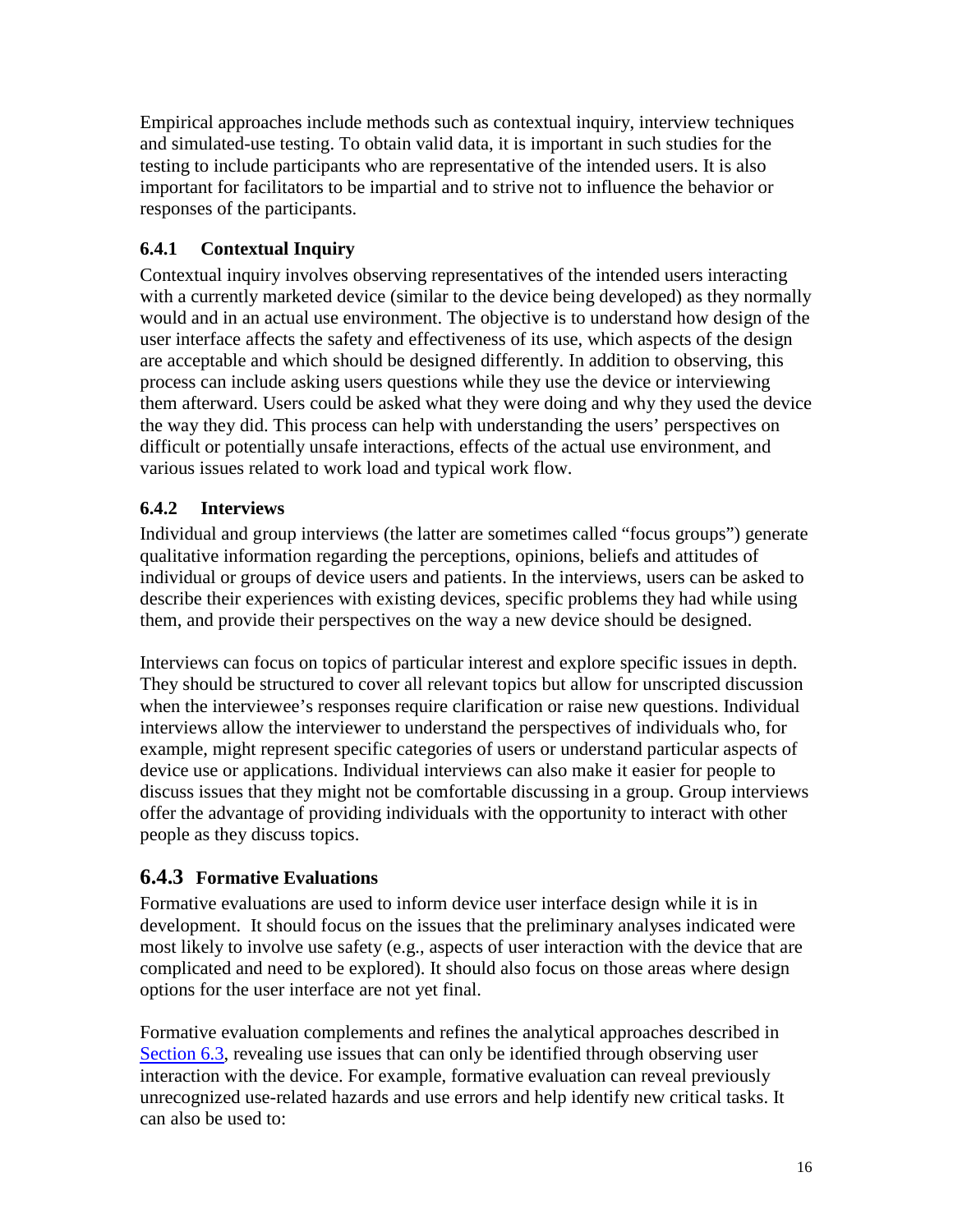- Inform the design of the device user interface (including possible design tradeoffs),
- Assess the effectiveness of measures implemented to reduce or eliminate userelated hazards or potential use errors,
- Determine training requirements and inform the design of the labeling and training materials (which should be finalized prior to human factors validation testing), and
- Inform the content and structure of the human factors validation testing.

The methods used for formative evaluation should be chosen based on the need for additional understanding and clarification of user interactions with the device user interface. Formative evaluation can be conducted with varying degrees of formality and sample sizes, depending on how much information is needed to inform device design, the complexity of the device and its use, the variability of the user population, or specific conditions of use (e.g., worst-case conditions). Formative evaluations can involve simple mock-up devices, preliminary prototypes or more advanced prototypes as the design evolves. They can also be tailored to focus on specific accessories or elements of the user interface or on certain aspects of the use environment or specific sub-groups of users.

Design modifications should be implemented and then evaluated for adequacy during this phase of device development in an iterative fashion until the device is ready for human factors validation testing. User interface design flaws identified during formative evaluation can be addressed more easily and less expensively than they could be later in the design process, especially following discovery of design flaws during human factors validation testing. If no formative evaluation is conducted and design flaws are found in the human factors validation testing, then that test essentially becomes a formative evaluation.

The effectiveness of formative evaluation for providing better understanding of use issues (and preventing a human factors validation test from becoming a formative evaluation) will depend on the quality of the formative evaluation. Depending on the rigor of the test you conduct, you might underestimate the existence or importance of problems found, for example, because the test participants were unrealistically well trained, capable, or careful during the test. Unlike human factors validation testing, company employees can serve as participants in formative evaluation; however, their performance and opinions could be misleading or incomplete if they are not representative of the intended users, are familiar with the device or are hesitant to express their honest opinions.

The protocol for a formative evaluation typically specifies the following:

- Evaluation purpose, goals and priorities;
- Portion of the user interface to be assessed;
- Use scenarios and tasks involved:
- Evaluation participants;
- Data collection method or methods (e.g., cognitive walk-through, observation, discussion, interview);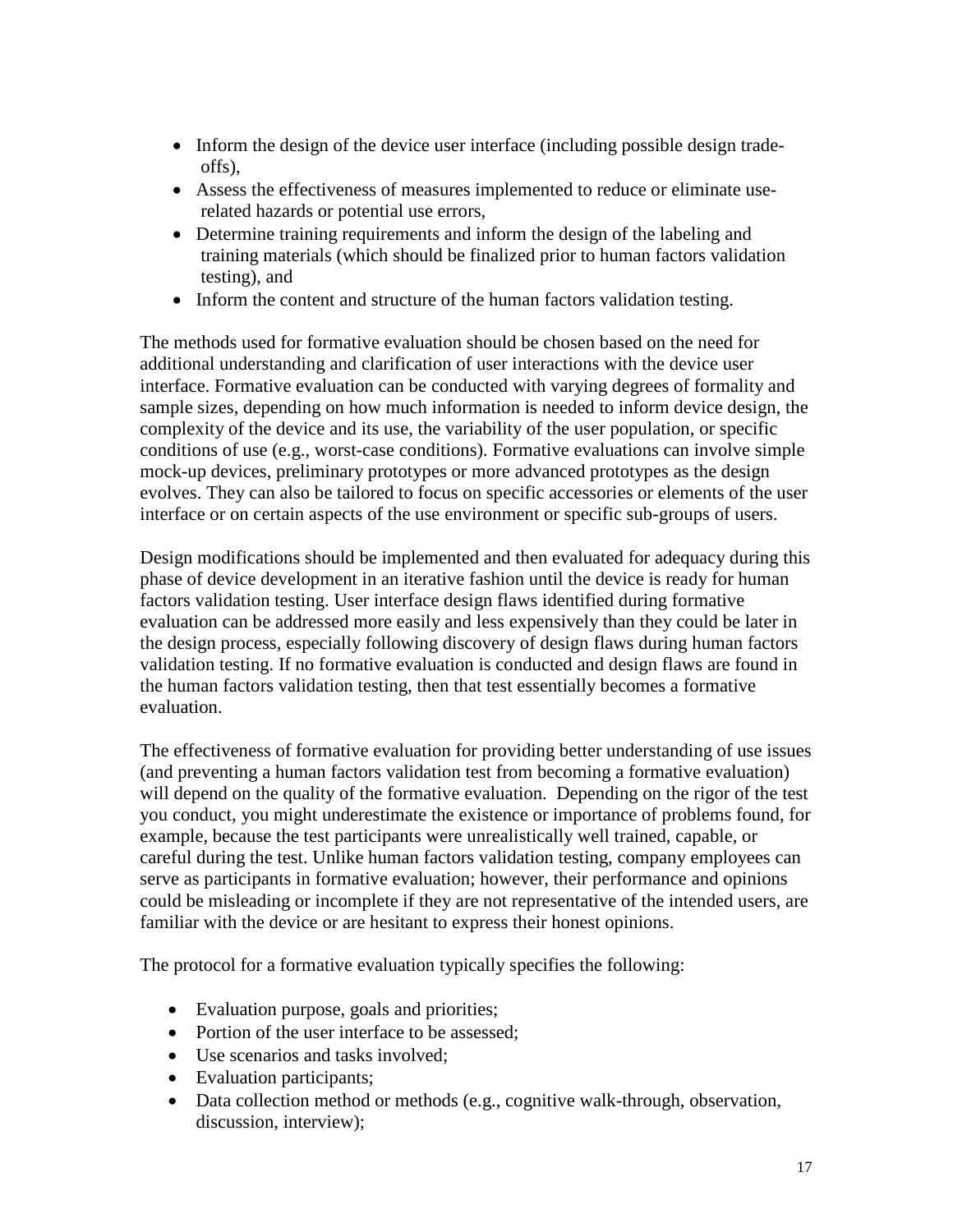- Data analysis methods; and
- How the evaluation results will be used.

The results of formative evaluation should be used to determine whether design modifications are needed and what form they should take. Because this testing is conducted on a design in progress, is often less formal and often uses different methods, the results will not apply directly to the final user interface design.

Formative evaluations can be effective tools for identifying and understanding ways in which the user interface affects user interactions. The quality of the test results and the information gained from them will depend on the quality of the formative evaluation. You should take care not underestimate or overestimate the frequency of problems based on the formative evaluation results. Participants could be unrealistically well trained, capable, or careful during the test or the device prototype could differ from the final design in ways that affect user interactions.

#### <span id="page-21-0"></span>**6.4.3.1 Cognitive Walk-Through**

A simple kind of formative evaluation involving users is the cognitive walk-through. In a cognitive walk-through, test participants are guided through the process of using a device. During the walk-through, participants are questioned and encouraged to discuss their thought processes (sometimes called "think aloud") and explain any difficulties or concerns they have.

#### <span id="page-21-1"></span>**6.4.3.2 Simulated-Use Testing**

Simulated-use testing provides a powerful method to study users interacting with the device user interface and performing actual tasks. This kind of testing involves systematic collection of data from test participants using a device, device component or system in realistic use scenarios but under simulated conditions of use (e.g., with the device not powered or used on a manikin rather than an actual patient). In contrast to a cognitive walk-through, simulated-use testing allows participants to use the device more independently and naturally. Simulated use testing can explore user interaction with the device overall or it can investigate specific human factors considerations identified in the preliminary analyses, such as infrequent or particularly difficult tasks or use scenarios, challenging conditions of use, use by specific user populations, or adequacy of the proposed training.

During formative evaluation, the simulated-use testing methods can be tailored to suit your needs for collecting preliminary data. Data can be obtained by observing participants interacting with the device and interviewing them. Automated data capture can also be used if interactions of interest are subtle, complex, or occur rapidly, making them difficult to observe. The participants can be asked questions or encouraged to "think aloud" while they use the device. They should be interviewed after using the device to obtain their perspectives on device use, particularly related to any use problems that occurred, such as obvious use error. The observation data collection can also include any instances of observed hesitation or apparent confusion, can pause to discuss problems when they arise, or include other data collection methods that might be helpful to inform the design of a specific device user interface.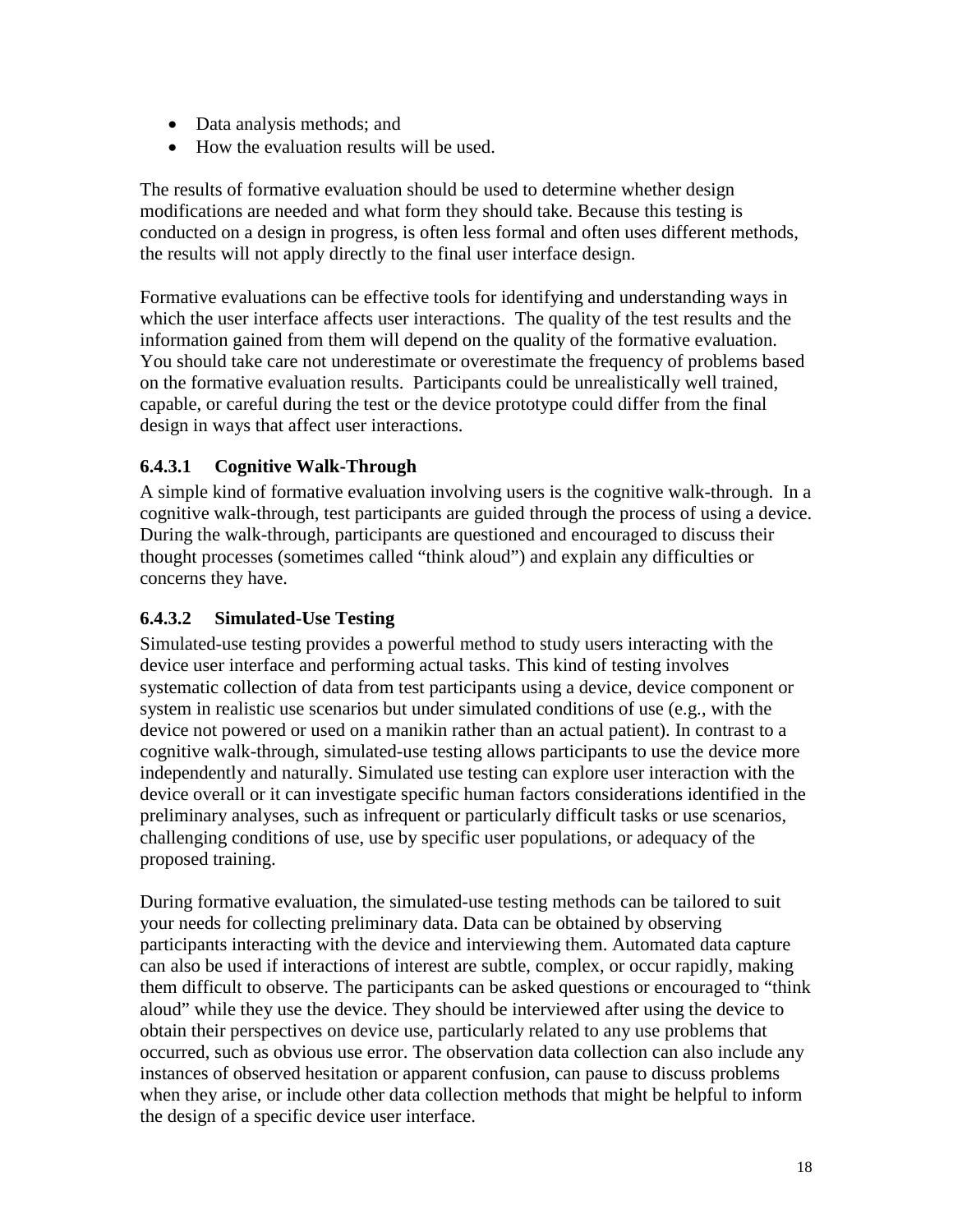## <span id="page-22-0"></span>**7. Elimination or Reduction of Use-Related Hazards**

Use-related device hazards should be identified through preliminary analyses and evaluations [\(Section 6\)](#page-14-1). When identified, these hazards should be, to the extent possible, controlled through elimination of the hazard (designed out), reduction in likelihood or reduction in the severity of the resulting harm prior to initiating the human factors validation test.

Use-related hazards are addressed by applying risk management strategies. Often, any given strategy may be only partially effective and multiple strategies may be necessary to address each use-related hazard. ANSI/AAMI/ISO 14971 lists the following risk management options in order of preference and effectiveness:

- 1. *Inherent safety by design* For example:
	- Use specific connectors that cannot be connected to the wrong component.
	- Remove features that can be mistakenly selected or eliminate an interaction when it could lead to use error.
	- Improve the detectability or readability of controls, labels, and displays.
	- Automate device functions that are prone to use error when users perform the task manually.
- 2. *Protective measures in the medical device itself or in the manufacturing process*  For example:
	- Incorporate safety mechanisms such as physical safety guards, shielded elements, or software or hardware interlocks.
	- Include warning screens to advise the user of essential conditions that should exist prior to proceeding with device use, such as specific data entry.
	- Use alerts for hazardous conditions, such as a "low battery" alert when an unexpected loss of the device's operation could cause harm or death.
	- Use device technologies that require less maintenance or are "maintenance free."
- 3. *Information for safety*  For example:
	- Provide written information, such as warning or caution statements in the user manual that highlight and clearly discuss the use-related hazard.
	- Train users to avoid the use error.

Design modifications to the device and its user interface are generally the most effective means for eliminating or reducing use-related hazards. If design modifications are not possible or not practical, it might be possible to implement protective measures, such as reducing the risk of running out of battery power by adding a "low battery" alert to the device or using batteries with a longer charge life. Device labeling (including the instructions for use) and training, if designed adequately, can support users to use devices more safely and effectively and are important HFE/UE strategies to address device use hazards. These strategies are not the most preferred, though, because they rely on the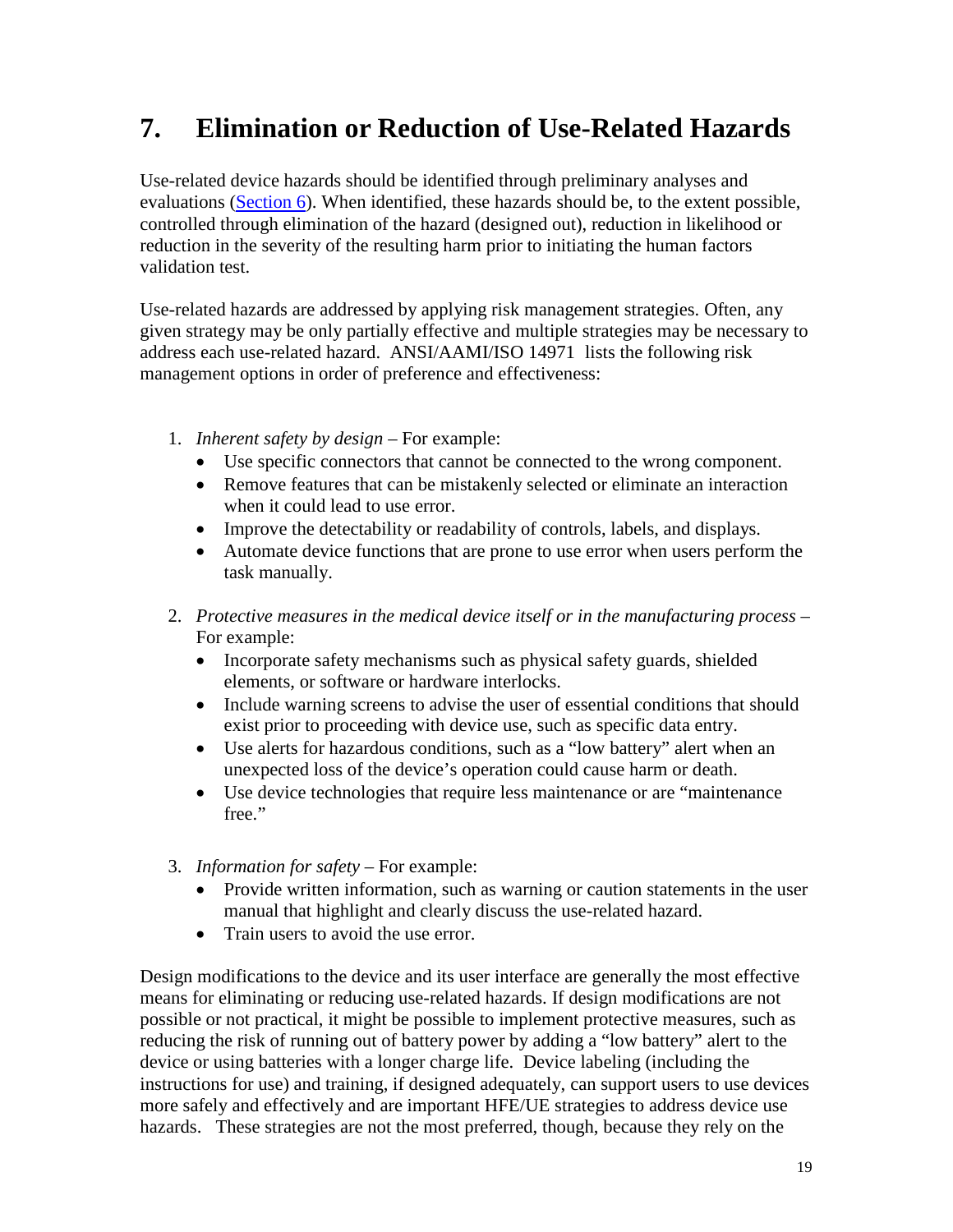user to remember or refer back to the information, labeling might be unavailable during use, and knowledge gained through training can decay over time. Nonetheless, unless a device design modification can completely remove the possibility of a use error, the labeling and training (if applicable) should also be modified to address the hazard: if no other options are available, users should at least be given sufficient information to understand and avoid the hazard.

Regardless of the risk management strategies used, they should be tested to ensure that use-related hazards were successfully addressed and new hazards were not introduced.

## <span id="page-23-0"></span>**8. Human Factors Validation Testing**

Human factors validation testing<sup>[4](#page-23-1)</sup> is conducted to demonstrate that the device can be used by the intended users without serious use errors or problems, for the intended uses and under the expected use conditions. The testing should be comprehensive in scope, adequately sensitive to capture use errors caused by the design of the user interface, and should be performed such that the results can be generalized to actual use.

The human factors validation testing should be designed as follows:

- The test participants represent the intended (actual) users of the device.
- All critical tasks are performed during the test.
- The device user interface represents the final design.
- The test conditions are sufficiently realistic to represent actual conditions of use.

For the device to be considered to be optimized with respect to use safety and effectiveness, the human factors validation testing should be sufficiently sensitive to capture use-related problems resulting from user interface design inadequacies, whether or not the users are aware of having made use errors. Furthermore, the human factors validation test results should show no use errors or problems that could result in serious harm and that could be eliminated or reduced through modification of the design of the user interface, using one or more of the measures listed in [Section 7.](#page-22-0)

The realism and completeness of the human factors validation testing should support generalization of the results to demonstrate the device's use safety and effectiveness in actual use. The test protocol should include discussion of the critical tasks (identified based on the potential for serious harm caused by use error; see [Section 6.1\)](#page-15-2) and the methods used to collect data on the test participants' performance and subjective assessment of all critical tasks. The results of the testing should facilitate analysis of the root causes of use errors or problems found during the testing.

<span id="page-23-1"></span> $\overline{a}$ <sup>4</sup> Human factors validation testing is sometimes referred to as "summative usability testing." However, summative usability testing can be defined differently and some definitions omit essential components of human factors validation testing as described in this guidance document.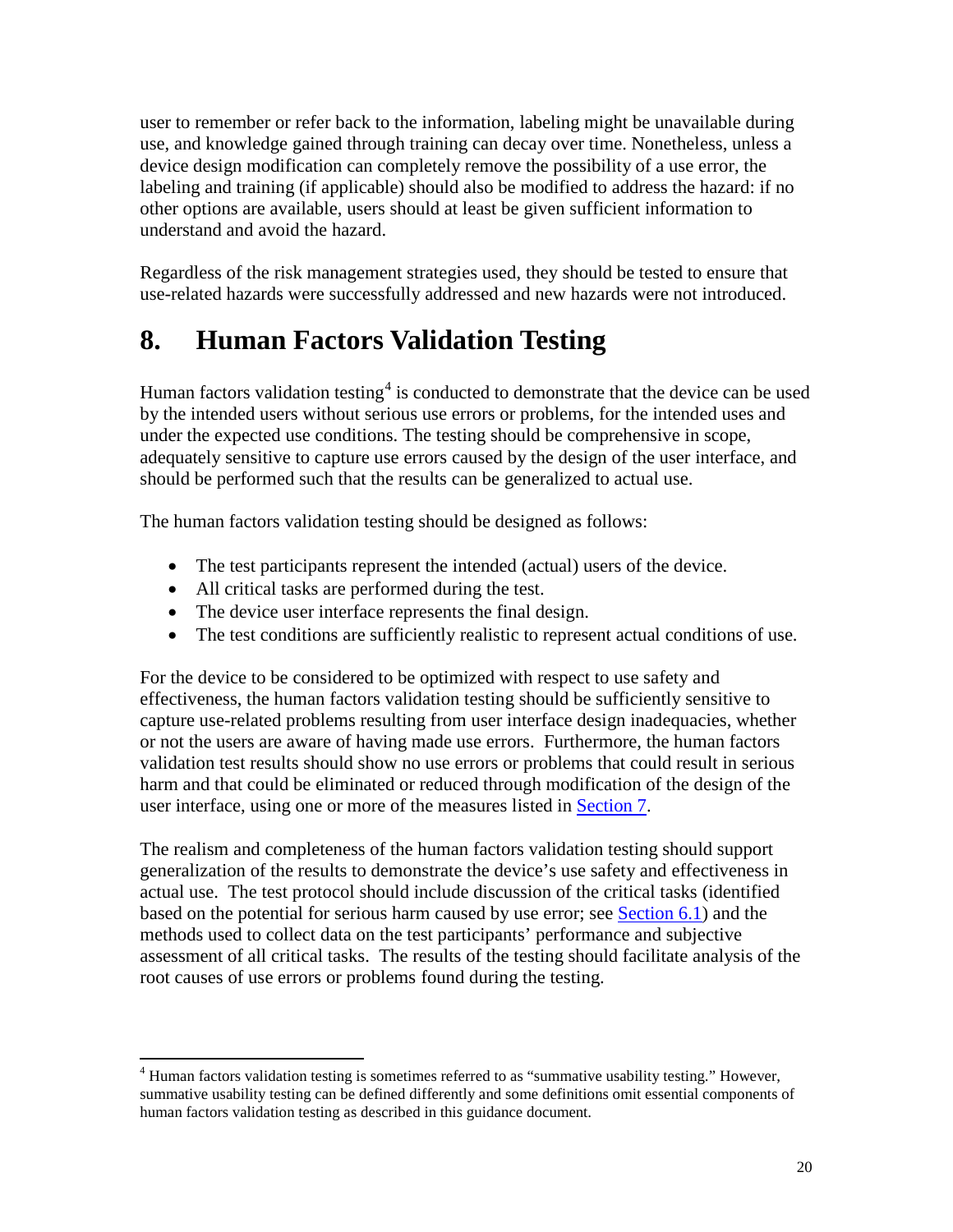Human factors validation testing is generally conducted under conditions of simulated use, but when necessary, human factors data can also be collected under conditions of actual use or as part of a clinical study (see [Section 8.3\)](#page-31-0). You should perform human factors validation testing under conditions of actual use when simulated-use test methods are inadequate to evaluate users' interactions with the device. This determination should be based on the results of your preliminary analyses (see [Section 6\)](#page-14-1).

FDA encourages manufacturers to submit a draft of the human factors testing protocol prior to conducting the test so we can ensure that the methods you plan to use will be acceptable. The premarket mechanism for this is a Pre-submission (see *[Requests for](http://www.fda.gov/downloads/medicaldevices/deviceregulationandguidance/guidancedocuments/ucm311176.pdf)  [Feedback on Medical Device Submissions: The Pre-Submission Program and Meetings](http://www.fda.gov/downloads/medicaldevices/deviceregulationandguidance/guidancedocuments/ucm311176.pdf)  [with FDA Staff](http://www.fda.gov/downloads/medicaldevices/deviceregulationandguidance/guidancedocuments/ucm311176.pdf)*).

#### <span id="page-24-0"></span>**8.1 Simulated-Use Human Factors Validation Testing**

The conditions under which simulated-use testing is conducted should be sufficiently realistic so that the results of the testing are generalizable to actual use. The need for realism is therefore driven by the analysis of risks related to the device's specific intended use, users, use environments, and the device user interface. To the extent that environmental factors might affect users' interactions with elements of the device user interface, they should be incorporated into the simulated use environment (e.g., dim lighting, multiple alarm conditions, distractions, and multi-tasking).

During simulated-use human factors validation testing, test participants should be given an opportunity to use the device as independently and naturally as possible, without interference or influence from the test facilitator or moderator. Use of the "think aloud" technique (in which test participants are asked to vocalize what they are thinking while they use the device), although perhaps useful in formative evaluation, is not acceptable in human factors validation testing because it does not reflect actual use behavior. If users would have access to the labeling in actual use, it should be available in the test; however, the participants should be allowed to use it as they choose and should not be instructed to use it. Participants may be asked to evaluate the labeling as part of the test, but this evaluation should be done separately, after the simulated-use testing is completed. If the users would have access to a telephone help line, it may be provided in the test but it should be as realistic as possible; e.g., the telephone assistant should not be in the room and should not guide the users through the specific test tasks.

#### <span id="page-24-1"></span>**8.1.1 Test Participants (Subjects)**

The most important consideration for test participants in human factors validation testing is that they represent the population of intended users.

The number of test participants involved in human factors validation depends on the purpose of the test. For human factors validation, sample size is best determined from the results of the preliminary analyses and evaluations. Manufacturers should make their own determinations of the necessary number of test participants but, in general, the minimum number of participants should be 15. Note that the recommended minimum number of participants could be higher for specific device types. (See [Appendix B](#page-37-0) for a discussion of sample size considerations.)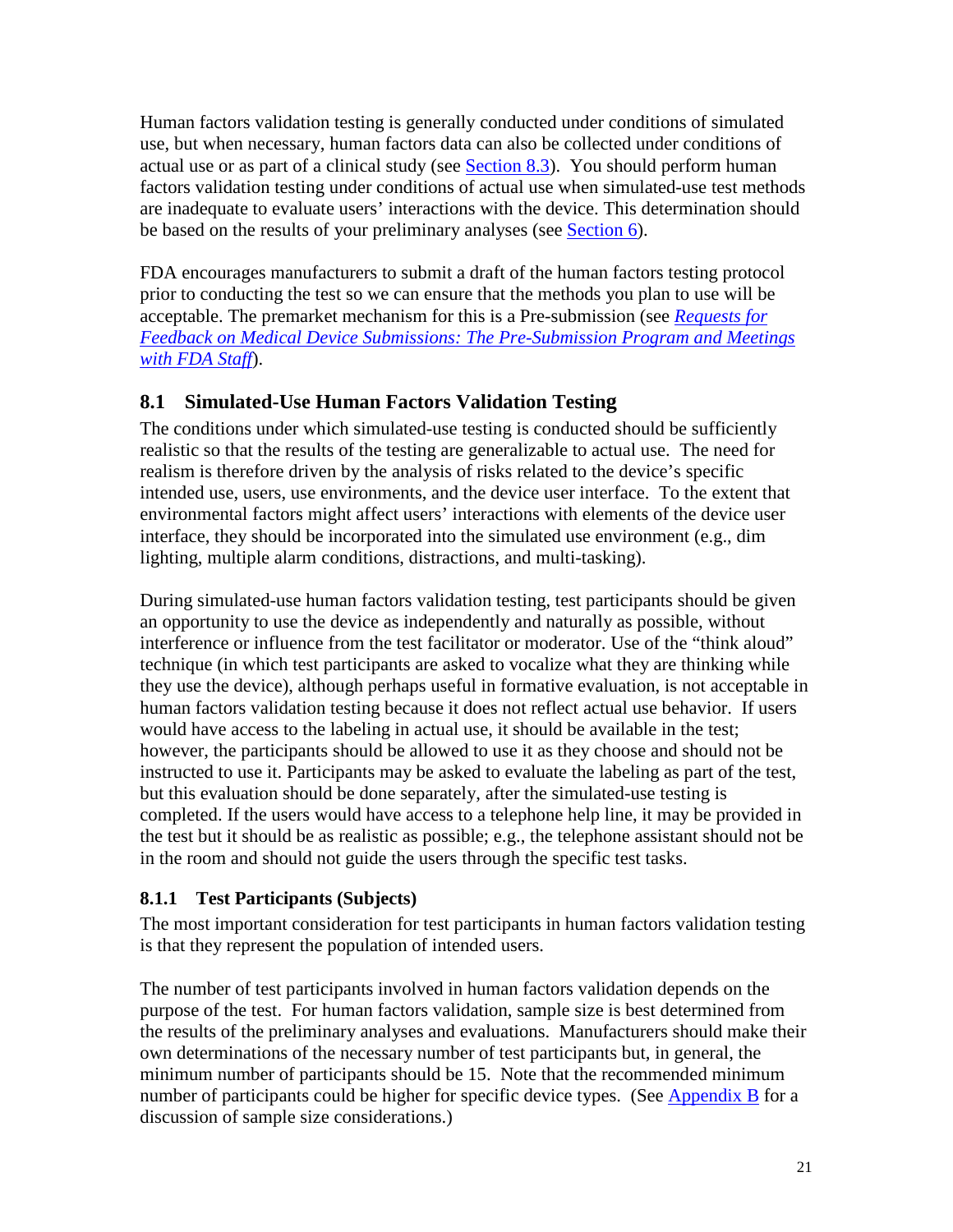If the device has more than one distinct population of users, then the validation testing should include at least 15 participants from each user population. The FDA views user populations as distinct when their characteristics would likely affect their interactions with the device or when the tasks they perform on the device would be different. For example, some devices will have users in different age categories (pediatric, adolescent, adult, or geriatric) or users in different professional categories (e.g., health care provider, lay user); other devices will have users with different roles (e.g., installers, healthcare providers with unique specialties, or maintenance personnel).

The human factors validation test participants should be representative of the range of characteristics within their user group. The homogeneity or heterogeneity of user groups can be difficult to establish precisely but you should include test participants that reflect the actual user population to the extent possible. If intended users include a pediatric population, the testing should include a group of representative pediatric users; when a device is intended to be used by both pediatric and adult users, FDA views these as distinct populations. Likewise, if a device is intended to be used by both professional healthcare providers and lay users, FDA views these as distinct user populations. In many cases, the identification of distinct user groups should be determined through the preliminary analyses and evaluations [\(Section 6\)](#page-14-1). For instance, if different user groups will perform different tasks or will have different knowledge, experience or expertise that could affect their interactions with elements of the user interface and therefore have different potential for use error, then these users should be separated into distinct user populations (each represented by at least 15 test participants) for the purpose of validation testing. The ways in which users differ from one another are unlimited, so you should focus on user characteristics that could have a particular influence on their interactions with elements of the device user interface, such as age, education or literacy level, sensory or physical impairments or occupational specialty.

If the device is intended to treat patients who have a medical condition that can cause them to have functional limitations, people with a representative range of those limitations should be considered during preliminary evaluations and included as representative users in the human factors validation testing. For example, people who use diabetes management devices might have retinopathy or neuropathy caused by diabetes. If you choose not to design your device to accommodate the needs of people with functional limitations who would otherwise be likely to use your device, your labeling should clearly explain the capabilities users need to have to use the device safely and effectively.

Note, to minimize potential bias introduced into your validation testing, your employees should not serve as test participants in human factors validation testing except in rare cases when all users necessarily are employees of the manufacturer (e.g., specialized service personnel).

For the results of the human factors validation testing to demonstrate safe and effective use by users in the United States, the participants in the testing should reside in the US. Studies performed in other countries or with non-US residents may be affected (positively or negatively) by different clinical practices that exist in other countries,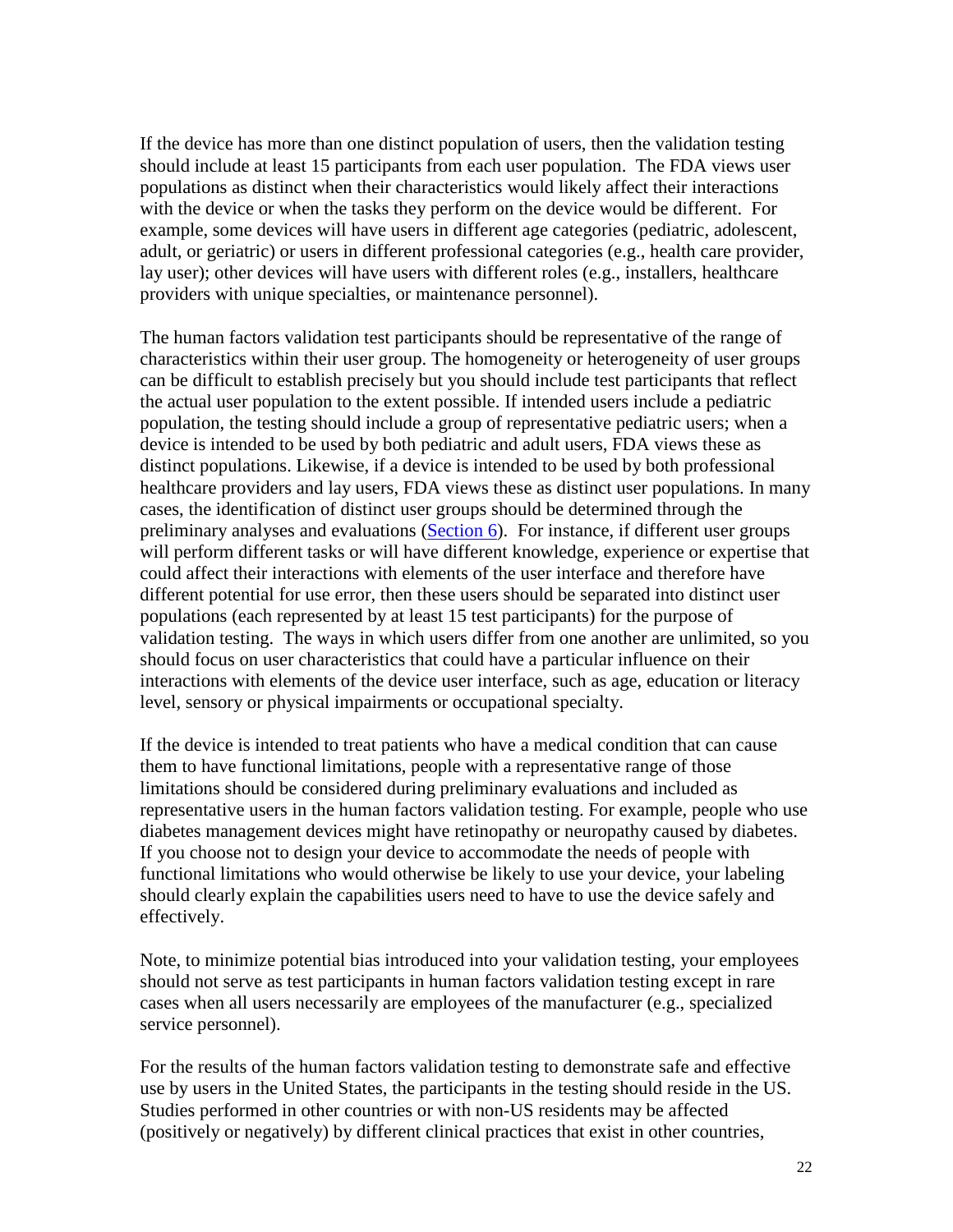different units of measure used, language differences that change the way labeling and training are understood, etc. Exceptions to this policy will be considered on a case-bycase basis and will be based on a sound rationale that considers the relevant differences from conditions in the US. In addition to the user interface of the device, the labeling and training should correspond exactly to that which would be used for the device if marketed in the US.

#### <span id="page-26-0"></span>**8.1.2 Tasks and Use Scenarios**

The human factors validation testing should include all critical tasks identified in the preliminary analyses and evaluations. Tasks that logically occur in sequence when using the device (e.g., when performing device set-up, data entry or calibration) can be grouped into use scenarios, which should be described in the test protocol. Use scenarios in the testing should include all necessary tasks and should be organized in a logical order to represent a natural workflow. Devices associated with a very large number of critical tasks might need to be assessed in more than one human factors validation test session (e.g., with the same participants or different participants who are representative of the same user population). Prior to testing, you should define user performance that represents success for each task.

The test protocol should also provide a rationale for the extent of device use and the number of times that participants will use the device. For example, for devices like overthe-counter automatic external defibrillators (AEDs), only one use session should be conducted since additional attempts would be irrelevant in an actual use setting. For devices that are used frequently and have a learning curve that requires repeated use to establish reasonable proficiency, allowing the participant to use the device multiple times during a test session might be appropriate (but performance and interview data should be collected for each use). For other devices, typical use might involve repeated performance of critical tasks and so multiple performances of those tasks should be included in the test protocol.

Critical tasks or use scenarios involving critical tasks that have a low frequency of occurrence require careful consideration and those tasks should be included in the testing as appropriate to the risk severity. Rare or unusual use scenarios for which use errors could cause serious harm are an important consideration for testing safe and effective medical device use. Infrequent but hazardous use scenarios can be difficult to identify, which underscores the necessity for careful application of the preliminary analyses and evaluations.

#### <span id="page-26-1"></span>**8.1.3 Instructions for Use**

The design of the device labeling can be studied in formative evaluation, but the labeling used in the human factors validation testing should represent the final designs. This applies to the labels on the device and any device accessories, information presented on the device display, the device packaging and package labels, instructions for use, user manuals, package inserts, and quick-start guides.

The human factors validation testing can indirectly serve to assess the adequacy of the instructions for use for the device, but only in the context of use of the device, including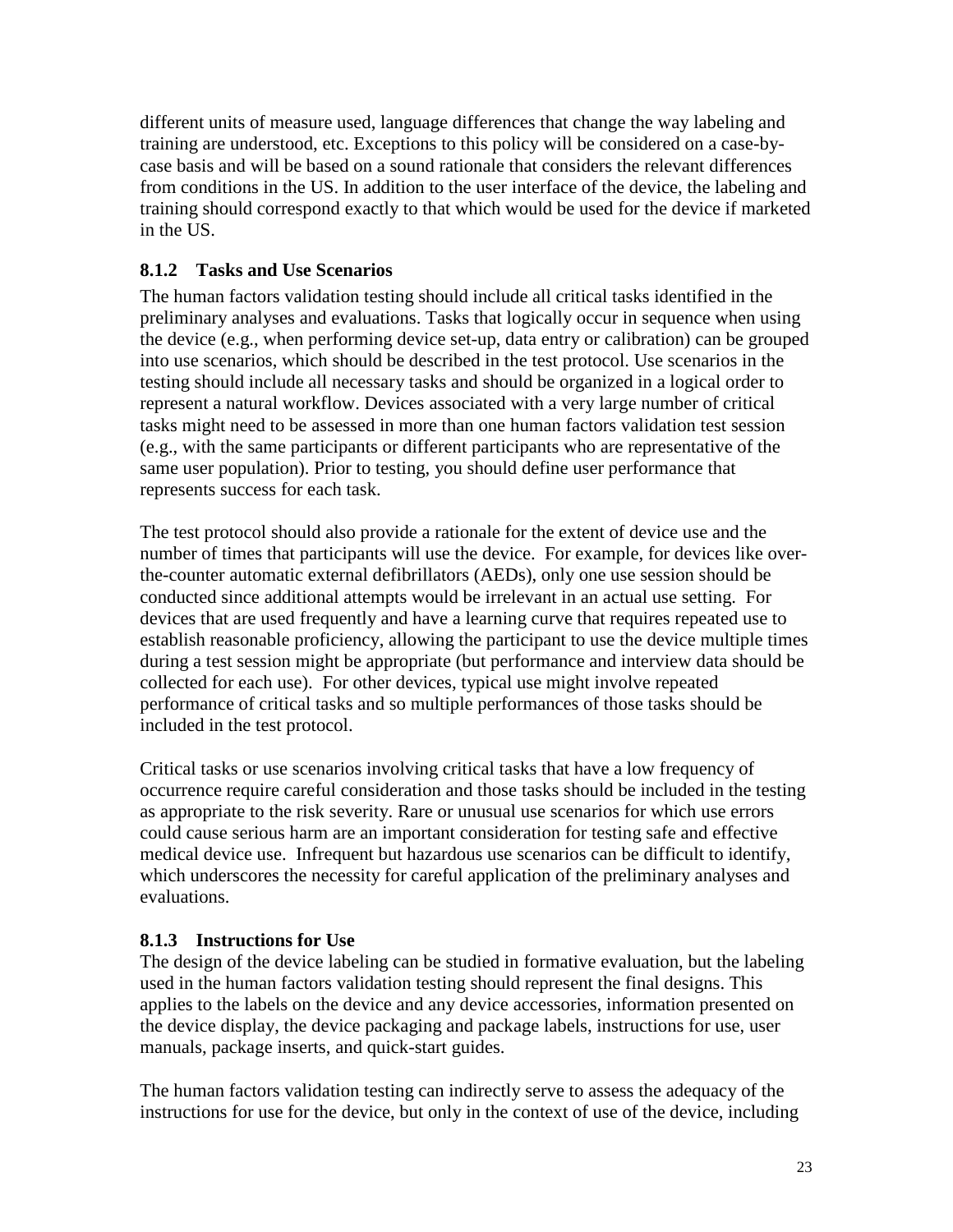the participants' understanding or "knowledge" regarding critical issues of use. The goal is to determine the extent to which the instructions for use support the users' safe and effective use of the device. If the device labeling is inadequate, it will be evidenced by participant performance or subjective feedback. If the results of human factors validation testing include use errors on critical tasks or participant feedback indicating difficulty with critical tasks, stating in a premarket submission that you mitigated the risks by modifying the instructions for use or some other element of labeling is not acceptable unless you provide additional test data demonstrating that the modified elements were effective in reducing the risks to acceptable levels.

#### <span id="page-27-0"></span>**8.1.4 Participant Training**

The design and extent of the training that needs to be provided to users can also be studied in formative evaluation, but the training provided to the human factors validation test participants should approximate the training that actual users would receive. If you anticipate that most or all users would receive minimal or no training, then the test participants in the human factors validation test should not be trained. If the results of human factors validation testing include use errors on critical tasks or subjective responses indicating difficulty with critical tasks, stating in a premarket submission your intention to mitigate the risks by providing "additional training" is not acceptable unless you provide additional data that demonstrates that it would be effective in reducing the risks to acceptable levels.

To the extent practicable, the content, format, and method of delivery of training given to test participants should be comparable to the training that actual users would receive. A human factors validation test conducted after participants have been trained differently than they would be in actual use is not valid. Because retention of training decays over time, testing should not occur immediately following training; some period of time should elapse. In some cases, giving the participants a break of an hour (e.g., a "lunch break") is acceptable; in other cases, a gap of one or more days would be appropriate, particularly if it is necessary to evaluate training decay as a source of use-related risk. For some types of devices used in non-clinical environments (e.g., the home), it might be reasonable to allow the participants to take the instructions for use home with them after the training session to review as they choose before the test session. The test protocol should describe the training provided for the testing, including the content and delivery modes and the length of time that elapsed prior to testing.

#### <span id="page-27-1"></span>**8.1.5 Data Collection**

The human factors validation test protocol should specify the types of data that will be collected in the test. Some data is best collected through observation; for example, successful completion of or outcome from critical tasks should be measured by observation rather than relying solely on participant opinions. Although measuring the time it takes participants to conduct a specific task might be helpful for purposes such as comparing the ease of use of different device models, performance time is only considered to be a meaningful measure of successful performance of critical tasks if the speed of device use is clinically relevant (e.g., use of an automated external defibrillator). Timing of tasks that have not been defined in advance as being time-critical should not be included in human factors validation testing. Some important aspects of use cannot be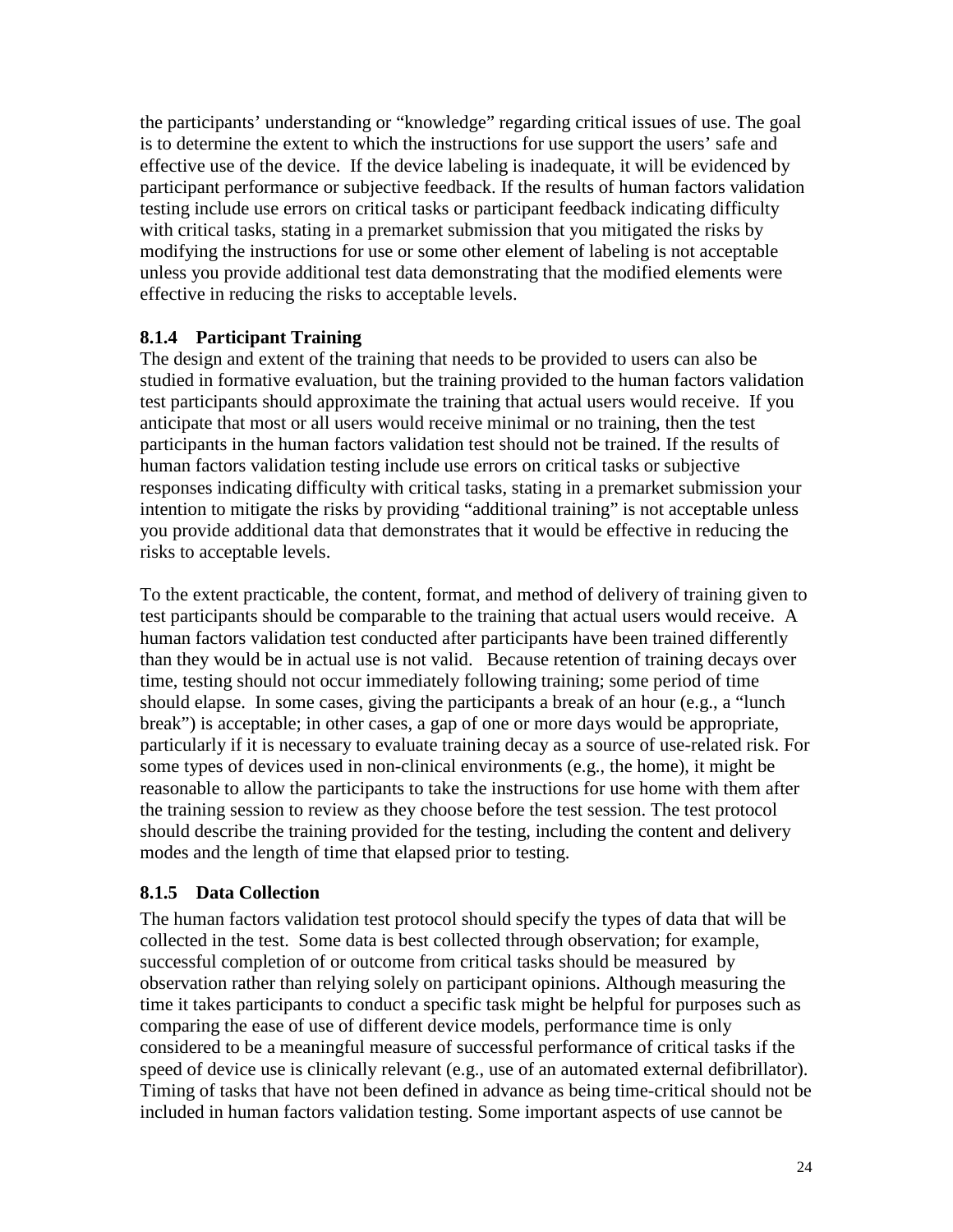assessed through task performance and instead require direct questioning of the participant to ascertain their understanding of essential information. Observational and knowledge task data should be supplemented with subjective data collected through interviews with the participants after the use scenarios are completed.

#### <span id="page-28-0"></span>**8.1.5.1 Observational Data**

The human factors validation testing should include observations of participants' performance of all the critical use scenarios (which include all the critical tasks). The test protocol should describe in advance how test participant use errors and other meaningful use problems were defined, identified, recorded and reported. The protocol should also be designed such that previously unanticipated use errors will be observed and recorded and included in the follow-up interviews with the participants.

Observational data recorded during the testing should include use problems, and most importantly use errors, such as a test participant failing the task of priming an intravenous line without disconnecting the line from the simulated "patient" or not finding a vital control on the user interface when it is required for successful task performance.

"Close calls" are instances in which a user has difficulty or makes a use error that could result in harm, but the user takes an action to "recover" and prevents the harm from occurring. Close calls should be recorded when they are observed and discussed with the test participants after they have completed all the use scenarios. In addition, repeated attempts to complete a task and apparent confusion could indicate potential use error and therefore should also be collected as observational data and discussed during the interviews with test participants.

#### <span id="page-28-1"></span>**8.1.5.2 Knowledge Task Data**

Many critical tasks are readily evaluated through simulated-use techniques and use errors are directly observable, enabling user performance to be assessed through observation during simulated use testing. However, other critical tasks cannot be evaluated this way because they involve users' understanding of information, which is difficult to ascertain by observing user behavior. For instance, users might need to understand critical contraindication and warning information. Lay users might need to understand a device's vulnerabilities to specific environmental hazards, the potential harm resulting from taking shortcuts or reusing disposable components, or the need to periodically perform maintenance on the device or its accessories. It might be vital for a healthcare provider to know that a device should never be used in an oxygen-rich environment but testing under conditions of simulated use would be difficult since establishing that the test environment was oxygen-rich during the testing and then asking users to use the device and observing their behavior would likely not produce meaningful results.

The user interface components involved in knowledge tasks are usually the user manual, quick start guide, labeling on the device itself, and training. The user perceives and processes the information provided and if these components are well designed, this information becomes part of the user's "knowledge." This knowledge can be tested by questioning the test participants. The questions should be open-ended and worded neutrally.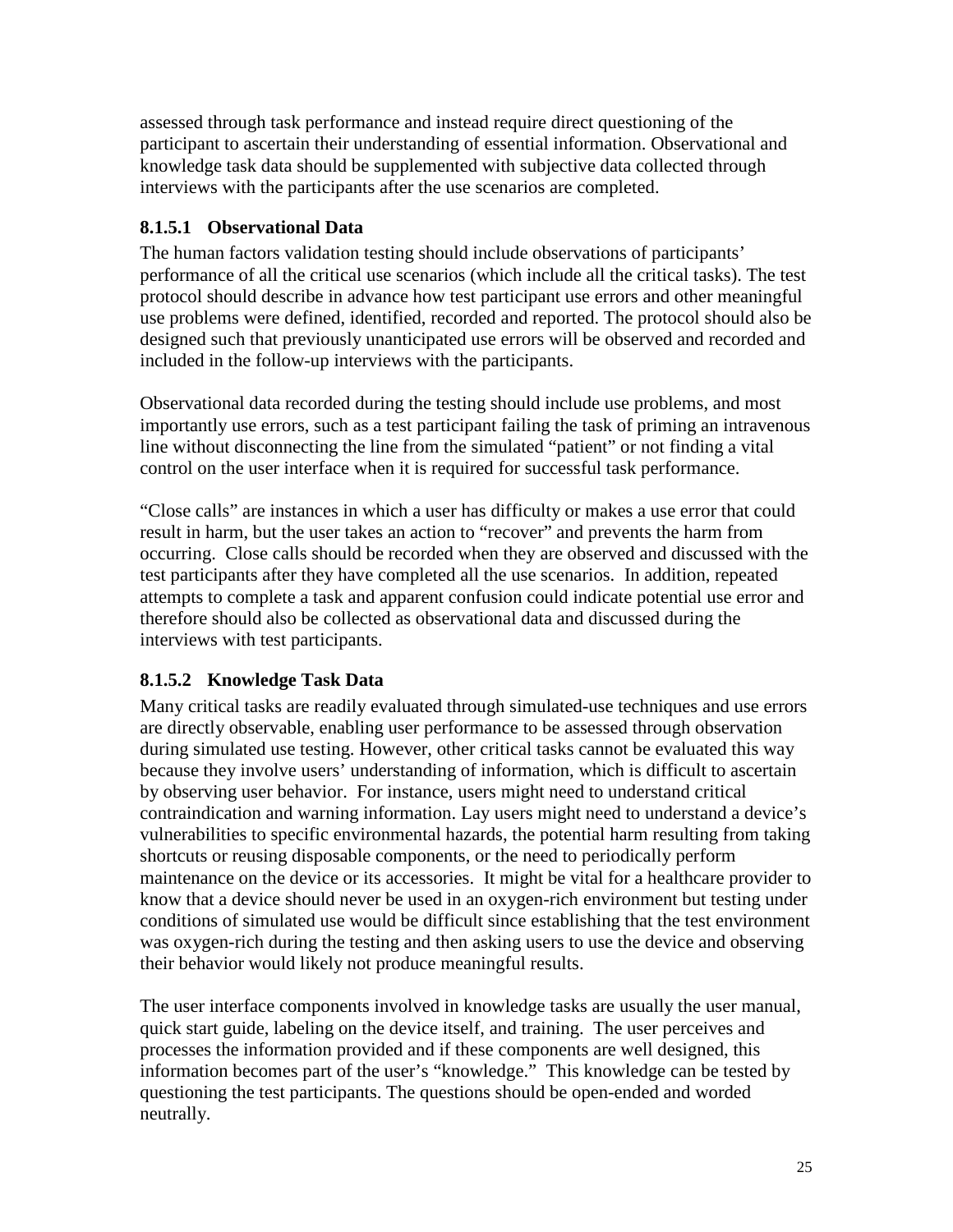#### <span id="page-29-0"></span>**8.1.5.3 Interview Data**

The observation of participant performance of the test tasks and assessment of their understanding of essential information (if applicable) should be followed by a debriefing interview. Interviews enable the test facilitator to collect the users' perspectives, which can complement task performance observations but cannot be used in lieu of them. The two data collection methods generate different types of information, which might reinforce each other, such as when the interview data confirm the test facilitator's observations. At other times, the two sources of information might conflict, such as when the participant's reported reasons for observed actions are different from the reasons presumed by the observer. For instance, the user might have made several use errors but when interviewed might have no complaints and might not have noticed making any errors. More often, the user might make no use errors on critical tasks but in the interview might point out one or more aspects of the user interface that were confusing or difficult and that could have caused problems.

In the interview, the participant should provide a subjective assessment of any use difficulties experienced during the test (e.g., confusing interactions, awkward manual manipulations, unexpected device operation or response, difficulty reading the display, difficulty hearing an alarm, or misinterpreting, not noticing or not understanding a device label). The interview should be composed of open-ended and neutrally-worded questions that start by considering the device overall and then focus on each critical task or use scenario. You should investigate all use errors in the post-test debriefing interview with the participant to determine how and why they believe the error occurred. For example:

- "What did you think of the device overall?"
- "Did you have any trouble using it? What kind of trouble did you have?"
- "Was anything confusing? What was confusing?"
- "Please tell me about this [use error or problem observed]. What happened? How did that happen?"
	- o Note: The interview should include this question for each use error or problem observed for that test participant.

It is important for the interviewer to accept all participant responses and comments without judgment so as to obtain the participants' true perspectives and not to influence their responses.

#### <span id="page-29-1"></span>**8.1.6 Analysis of Human Factors Validation Test Results**

The results of the human factors validation testing should be analyzed qualitatively to determine if the design of the device (or the labeling or user training) needs to be modified to reduce the use-related risks to acceptable levels. To do this, the observational data and knowledge task data should be aggregated with the interview data and analyzed carefully to determine the root cause of any use errors or problems (e.g., "close calls" and use difficulties) that occurred during the test. The root causes of all use errors and problems should then be considered in relation to the associated risks to ascertain the potential for resulting harm and determine the priority for implementing additional risk management measures. Appendix  $C$  of this document presents sample analyses of human factors validation test results.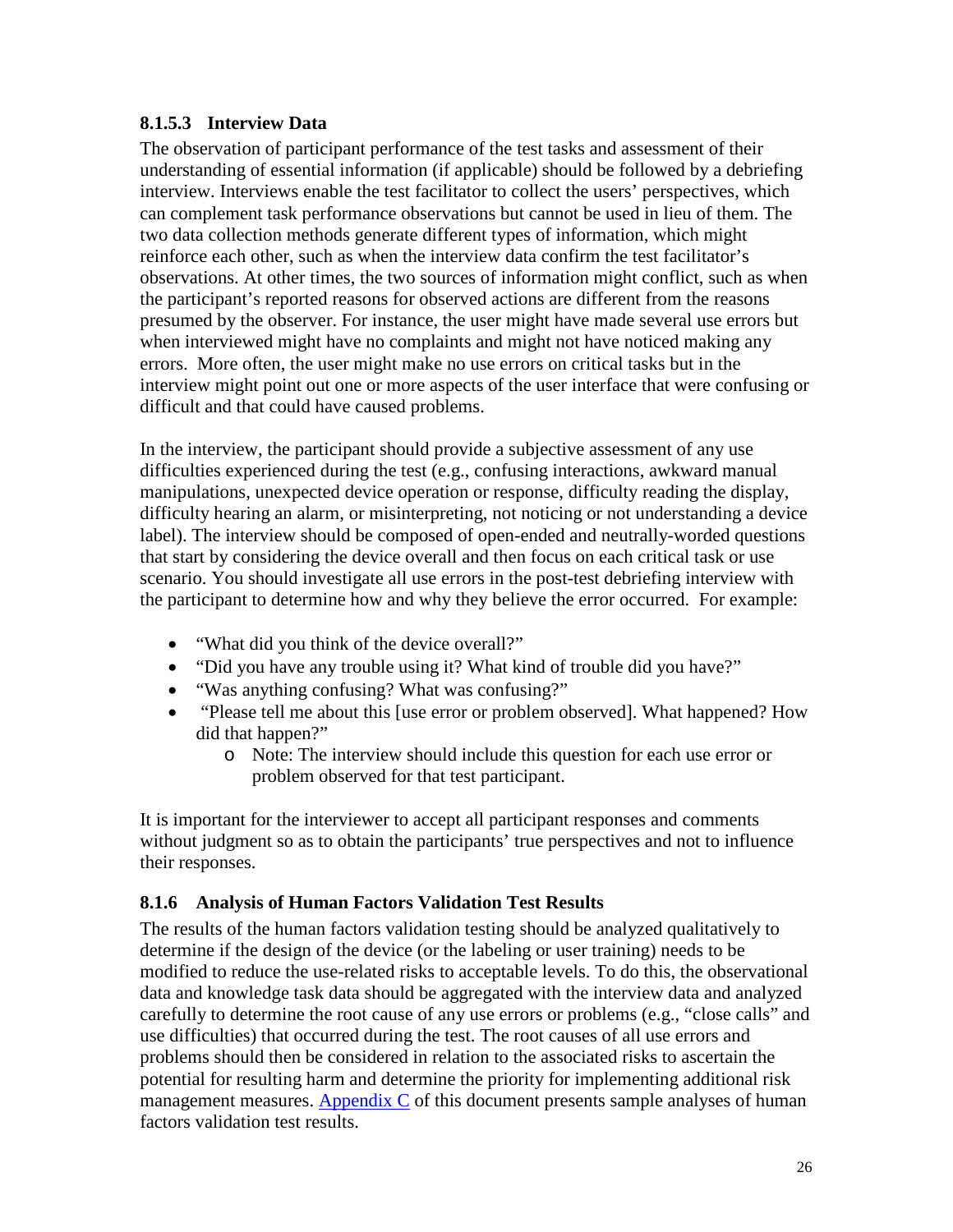Depending on the extent of the risk management strategies implemented, retesting might be necessary. You should address aspects of the user interface that led to use errors and problems with critical tasks by designing and implementing risk management strategies. You might find it useful to conduct additional preliminary analyses and evaluations [\(Section 6\)](#page-14-1) to explore and finalize the modifications. You should then conduct human factors validation testing on the modified use interface elements to assess the success of the risk management measures at reducing risks to acceptable levels without introducing any new unacceptable risks. If the modified elements affect only some aspects of device use, the testing can focus on those aspects of use only.

#### <span id="page-30-0"></span>**8.1.7 Residual Risk**

It is practically impossible to make any device error-proof or risk-free; some residual risk will remain, even if best practices were followed in the design of the user interface. All risks that remain after human factors validation testing should be thoroughly analyzed to determine whether they can be reduced or eliminated. True residual risk is beyond practicable means of elimination or reduction through modifications to the user interface, labeling, or training. Human factors validation testing results indicating that serious use errors persist are not acceptable in premarket submissions unless the results are analyzed well and the submission shows that further reduction of the errors' likelihood is not possible or practical and that the benefits of device use outweigh the residual risks.

The analysis of use-related risk should determine how the use errors or problems occurred within the context of device use, including the specific aspect of the user interface that caused problems for the user. This analysis should determine whether design modifications are needed, would be possible and might be effective at reducing the associated risks to acceptable levels. Indeed, test participants often suggest design modifications when they are interviewed within a human factors validation test. Use errors or problems associated with high levels of residual risk should be described in the human factors validation report. This description should include how the use problems were related to the design of the device user interface. If your analyses show that design modifications are needed but would be impossible or impractical to implement, you should explain this and describe how the overall benefits of using the device outweigh the residual risks.

If design flaws that could cause use errors that could result in harm are identified and could be reduced or eliminated through design changes, stating in a premarket submission that you plan to address them in subsequent versions of the device is not acceptable. Note also that finding serious use errors and problems during human factors validation testing might indicate that insufficient analysis, formative evaluation, and modification of the device user interface was undertaken during design development.

#### <span id="page-30-1"></span>**8.2 Human Factors Validation Testing of Modified Devices**

When a manufacturer has modified a device already on the market, the risk analysis should include all aspects of the device that were modified and all elements of the device that were affected by the modifications. The risk analysis should also include all aspects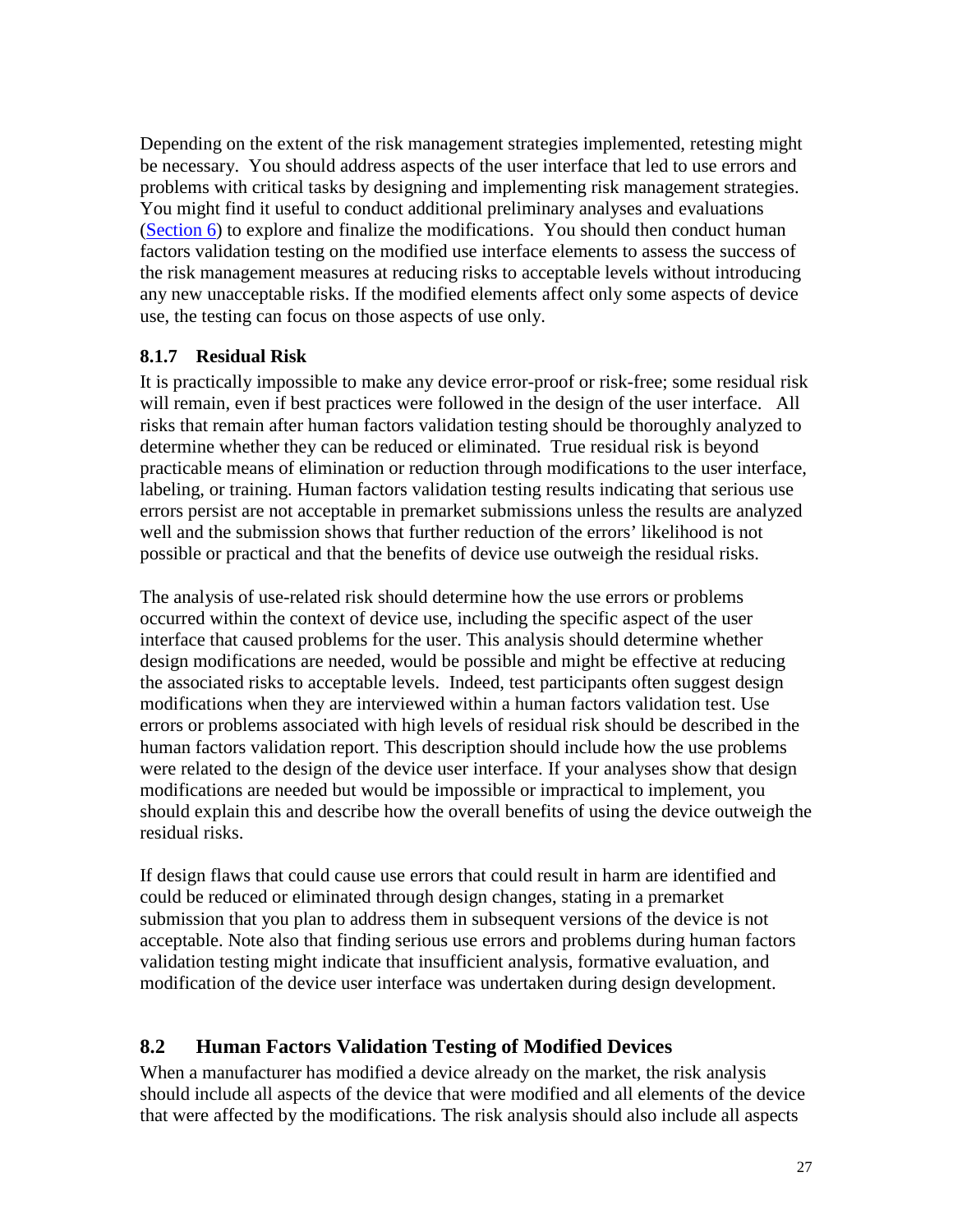of the users' interactions with the device that were affected by the modifications, either directly or indirectly.

As with any other device, the need to conduct an additional human factors validation test should be based on the risk analysis of the modifications made and if the use-related risk levels are unacceptable, the test should focus on those hazard-related use scenarios and critical tasks. The test may, however, be limited to assessment of those aspects of users' interactions and tasks that were affected by the design modifications.

When a manufacturer is modifying a currently marketed device in response to use-related problems, possibly as part of a Corrective and Preventive Action (CAPA) or recall, the human factors validation test should evaluate the modified user interface design using the same methods as usual. However, the evaluation will be most effective if it also involves direct solicitation of the user's comparison of the design modification to the previous design. The test administrator should explain the known problems and then show the participant the previous version of the interface component along with the new or modified version. The participants should then be asked questions, such as:

- 1. "Do you believe the new design is better than the old one? Please tell me how the new one is [better/worse] than the old one."
- 2. "How effective do you think these modifications will be in preventing the use error from occurring? Please tell me why you think it [will/will not]."
- 3. "Could these changes cause any other kind of use difficulty? What kinds of difficulty?"
- 4. "Are these modifications sufficient or does this need further modification? How should it be modified?"

#### <span id="page-31-0"></span>**8.3 Actual Use Testing**

Due to the nature of some types of device use and use environments that can be particularly complicated or poorly understood, it might be necessary to test a device under conditions of actual use. For example, it would be impossible to test some aspects of a prosthetic limb or a hearing aid programming device under simulated use conditions; and the results of testing a home dialysis machine in a conference room might not be generalizable to use of the device in a residential environment.

Human factors testing performed under actual use conditions should be preceded by appropriate simulated-use testing to ensure that the device is sufficiently well designed to be safe in actual use (to the degree that simulated-use testing can provide such assurance).

Actual-use human factors testing should follow the same general guidelines as simulated-use human factors validation testing, described in [Section 8.1;](#page-24-0) noting that when actualuse testing is needed to determine safety and effectiveness of the proposed device and the requirements outlined in 21 CFR §812 apply, then an Investigational Device Exemption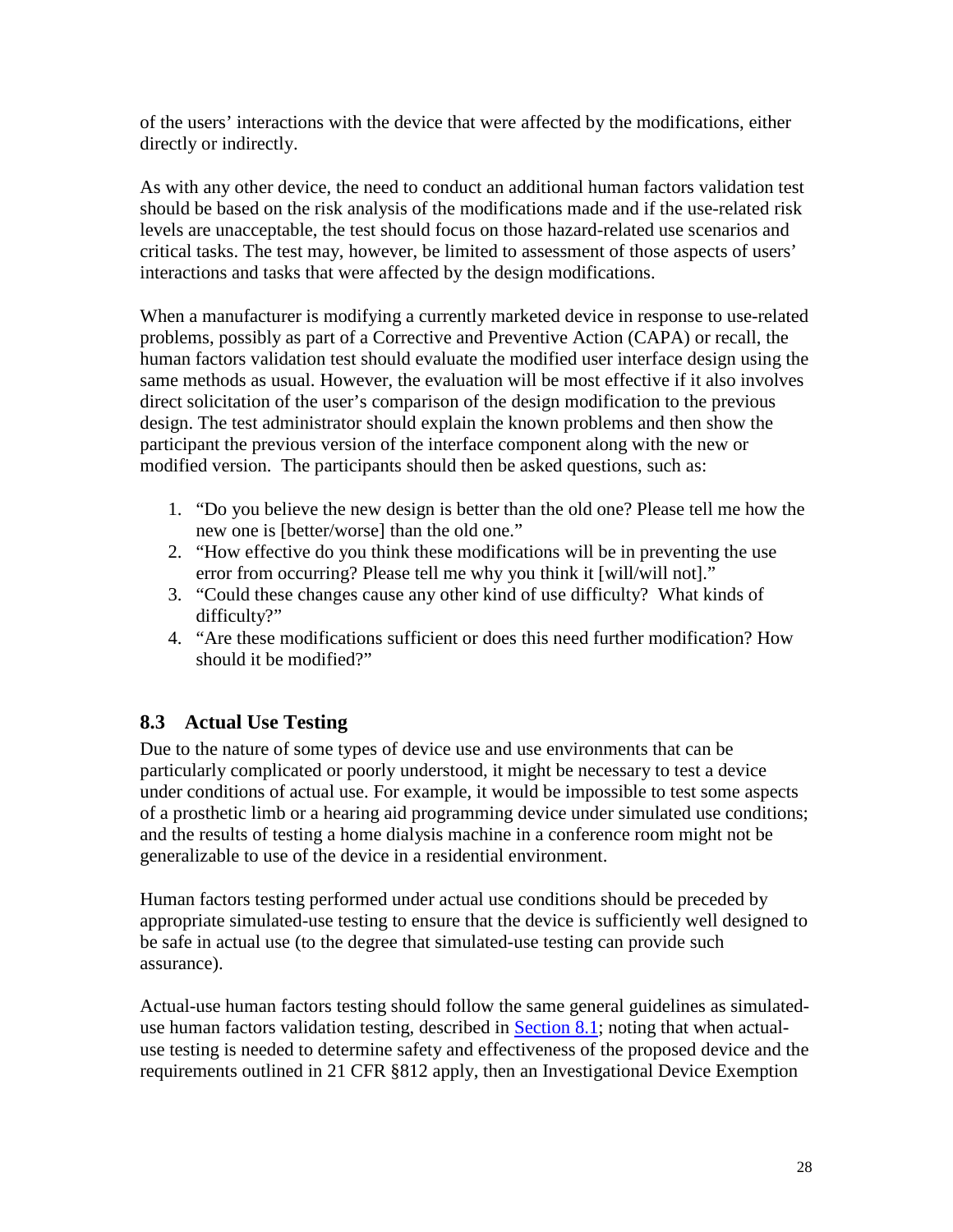(IDE) is needed.<sup>[5](#page-32-1)</sup> In such a test, the test participants should be representative of the actual users, the clinical environments should be representative of the actual use environments and the testing process should affect the participants' interactions with the device as little as possible.

Actual-use testing can also be conducted as part of a clinical study. However, in a clinical study, the participants are generally trained differently and are more closely supervised than users would be in real-world use, so the resulting data (e.g., observations and interviews) should be viewed in that context. Another way in which a clinical trial differs from a simulated-use human factors validation test is that the sample sizes are generally much larger in order for the outcome data to be statistically significant. For studies in which the test participants use the device at home, opportunities for direct observation can be limited; regardless, it is inadequate to depend solely on self-reports of device use to understand the users' interactions with the device because these data can be incomplete or inaccurate. To the extent practicable, such data should be supplemented with observational data.

You should consult with your internal institutional review board for the protection of human subjects (IRB) to determine the need to implement specific safeguards of test participant safety and personal privacy, including informed consent forms.

For more information about Investigational Device Exemptions, see FDA's guidance, *[FDA Decisions for Device Exemption \(IDE\) Clinical Investigations](http://www.fda.gov/downloads/MedicalDevices/DeviceRegulationandGuidance/GuidanceDocuments/UCM279107.pdf)*. For more information about pivotal clinical studies, see FDA's guidance, *[Design Considerations](http://www.fda.gov/medicaldevices/deviceregulationandguidance/guidancedocuments/ucm373750.htm)  [for Pivotal Clinical Investigations for Medical Devices](http://www.fda.gov/medicaldevices/deviceregulationandguidance/guidancedocuments/ucm373750.htm)*.

## <span id="page-32-0"></span>**9. Documentation**

Documenting your risk management, HFE/UE testing, and design optimization processes (e.g., in your design history file as part of your design controls) provides evidence that you considered the needs of the intended users in the design of your new device and determined that the device is safe and effective for the intended users, uses and use environments.

When it is required, providing information about these processes as part of a premarket submission for a new device will reduce the need for requests for additional information and facilitate FDA's review of all HFE/UE information contained in your submission.

A sample outline of a HFE/UE report that could be submitted to FDA is shown in [Appendix A.](#page-34-0) The report should provide a summary of the evaluations performed and enough detail to enable the FDA reviewer to understand your methods and results, but the submission would not need to include, for example, all the raw data from a human factors validation test. All documentation related to HFE/UE processes, whether required to be submitted to FDA or not, should be kept in manufacturers' files.

<span id="page-32-1"></span> $\overline{a}$ <sup>5</sup> Actual-use clinical studies conducted in the United States must comply with the Investigational Device Exemption requirements set out in 21 CFR §812.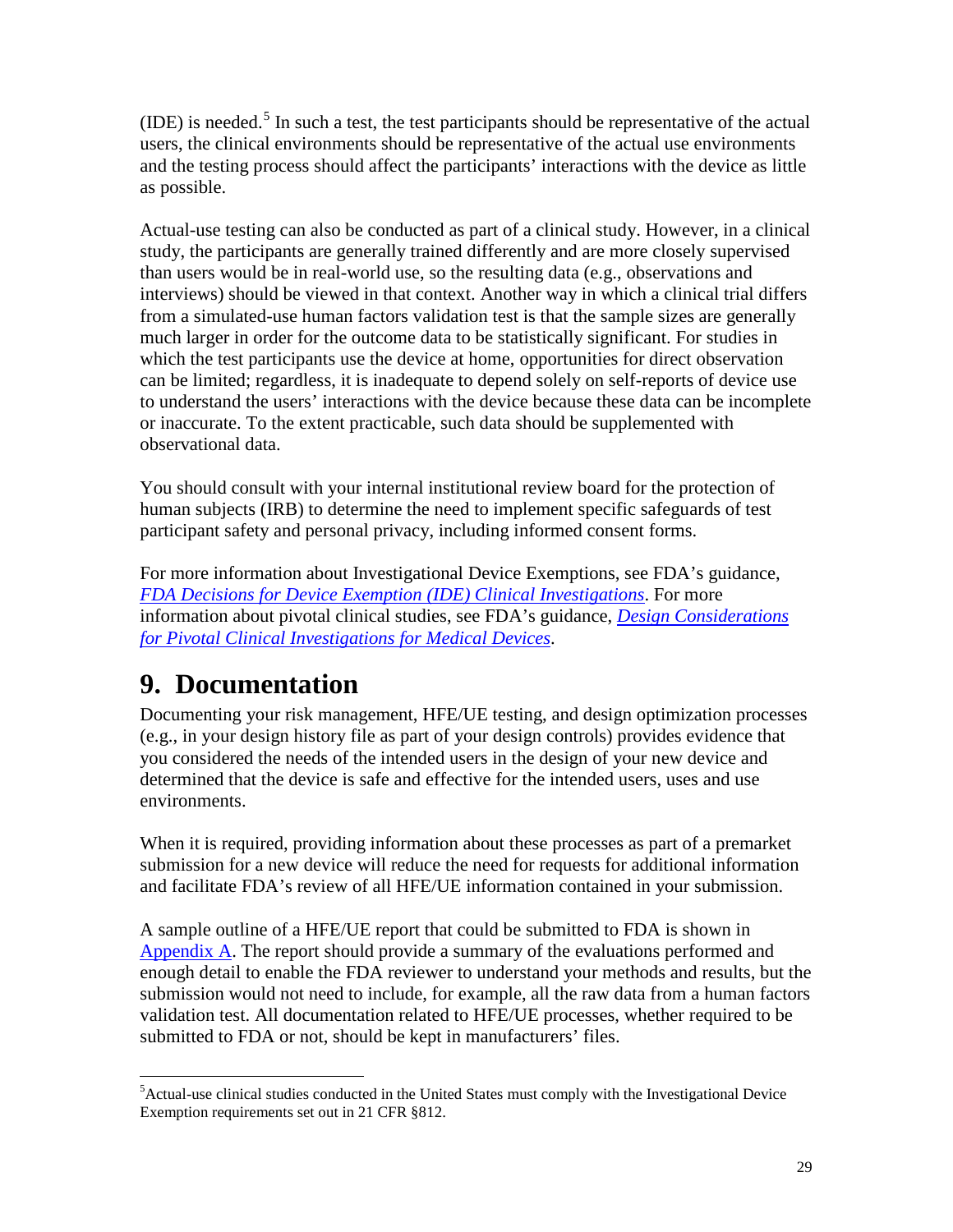## <span id="page-33-0"></span>**10. Conclusion**

The advantages of optimizing device design through application of HFE/UE extend beyond improved safety. Many device manufacturers have found that the application of HFE/UE during the development of their products reduces the need for design modifications and costly updates after market introduction and offers competitive advantages. With increased safety, the likelihood of your incurring expenses associated with product recalls or liability is reduced; and when HFE/UE approaches are used during the design development process, particularly if the perspective of users is taken into account, the overall ease of use and appeal of a device can simultaneously be enhanced.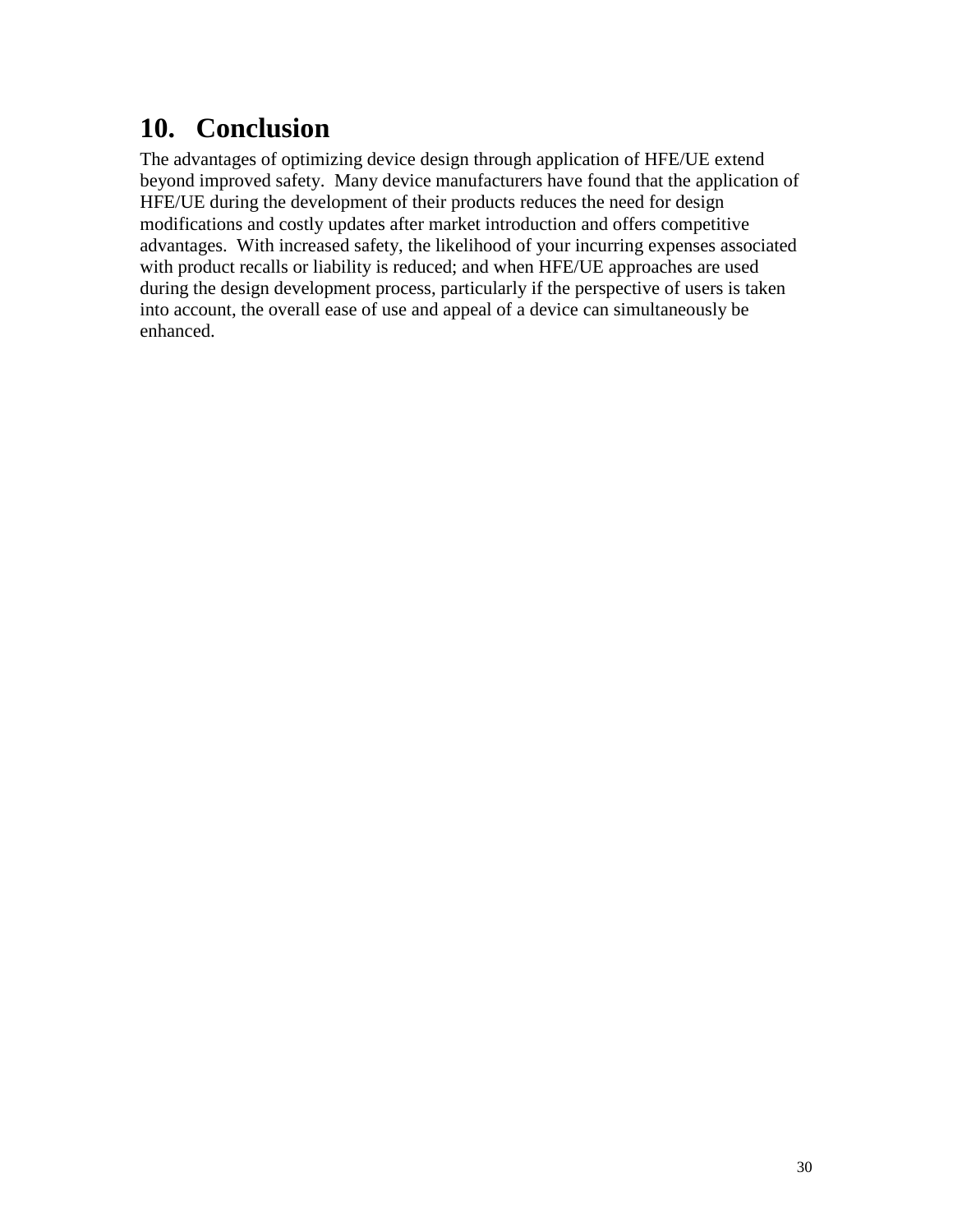## **Appendix A HFE/UE Report**

<span id="page-34-0"></span>A HFE/UE report included in a premarket submission should provide information pertaining to device use safety and effectiveness in summary form. The report should discuss the safety-related HFE/UE considerations, issues, processes, resolutions, and conclusions. The level of detail of documentation submitted should be sufficient to describe your identification, evaluation, and final assessment of all serious use-related hazards for the device. To facilitate FDA review, materials used directly in the HF/UE process, including portions of risk analyses focusing on user interactions with the device and specific risk analysis processes, results and conclusions should be included in the HFE/UE report. If necessary, the report may refer to materials relevant to the HFE/UE process located in other parts of a submission.

A recommended structure for the HFE/UE report, which will support efficient FDA review of these materials, is listed in Table A-1 and described in the text that follows.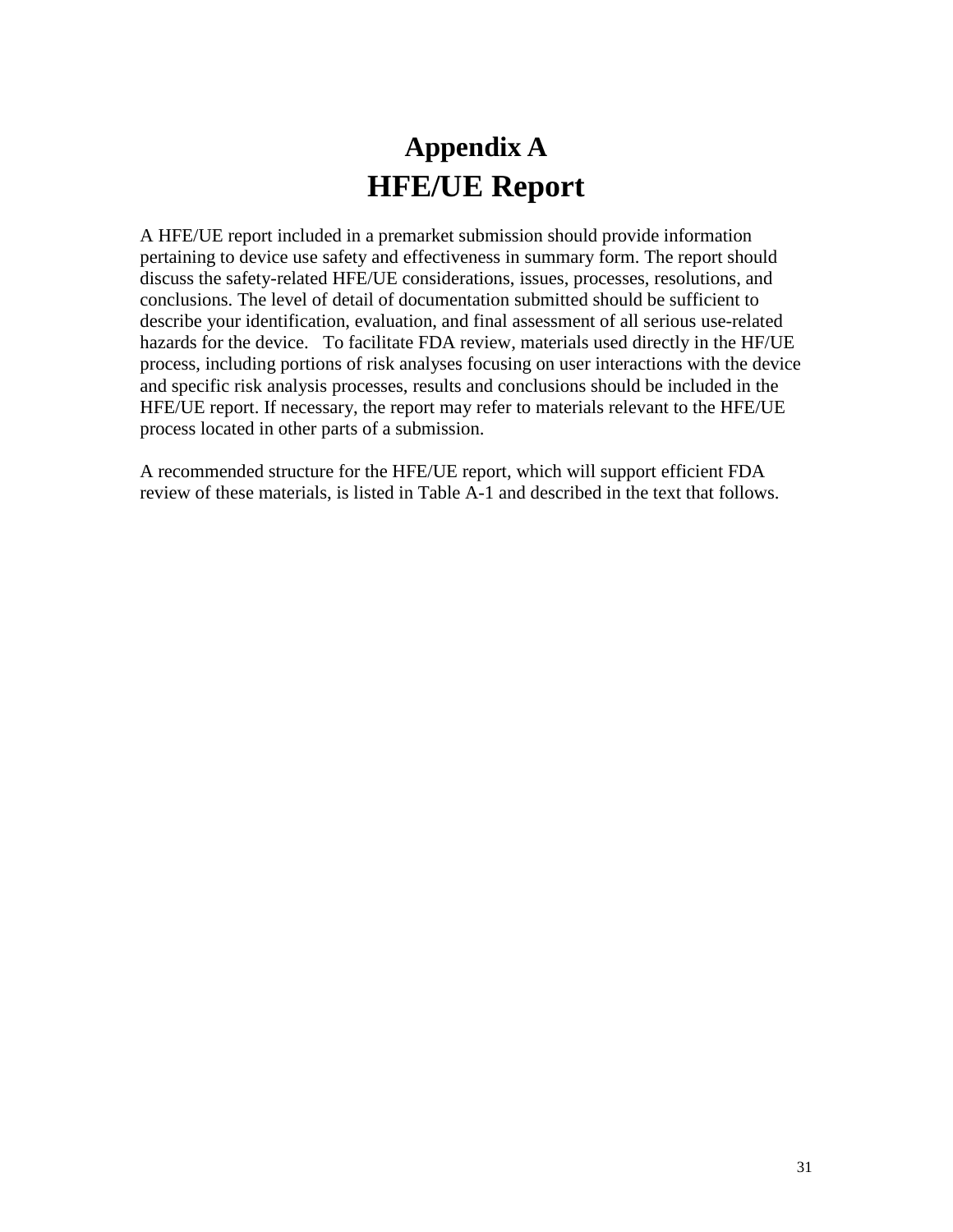| Sec.           | <b>Contents</b>                                                                                                  |  |  |  |  |  |  |
|----------------|------------------------------------------------------------------------------------------------------------------|--|--|--|--|--|--|
| $\mathbf{1}$   | <b>Conclusion</b>                                                                                                |  |  |  |  |  |  |
|                | The <device> has been found to be safe and effective for the intended users, uses and use environments.</device> |  |  |  |  |  |  |
|                | Brief summary of HFE/UE processes and results that support this conclusion                                       |  |  |  |  |  |  |
|                | Discussion of residual use-related risk<br>$\bullet$                                                             |  |  |  |  |  |  |
| $\overline{2}$ | Descriptions of intended device users, uses, use environments, and training                                      |  |  |  |  |  |  |
|                | Intended user population(s) and meaningful differences in capabilities between multiple user<br>$\bullet$        |  |  |  |  |  |  |
|                | populations that could affect user interactions with the device                                                  |  |  |  |  |  |  |
|                | Intended use and operational contexts of use<br>٠                                                                |  |  |  |  |  |  |
|                | Use environments and conditions that could affect user interactions with the device                              |  |  |  |  |  |  |
|                | Training intended for users                                                                                      |  |  |  |  |  |  |
| 3              | Description of device user interface                                                                             |  |  |  |  |  |  |
|                | Graphical representation of device and its user interface                                                        |  |  |  |  |  |  |
|                | Description of device user interface                                                                             |  |  |  |  |  |  |
|                | Device labeling                                                                                                  |  |  |  |  |  |  |
|                | Overview of operational sequence of device and expected user interactions with user interface                    |  |  |  |  |  |  |
| 4              | <b>Summary of known use problems</b>                                                                             |  |  |  |  |  |  |
|                | Known use problems with previous models of the subject device<br>$\bullet$                                       |  |  |  |  |  |  |
|                | Known use problems with similar devices, predicate devices or devices with similar user<br>٠                     |  |  |  |  |  |  |
|                | interface elements                                                                                               |  |  |  |  |  |  |
|                | Design modifications implemented in response to post-market use error problems                                   |  |  |  |  |  |  |
| 5              | Analysis of hazards and risks associated with use of the device                                                  |  |  |  |  |  |  |
|                | Potential use errors<br>$\bullet$                                                                                |  |  |  |  |  |  |
|                | Potential harm and severity of harm that could result from each use error<br>$\bullet$                           |  |  |  |  |  |  |
|                | Risk management measures implemented to eliminate or reduce the risk<br>$\bullet$                                |  |  |  |  |  |  |
|                | Evidence of effectiveness of each risk management measure                                                        |  |  |  |  |  |  |
| 6              | <b>Summary of preliminary analyses and evaluations</b><br>Evaluation methods used                                |  |  |  |  |  |  |
|                | Key results and design modifications implemented in response                                                     |  |  |  |  |  |  |
|                | Key findings that informed the human factors validation test protocol                                            |  |  |  |  |  |  |
| $\overline{7}$ | Description and categorization of critical tasks                                                                 |  |  |  |  |  |  |
|                | Process used to identify critical tasks<br>$\bullet$                                                             |  |  |  |  |  |  |
|                | List and descriptions of critical tasks                                                                          |  |  |  |  |  |  |
|                | Categorization of critical tasks by severity of potential harm                                                   |  |  |  |  |  |  |
|                | Descriptions of use scenarios that include critical tasks                                                        |  |  |  |  |  |  |
| 8              | Details of human factors validation testing                                                                      |  |  |  |  |  |  |
|                | Rationale for test type selected (i.e., simulated use, actual use or clinical study)                             |  |  |  |  |  |  |
|                | Test environment and conditions of use                                                                           |  |  |  |  |  |  |
|                | Number and type of test participants                                                                             |  |  |  |  |  |  |
|                | Training provided to test participants and how it corresponded to real-world training levels                     |  |  |  |  |  |  |
|                | Critical tasks and use scenarios included in testing                                                             |  |  |  |  |  |  |
|                | Definition of successful performance of each test task                                                           |  |  |  |  |  |  |
|                | Description of data to be collected and methods for documenting observations and interview                       |  |  |  |  |  |  |
|                | responses                                                                                                        |  |  |  |  |  |  |
|                | Test results: Observations of task performance and occurrences of use errors, close calls, and                   |  |  |  |  |  |  |
|                | use problems                                                                                                     |  |  |  |  |  |  |
|                | Test results: Feedback from interviews with test participants regarding device use, critical tasks,              |  |  |  |  |  |  |
|                | use errors, and problems (as applicable)                                                                         |  |  |  |  |  |  |
|                | Description and analysis of all use errors and difficulties that could cause harm, root causes of                |  |  |  |  |  |  |
|                | the problems, and implications for additional risk elimination or reduction                                      |  |  |  |  |  |  |

#### **Table A-1. Outline of HFE/UE Report**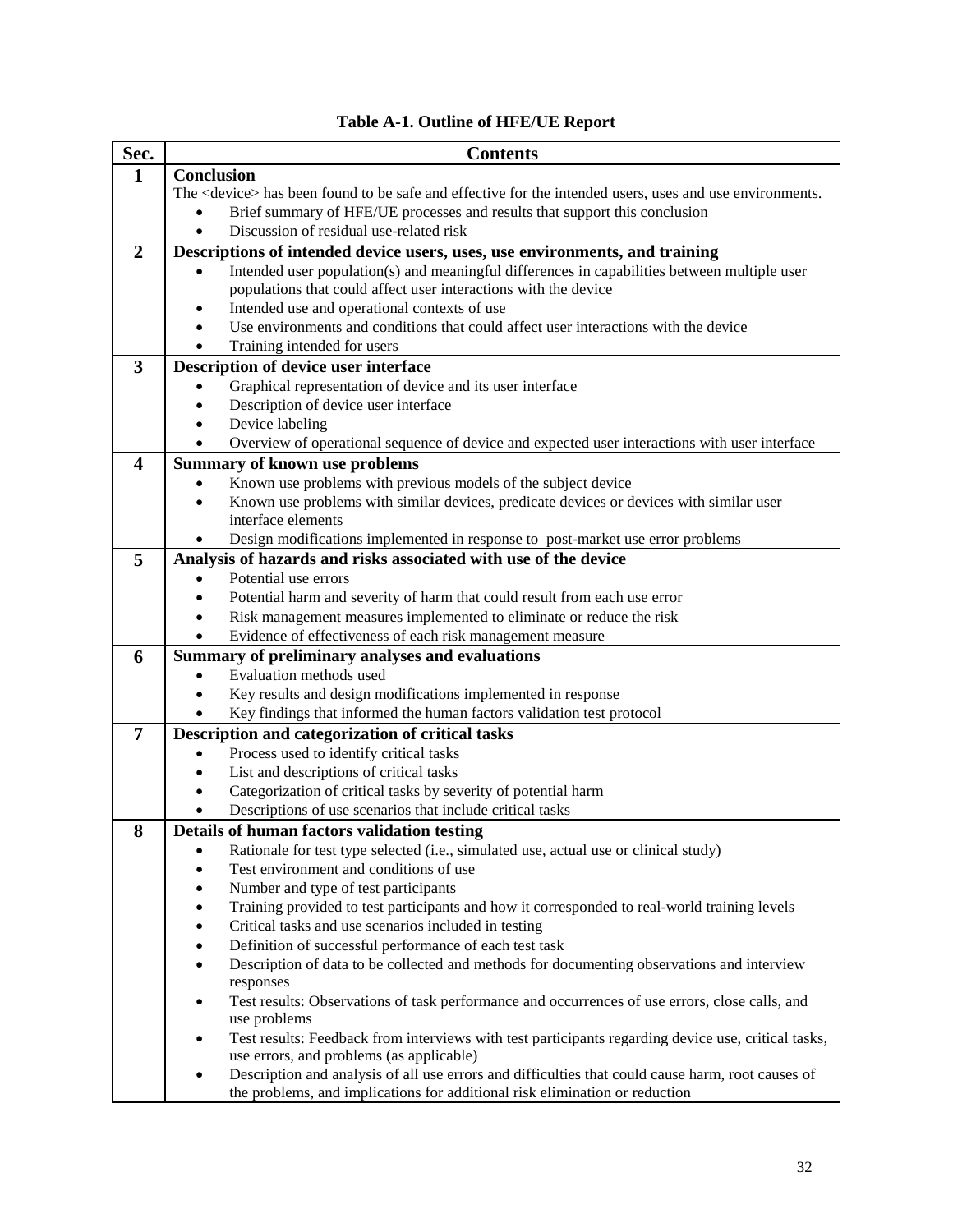#### **Section 1: Conclusion**

The report should begin with a conclusion stating that the new medical device has been found to be safe and effective for the intended users, uses, and use environments. The conclusion should be supported by a summary of the HFE/UE processes conducted (e.g., HFE/UE analyses and evaluations, design modifications, and validation testing) and analysis of the results.

This section should discuss any residual use-related risk that remained after the human factors validation testing. If applicable, this section should provide a sound rationale that modifications to the user interface (including the device and the labeling) would not further reduce risk, are not possible or not practicable, *and* the remaining residual userelated risks are outweighed by the benefits derived from use of the device.

#### **Section 2: Descriptions of intended device users, uses, use environments, and training**

This section should include:

- A description of the intended user population or, if there is more than one distinct user population, each population; the description should include meaningful differences in capabilities or use responsibilities between user populations that could affect their interactions with the device (such as lay and professional users who might use the same device to perform different tasks or different types of professionals who might perform different tasks on the device);
- A summary of the device's intended use:
- A summary of the device's operational context of use (such as the requirement that a user be trained by a nurse prior to using the device, or it is used in an operating room, or it is used differently for different applications) and critical aspects of device operation, such as set up, maintenance, cleaning, reprocessing;
- A summary of the intended use environments (e.g., hospital, medevac vehicle, non-clinical environment) and the characteristics of those environments (e.g., glare, vibration, ambient noise, high levels of activity) that could affect user interactions with the device; and
- A description of any training users would receive; a sample of the training materials (such as a DVD, computer slides, or a pamphlet) may be appended to the report.

#### **Section 3: Description of device user interface**

This section should include (as applicable):

- A graphical representation (e.g., photographs, illustrations or line drawings) of the device and its user interface, including a depiction of the overall device and all components of the user interface with which the user will interact (e.g., display and function screens, alarm speakers, controls, keypads, dedicated buttons, doors, components to be connected, retaining clips);
- A written description of the device user interface;
- A copy of the labeling materials that will be provided to the user with the device (e.g., instructions for use, user manual, quick-start guides, packaging); and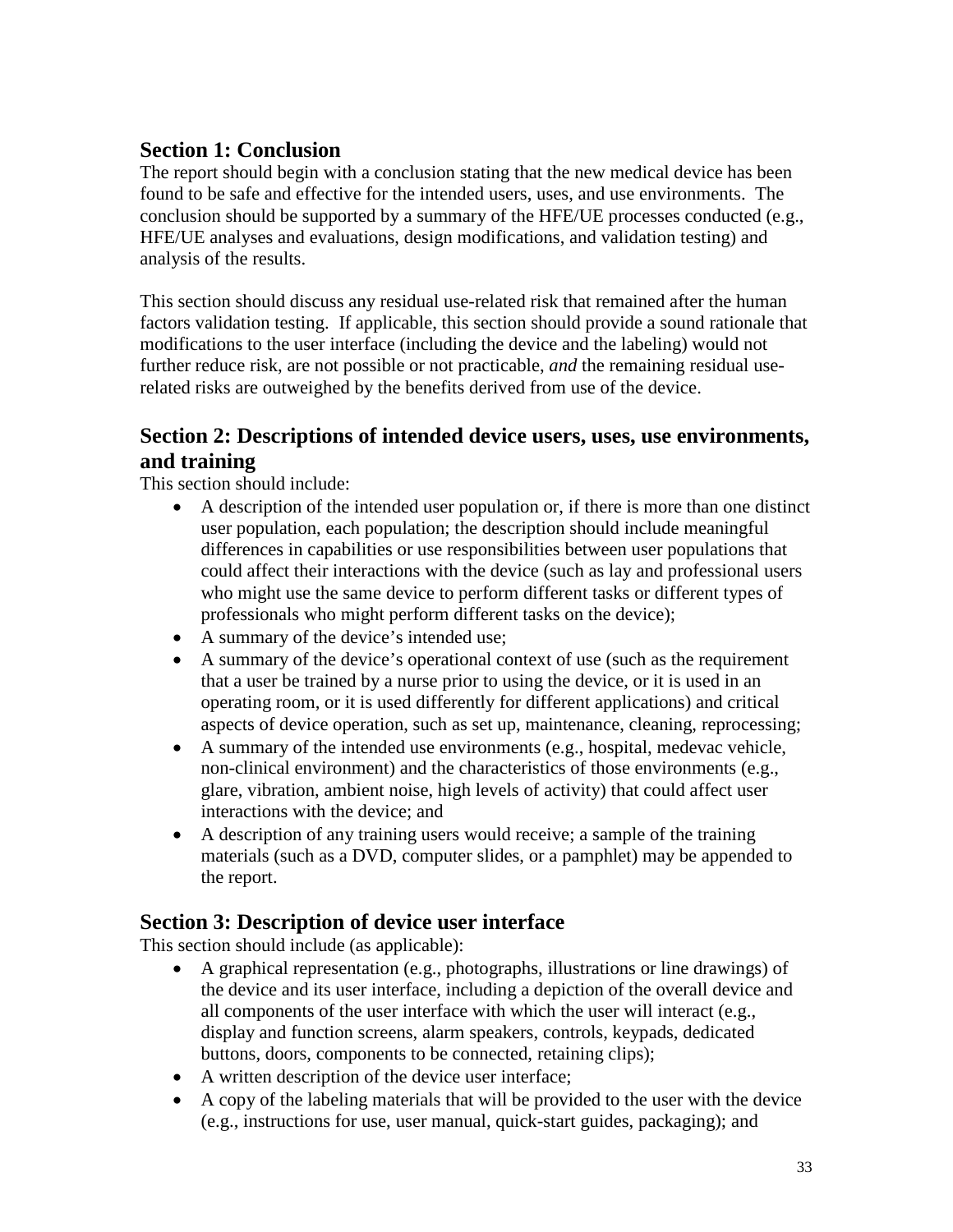• An overview of the operational sequence of the device and the users' expected interactions with the user interface, consisting of the sequence of user actions performed to use the device (and resulting device responses, as appropriate).

#### **Section 4: Summary of known use problems**

This section should include all use problems known to exist in previous models of the same device (as applicable) or with similar types of medical devices (e.g., predicate devices). In some cases, no use problems are known to exist and if so, this may be stated. If the submission is for a device that has been modified specifically in response to use problems that occurred in the field, this section should highlight those problems and the new modifications.

#### **Section 5: Analysis of hazards and risks associated with use of the device**

This section should provide an excerpt from the comprehensive risk analysis that contains all the use-related hazards and risks, including those associated with potential use errors. The section should include at least one hazardous scenario associated with each use error, the potential harm that could result, the potential severity of the harm, all risk control measures implemented to eliminate or reduce the risk, and the source of evidence that each risk control measure was effective.

#### **Section 6: Summary of preliminary analyses and evaluations**

This section should identify the preliminary analysis and evaluation methods used (e.g., specific analysis techniques, formative evaluations), summarize the key results of those analyses and evaluations, describe any modifications that were implemented to the user interface design in response to the results, and discuss the key findings that informed development of the protocol for the human factors validation test.

#### **Section 7: Description and categorization of critical tasks**

This section should explain the process that was followed to identify the critical tasks during the preliminary analyses and evaluations; it should also provide a list and descriptions of the critical tasks. The section should identify the severity of the potential harm that could result from use errors on the critical tasks. The section should also describe the use scenarios to be included in the human factors validation test and list the critical tasks and other tasks that constitute each use scenario.

#### **Section 8: Details of the human factors validation testing**

<span id="page-37-0"></span>This section should include a synopsis of all activities conducted. The section should contain a summary of the test results, a comprehensive analysis of all use errors and problems that occurred that could have resulted in harm in real-world use, a description of all design modifications made to the user interface in response to the test results, and a risk-benefit discussion. A full test protocol and a sample of all scripts and forms used in the testing should be appended to the report.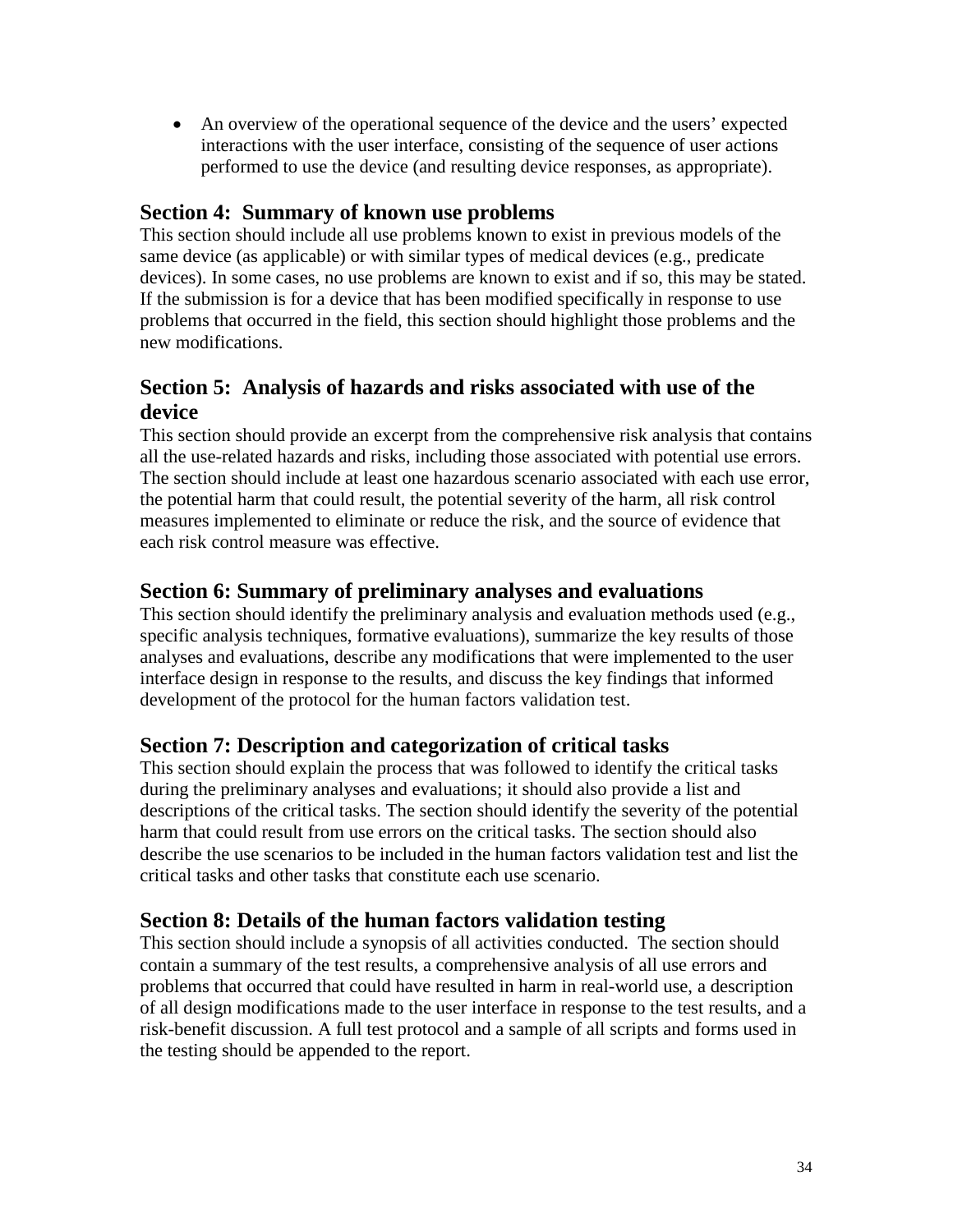## <span id="page-38-0"></span>**Appendix B Considerations for Determining Sample Sizes for Human Factors Validation Testing**

Published estimates of the number of test participants required to identify all problems that exist in a user interface<sup>[6](#page-38-1)</sup> are based on a set of assumptions regarding: a fixed (and known) probability of encountering a problem, a uniform likelihood for each participant to encounter each problem, and the independence of the problems (that is, encountering one problem will not increase or decrease the likelihood of finding other problems). However, none of these assumptions reflects the real world. Most importantly, individual likelihoods of encountering a problem with a user interface vary considerably, depending on the user's personal capabilities, knowledge and experience levels, nature of interaction with the device, frequency of task performance, attributes of the use environment and use conditions, and the nature of the problem. Theoretically, the lower the chances of finding a problem (e.g., if the problem is subtle or the users are highly skilled), the more people you need to test to provide reasonable assurance that the problem will be identified. In practice, it is difficult to identify all the problems in a new user interface and this is, in fact, one of the reasons for conducting human factors validation testing. Even for those problems that are known or believed to exist, it is difficult to anticipate how likely it is that the problems will be detected or cause observable use errors or problems or to anticipate the variability among test participants populations prior to testing. Consequently, it would be extremely difficult to develop a formula for the statistically "correct" sample size for testing a specific device.

Faulkner (2003) conducted a study that collected empirical data from a sample of 60 individuals with varying levels of experience with computers in general and with the software used in the test specifically. The results suggested that a sample of 15 people was sufficient to find a minimum of 90% and an average of 97% of all problems with that software; a sample of 20 people was able to find a minimum of 95% and an average of 98% of the problems (see Table B-1 and Figure B-1). Note that the change in detection rate decreases asymptotically to zero as the number of users increases, and a sample of 30 users detected an average of less than 2% more problems than did a sample of 15 users.

| No. users | Min. % Found | Mean % Found | SD     | SЕ    |
|-----------|--------------|--------------|--------|-------|
|           |              | 85.55        | 9.2957 | .9295 |
|           |              | 94.69        | 3.2187 | .3218 |
|           |              | 97.05        | 2.1207 | .2121 |
|           |              | 98.4         | 1.6080 | .1608 |
|           |              | 99 N         | 1.1343 | .1051 |

Table B-1. Percentage of Total Known Usability Problems Found in 100 Analysis Samples (Faulkner, 2003).

 $\overline{a}$ 

<span id="page-38-1"></span><sup>6</sup> e.g., Virzi, 1992; Nielsen, 1993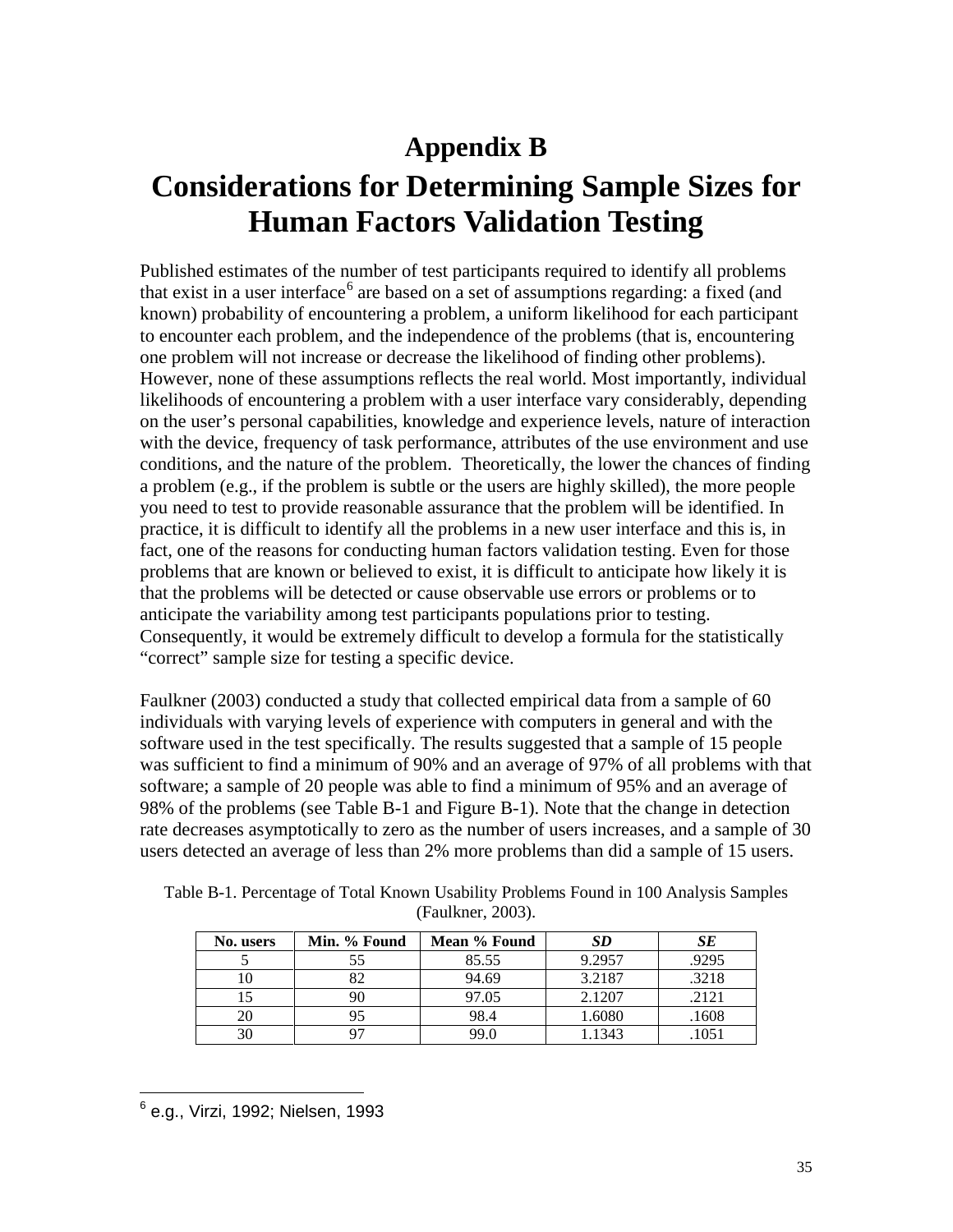

Figure B-1. Percentage of Total Known Usability Problems Found in 100 Analysis Samples (Faulkner, 2003).

Human factors validation testing is primarily a qualitative rather than a quantitative exercise. The goal is to evaluate users' interactions with a device user interface by observing their performance and simultaneously collecting subjective user assessments of their experience using the device to assess the adequacy of the user interface design. Use errors are recorded but the purpose is not to quantify the frequency of any particular use error or establish acceptability with respect to numerical acceptance criteria. Instead, the purpose is to identify the part of the user interface involved in a use error or problem and investigate the causes of the use error or problem so that the design of the user interface can be optimized with regard to use safety and effectiveness.

<span id="page-39-0"></span>Since the parameters needed to determine sample size cannot be estimated easily or cannot be at estimated at all prior to testing, a sample of 15 people to detect most of the problems in a user interface constitutes a practical minimum number of participants for human factors validation testing. This sample size theoretically provides the best possibility of detecting user interface design flaws while limiting the amount of resources required. However, please note that the recommended minimum number of participants could be higher for specific device types.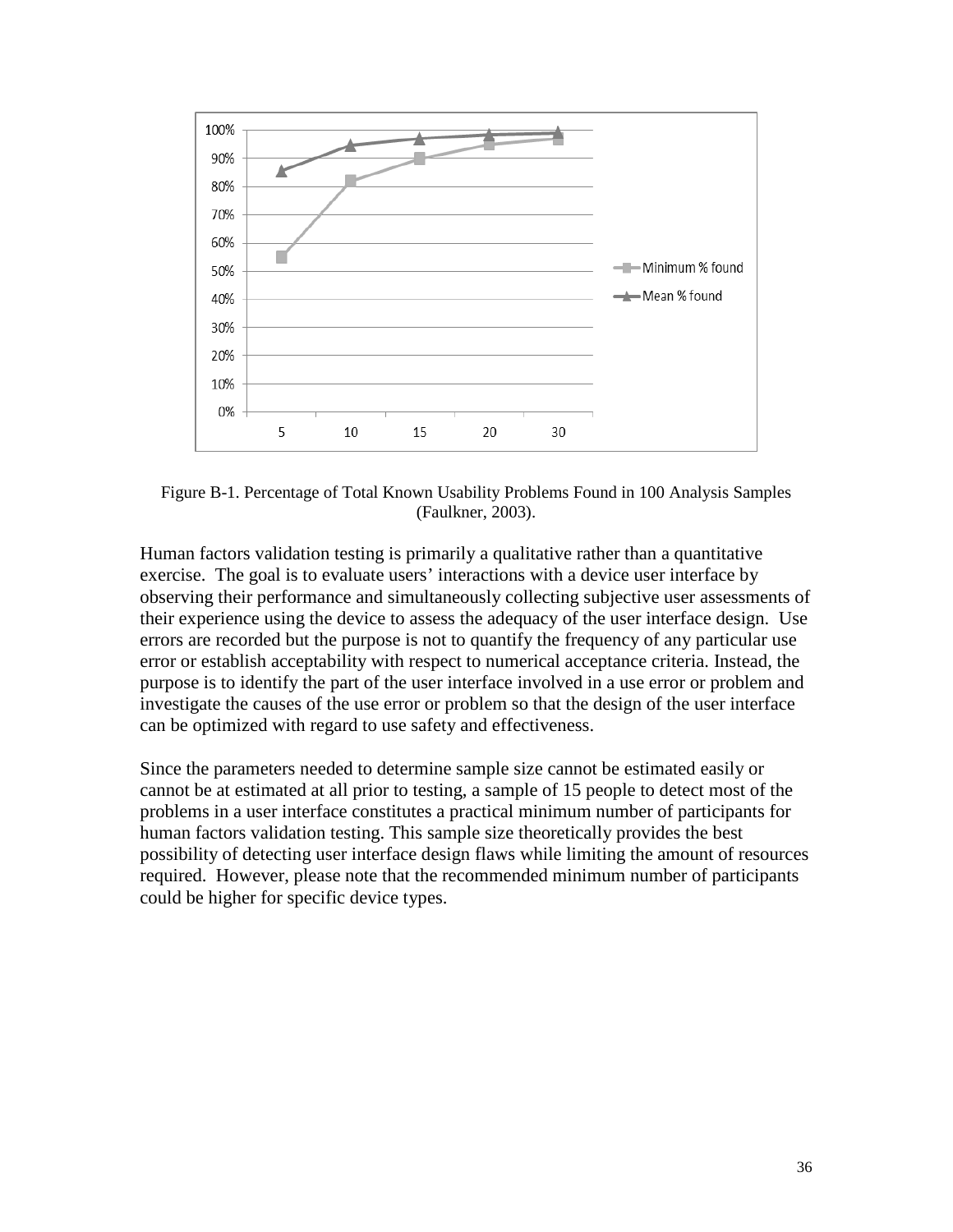## <span id="page-40-0"></span>**Appendix C Analyzing Results of Human Factors Validation Testing**

Analysis of human factors validation test results should focus on any problems found during the testing. Problems are use errors and "close calls" on critical tasks observed by the test facilitators (observational data) and difficulties with use, including close calls, reported by the test participants (interview data). If the testing was conducted adequately and no use errors or problems that could result in harm were found, the test data would require minimal analysis. More often problems are found and the test results require analysis to determine the severity of the potential harm that could result and if the harm could be serious, require identification of the root causes.

For those use errors and problems that could result in serious harm, the test data should be analyzed to determine which part of the user interface was involved and how the user interaction could have resulted in the use error or problem. The primary purpose of the analysis is to determine whether that part of the user interface could and should be modified to reduce or eliminate the use problem and reduce the use-related risks to acceptable levels. An essential secondary purpose of the analysis is to develop a modified design that would not cause the same problem or a new problem.

Even when the causes of the use errors and problems seem to be apparent from the test facilitators' observations, they should always be discussed as part of the post-use interview. The test participant's perspective on use errors can provide helpful insights and reasons for the use error and sometimes includes suggestions for design improvements. It is not uncommon for the user to explain exactly what caused them to do what they did but this is not always the case. Sometimes users don't notice making errors, or cannot provide an explanation, or offer an explanation that is not helpful.

Design modifications made in response to human factors validation testing results to eliminate or reduce unacceptable use-related risks should be evaluated in a subsequent test to determine whether the design modifications were effective and whether they have introduced unacceptable new risks that need to be eliminated or reduced.

A hypothetical example: Three participants in a human factors validation study initiated purge of an infusion set prior to disconnecting the line from the patient. The use errors were observed but it was not clear why they happened. Subsequent discussion with the test participants revealed that they were confused by the appearance of the purge options shown on the device's graphic user interface (GUI). In addition, two other test participants mentioned the same problem although they did not make the error; all five participants offered suggestions to make the user interface easier to understand. Analysis of the test results indicated clearly that the display screen for this function should be modified and also revealed possible ways in which the GUI could be improved. The user interface was revised and when the modified device was re-tested, the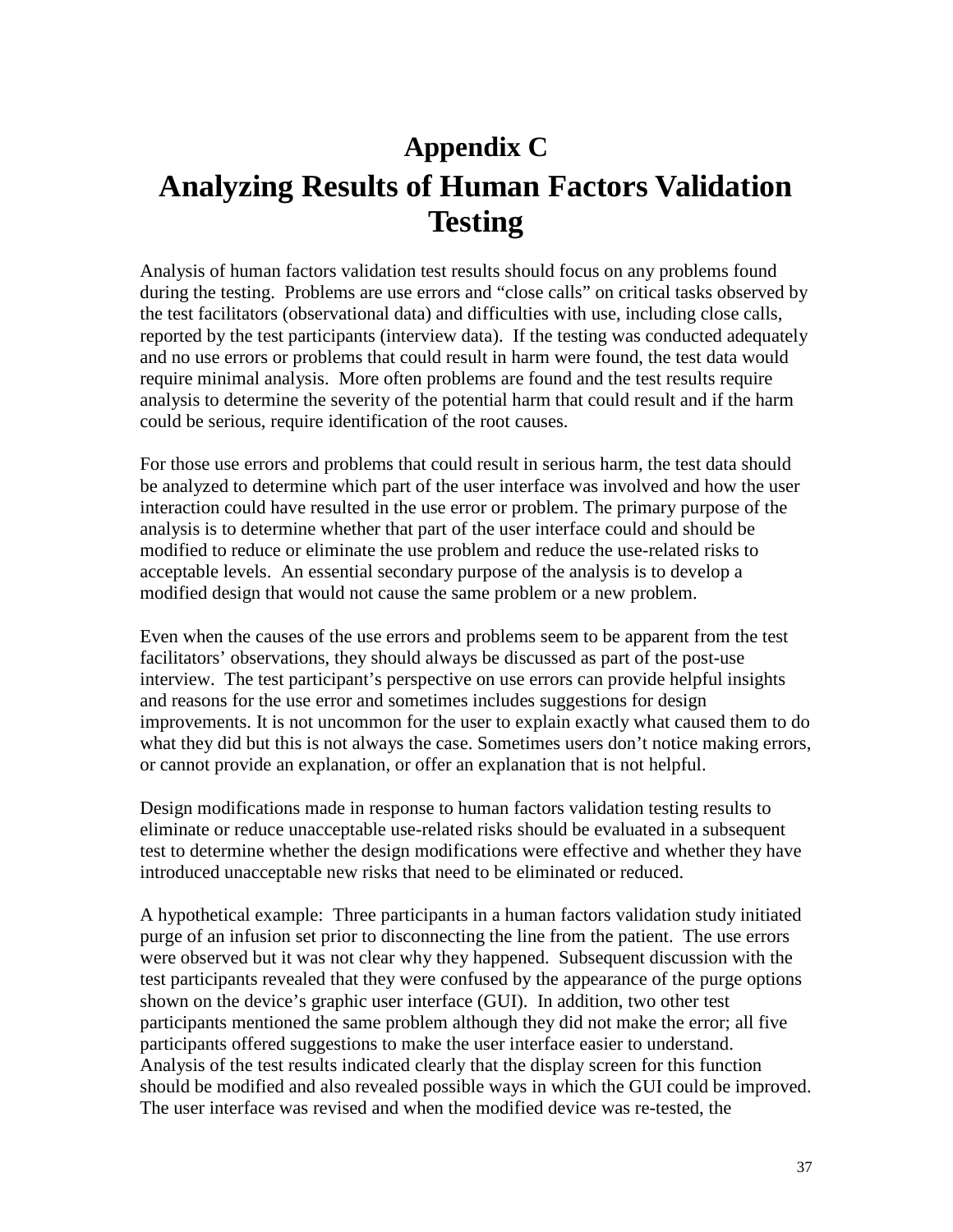participants made no use errors on this task, did not report confusion or difficulties with it, and no new use problems were found.

Some use errors cannot be eliminated completely. For instance, despite specific instruction and warning that users should use disinfectant wipe prior to lancing a finger (or other site) to draw blood for a blood glucose test, several test participants omitted this step during a human factors validation test. Data collected during the post-task interviews indicated that the participants were aware of the risk of infection and read the warning in the instructions; however, they chose not to use the disinfectant wipe because, they said, "that's just not how I do it." These types of use errors should be discussed in the context of the risk control measures applied (e.g., clear information in the blood glucose meter's user manual with validated cleaning and disinfection procedures using EPA-registered disinfecting products). Because further modification of the user interface would not be likely to reduce the use error rate and because the benefits of using the meter outweigh the risk of infection resulting from the use error, the residual risk would be acceptable.

Finally, some use errors that occur during a human factors validation test are found, through interviews with the test participants, to have been caused by conditions that were not consistent with actual use. Once so determined, such errors may be designated "test artifacts" and this conclusion is acceptable. However, analyses of test results that include many "artifact" explanations might indicate that the test conditions affected participant behavior too significantly and retesting might be necessary under conditions that more closely approximate real-world use.

Some hypothetical examples of the process and results of analyzing human factors validation test results are shown in Table C.1 below.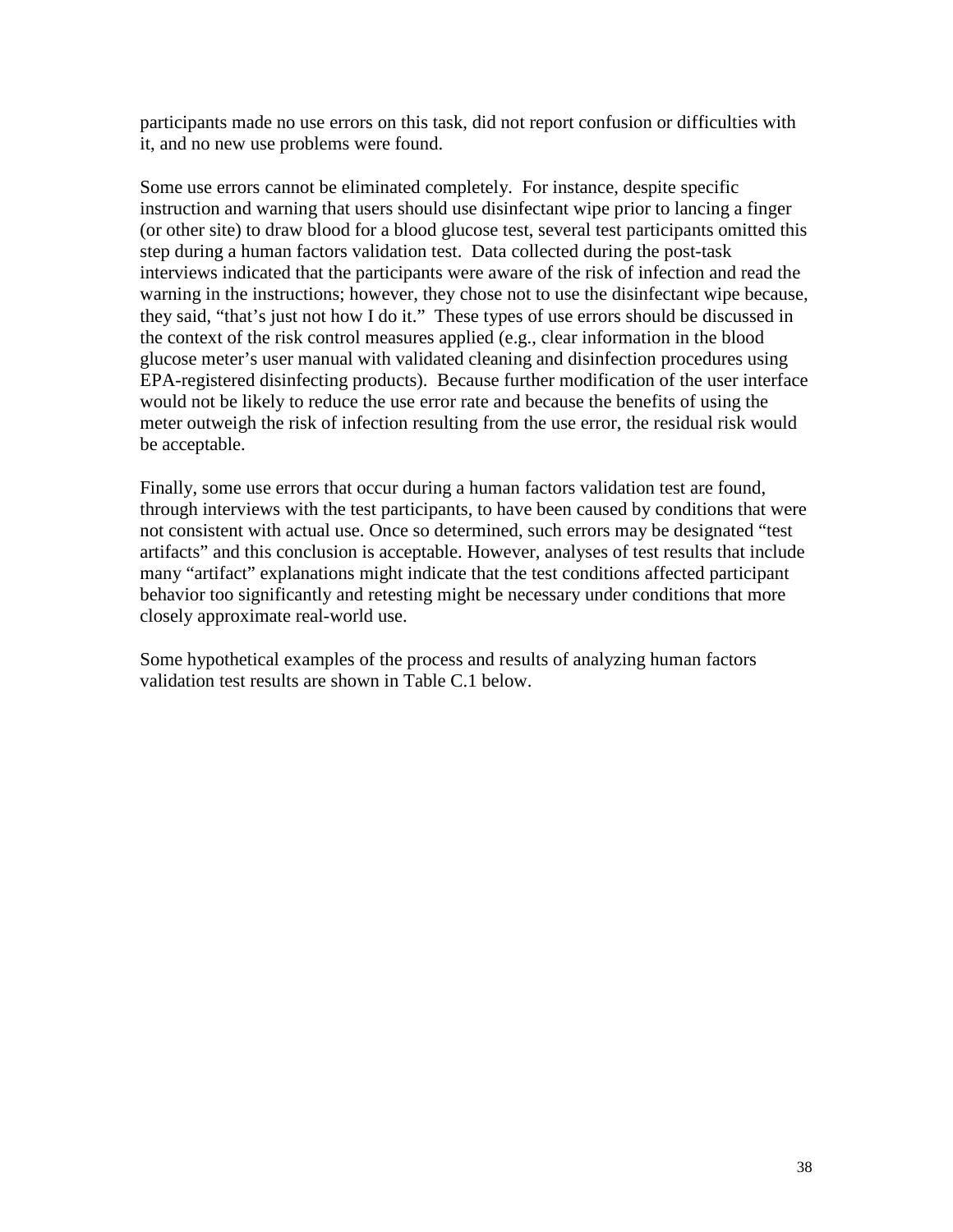| <b>Medical</b>                                               | <b>Hypothetical Task Failure</b>                                                               |                                                                                                          | Initial risk analysis                                                                  |                               | Possible root                                                                                       | Possible risk                                                                                             | <b>Evaluation of</b>          | <b>Revised</b><br>risk anal: |
|--------------------------------------------------------------|------------------------------------------------------------------------------------------------|----------------------------------------------------------------------------------------------------------|----------------------------------------------------------------------------------------|-------------------------------|-----------------------------------------------------------------------------------------------------|-----------------------------------------------------------------------------------------------------------|-------------------------------|------------------------------|
| device use<br>task                                           | <b>Observations</b><br>of user                                                                 | <b>Comments by</b><br>user                                                                               | <b>Clinical</b><br>consequence                                                         | <b>Potential</b><br>harm      | cause                                                                                               | control                                                                                                   | risk control<br>effectiveness | redesian<br>needed?          |
| Enter patient<br>data into the<br>medical device.            | User who was<br>interrupted<br>during the task<br>failed to enter<br>data into some<br>fields. | User was not<br>aware he left<br>some fields<br>blank.                                                   | Incomplete<br>patient data<br>could lead to<br>misdiagnosis<br>or incorrect<br>therapy | Serious<br>injury or<br>death | User was not<br>informed they left<br>some fields<br>blank.                                         | Medical device to<br>alert the user when<br>data has not been<br>entered into required<br>fields.         | HF validation<br>test         |                              |
|                                                              | Users in US<br>entered the<br>patient weights<br>in pounds<br>rather than in<br>kilograms.     | Users did not<br>realize that the<br>medical device<br>only recorded<br>patient weights<br>in kilograms. |                                                                                        |                               | User could not<br>tell the medical<br>device accepted<br>patient weights<br>only in kilograms.      | Medical device to<br>make the weight<br>units more<br>noticeable.                                         | HF validation<br>test         |                              |
| Confirm new<br>settings<br>entered into a<br>medical device. | User did not<br>confirm the<br>settings.                                                       | User did not<br>realize she<br>needed to<br>confirm the<br>settings.                                     | Incorrect<br>therapy                                                                   | Serious<br>injury or<br>death | User was not<br>informed of the<br>need to confirm<br>the settings.                                 | Medical device to<br>alert the user to<br>confirm the settings.                                           | HF validation<br>test         |                              |
|                                                              | User did not<br>notice the<br>medical device<br>did not keep<br>the settings.                  | User presumed<br>the medical<br>device kept the<br>settings he had<br>entered.                           |                                                                                        |                               | User was not<br>informed that the<br>medical device<br>had reverted to<br>the previous<br>settings. | Medical device to<br>alert the user when it<br>has timed out and<br>reverted to the<br>previous settings. | <b>HF</b> validation<br>test  |                              |
| Read the<br>medical device<br>display and<br>determine the   | User misread<br>the medical<br>device display.                                                 | The medical<br>device display<br>was difficult to<br>read.                                               | Incorrect<br>therapy                                                                   | Serious<br>injury or<br>death | The medical<br>device display<br>was difficult to<br>read.                                          | Increase the contrast<br>between the display<br>background and the<br>text.                               | <b>HF</b> validation<br>test  |                              |
| status of the<br>patient.                                    |                                                                                                |                                                                                                          |                                                                                        |                               |                                                                                                     | Increase the size of<br>the font used for<br>critical information.                                        | <b>HF</b> validation<br>test  |                              |
|                                                              |                                                                                                |                                                                                                          |                                                                                        |                               |                                                                                                     | Use non-glare glass<br>on the medical<br>device display.                                                  | <b>HF</b> validation<br>test  |                              |

#### **Table C.1 Hypothetical sample results of analyses of human factors validation tests**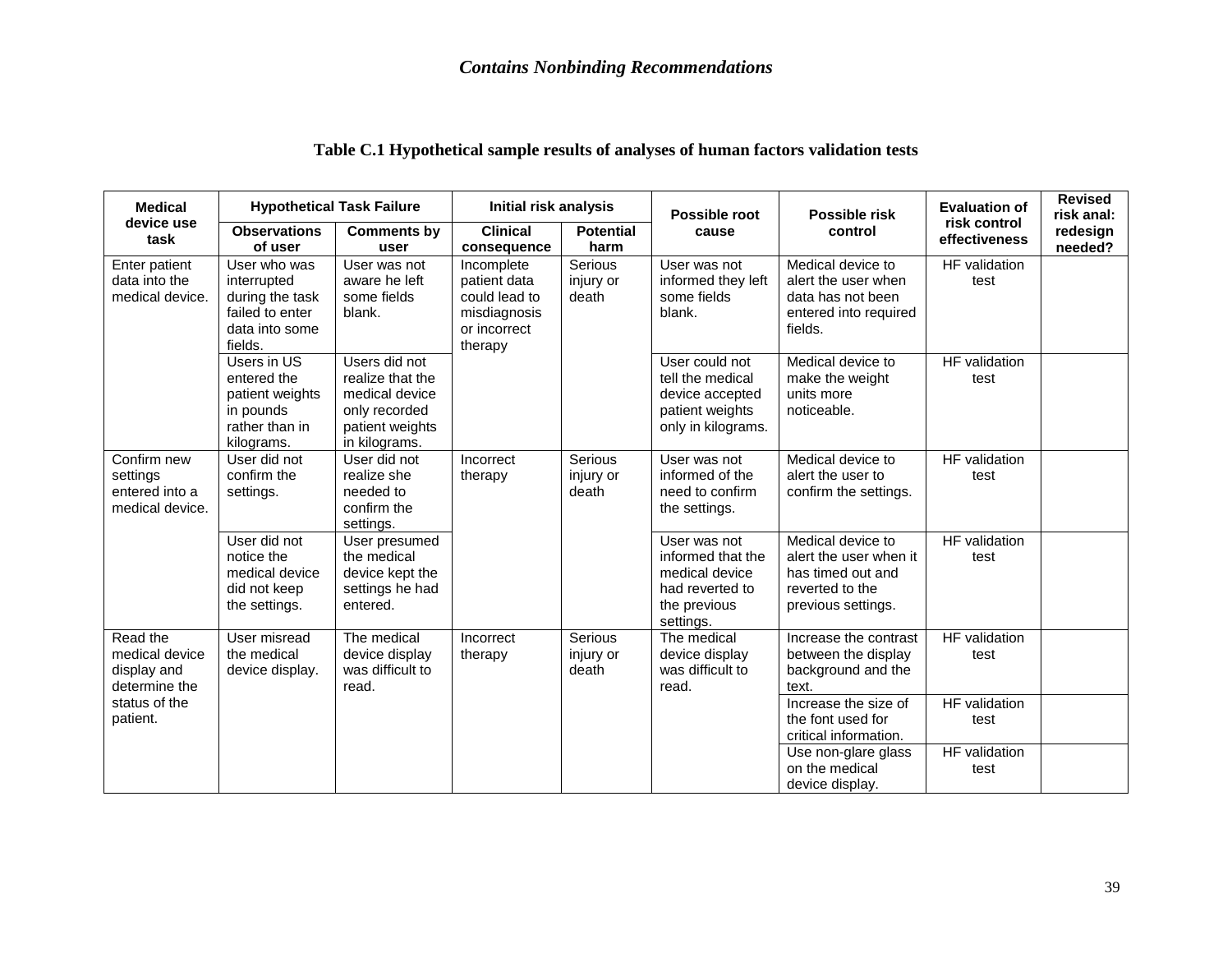| <b>Medical</b>                                                                      | <b>Hypothetical Task Failure</b>                                   |                                                                                                | Initial risk analysis                               |                               | Possible root                                                                                                        | <b>Evaluation of</b><br>Possible risk                                                                                                          |                               | <b>Revised</b><br>risk anal: |
|-------------------------------------------------------------------------------------|--------------------------------------------------------------------|------------------------------------------------------------------------------------------------|-----------------------------------------------------|-------------------------------|----------------------------------------------------------------------------------------------------------------------|------------------------------------------------------------------------------------------------------------------------------------------------|-------------------------------|------------------------------|
| device use<br>task                                                                  | <b>Observations</b><br>of user                                     | <b>Comments by</b><br>user                                                                     | <b>Clinical</b><br>consequence                      | <b>Potential</b><br>harm      | cause                                                                                                                | control                                                                                                                                        | risk control<br>effectiveness | redesign<br>needed?          |
| Respond to an<br>auditory alarm<br>signal coming<br>from a medical<br>device in the | Users did not<br>respond to the<br>alarm signal.                   | Users could not<br>hear the alarm<br>signal.                                                   | Alarm<br>condition not<br>addressed                 | Serious<br>injury or<br>death | The frequency of<br>the alarm signal<br>was too high for<br>some users to<br>hear.                                   | Use alarm tones with<br>multiple frequency<br>components.                                                                                      | HF validation<br>test         |                              |
| next room.                                                                          |                                                                    |                                                                                                |                                                     |                               | The alarm tone<br>was not loud<br>enough for some<br>users to hear.                                                  | Communicate with<br>the user using a<br>distributed alarm<br>system that does not<br>require hearing.                                          | <b>HF</b> validation<br>test  |                              |
| Pause the<br>alarm signal<br>temporarily.                                           | User<br>permanently<br>inactivated the<br>alarm signals.           | User thought he<br>was pausing<br>the alarm<br>signal.                                         | Alarm<br>condition<br>might not be<br>not addressed | Serious<br>injury or<br>death | In spite of the<br>text "silence"<br>appearing<br>adjacent to the<br>symbol, the user<br>confused the<br>alarm-pause | Follow IEC 60601-1-<br>8 and do not use the<br>historical term<br>"silence," which has<br>had different<br>meanings on<br>different equipment. | <b>HF</b> validation<br>test  |                              |
|                                                                                     |                                                                    |                                                                                                |                                                     |                               | control with the<br>alarm-off control.                                                                               | Add a confirmation<br>step on the user<br>interface for<br>permanently<br>inactivating the<br>alarm signals of an<br>alarm condition.          | <b>HF</b> validation<br>test  |                              |
| Perform the<br>procedure.                                                           | User did not<br>respond to a<br>warning that the<br>medical device | User didn't<br>believe the<br>medical device<br>warning                                        | The medical<br>device<br>overheated<br>and was      | Serious<br>injury             | User<br>misinterpreted a<br>valid alarm for a<br>false alarm                                                         | Reduce the<br>occurrence of false<br>alarms associated<br>with this problem.                                                                   | HF validation<br>test         |                              |
|                                                                                     | was<br>overheating.                                                | because of<br>inoperable,<br>causing delay<br>repeated false<br>alarms on the<br>of therapy or |                                                     |                               | Emphasize warning<br>in user manual.                                                                                 | HF validation<br>test                                                                                                                          |                               |                              |
|                                                                                     |                                                                    | device.                                                                                        | absence of<br>therapy.                              |                               |                                                                                                                      | Address issue with<br>overheating and<br>alarm in training.                                                                                    | <b>HF</b> validation<br>test  |                              |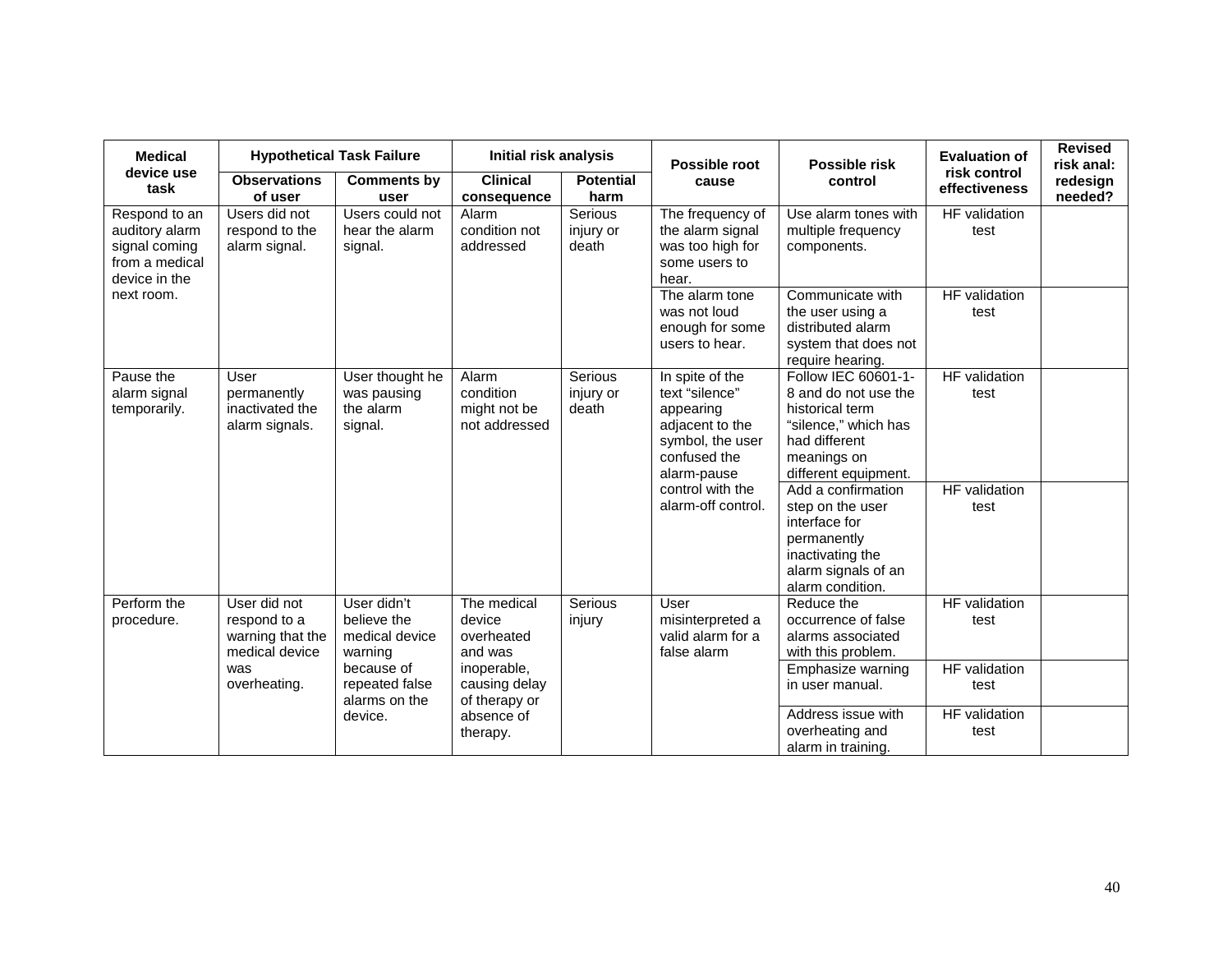| <b>Medical</b>                           | <b>Hypothetical Task Failure</b>                                                                |                                                                            | Initial risk analysis                           |                               | Possible root                                                                                      | Possible risk                                                                                                                          | <b>Evaluation of</b>          | <b>Revised</b><br>risk anal: |
|------------------------------------------|-------------------------------------------------------------------------------------------------|----------------------------------------------------------------------------|-------------------------------------------------|-------------------------------|----------------------------------------------------------------------------------------------------|----------------------------------------------------------------------------------------------------------------------------------------|-------------------------------|------------------------------|
| device use<br>task                       | <b>Observations</b><br>of user                                                                  | <b>Comments by</b><br>user                                                 | <b>Clinical</b><br>consequence                  | <b>Potential</b><br>harm      | cause                                                                                              | control                                                                                                                                | risk control<br>effectiveness | redesign<br>needed?          |
| Connect the<br>components.               | User broke the<br>connector.                                                                    | User couldn't<br>tell when the<br>connection was<br>secure so he           | Delay of<br>therapy or<br>absence of<br>therapy | Serious<br>injury or<br>death | Connector is not<br>strong enough.                                                                 | Redesign the<br>connector to<br>withstand greater<br>torque.                                                                           | HF validation<br>test         |                              |
|                                          |                                                                                                 | over tightened<br>it.                                                      |                                                 |                               | Connector does<br>not provide<br>feedback to user<br>when it is secure.                            | Redesign the<br>connector to provide<br>a snap sound and<br>feel when it is<br>secure.                                                 | HF validation<br>test         |                              |
| Set up the<br>hemodialysis<br>equipment. | User connected<br>the fresh<br>dialysate and<br>the used<br>dialysate to the<br>opposite ports. | The two<br>dialysate<br>containers<br>looked very<br>similar.              | Inadequate<br>therapy or<br>toxic therapy       | Serious<br>injury or<br>death | The connectors<br>on the two device<br>ports and two<br>dialysate<br>containers were<br>identical. | Use different<br>connectors on the<br>two device ports and<br>two dialysate<br>containers so a<br>wrong connection is<br>not possible. | None                          |                              |
|                                          |                                                                                                 |                                                                            |                                                 |                               | The different<br>dialysate<br>containers were<br>not visually<br>distinctive.                      | Redesign the labels<br>on the dialysate<br>containers to be<br>more distinctive.                                                       | <b>HF</b> validation<br>test  |                              |
| Start the<br>therapy.                    | User pressed<br>the "Enter"<br>button rather<br>than the "Start"<br>button.                     | User presumed<br>that the "Enter"<br>button would<br>start the<br>therapy. | Delay of<br>therapy or<br>absence of<br>therapy | Serious<br>injury or<br>death | User did not<br>understand the<br>sequence of<br>medical device<br>operation.                      | Medical device to<br>add prompts to the<br>display to remind the<br>user to press "Start"<br>to start the therapy.                     | <b>HF</b> validation<br>test  |                              |
| Suction fluid<br>from the                | User connected<br>the low-suction                                                               | User did not<br>realize that the                                           | Extraction of<br>body tissues                   | Serious<br>injury or          | User did not<br>know they should                                                                   | Revise the labels on<br>the medical device.                                                                                            | HF validation<br>test         |                              |
| patient's body<br>cavity.                | medical device<br>to a high-                                                                    | medical device<br>was not<br>suction vacuum<br>supposed to be              |                                                 | death                         | not connect the<br>medical device to<br>a high-suction                                             | Revise the<br>instructions for use.                                                                                                    | <b>HF</b> validation<br>test  |                              |
|                                          | source.                                                                                         | connected to a<br>high-suction<br>vacuum source.                           |                                                 |                               | vacuum source.                                                                                     | Revise the user<br>training.                                                                                                           | HF validation<br>test         |                              |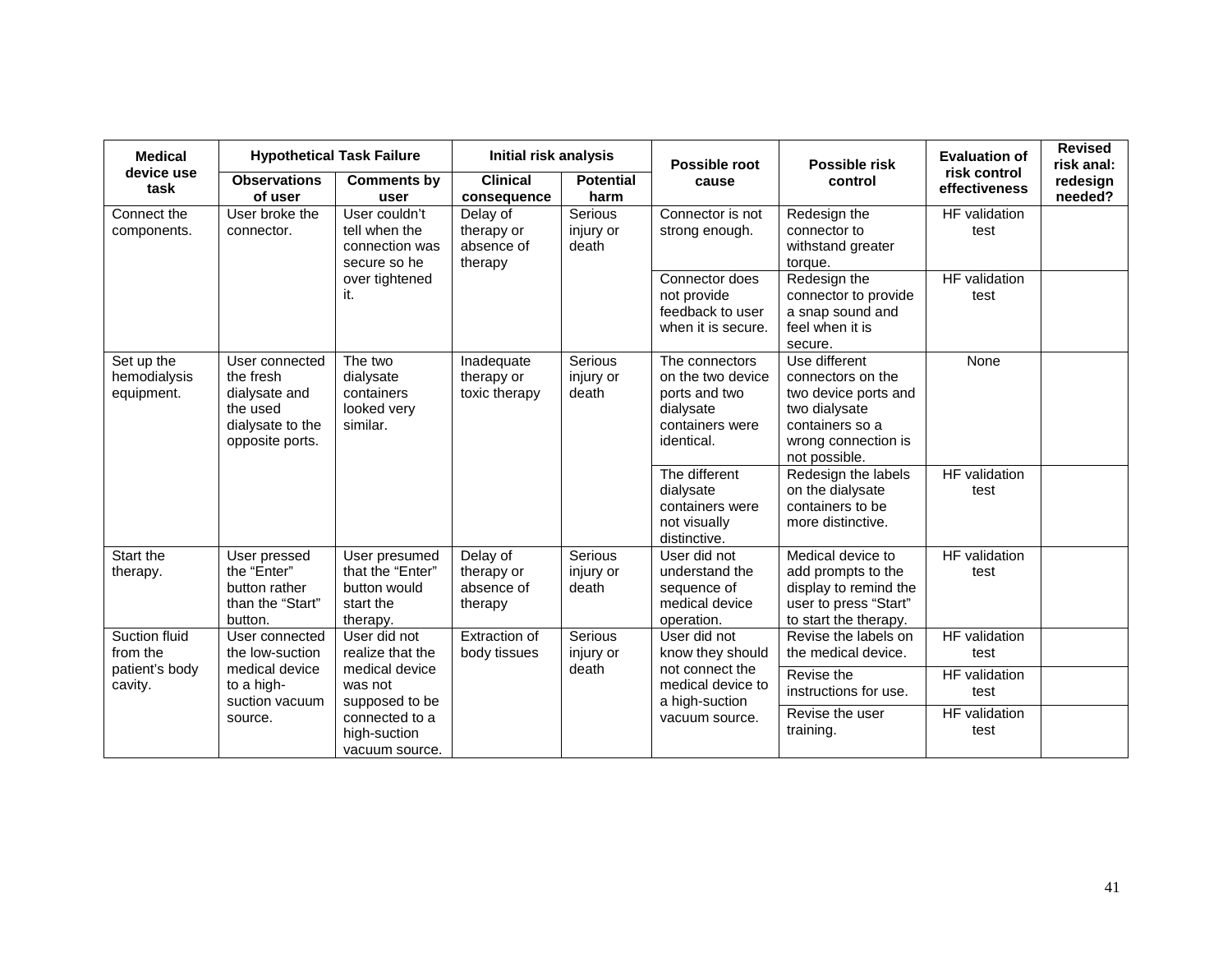| Medical                                              |                                                                     | <b>Hypothetical Task Failure</b>                                                            | Initial risk analysis                           |                               | Possible root                                                                                              | Possible risk                                                                                  | <b>Evaluation of</b>          | <b>Revised</b><br>risk anal: |
|------------------------------------------------------|---------------------------------------------------------------------|---------------------------------------------------------------------------------------------|-------------------------------------------------|-------------------------------|------------------------------------------------------------------------------------------------------------|------------------------------------------------------------------------------------------------|-------------------------------|------------------------------|
| device use<br>task                                   | <b>Observations</b><br>of user                                      | <b>Comments by</b><br>user                                                                  | <b>Clinical</b><br>consequence                  | <b>Potential</b><br>harm      | cause                                                                                                      | control                                                                                        | risk control<br>effectiveness | redesign<br>needed?          |
| Check the<br>expiration date<br>on the<br>component. | User did not<br>check the<br>expiration date.                       | User did not<br>expect that the<br>components<br>used in the test<br>might have<br>expired. | Inadequate<br>therapy                           | Serious<br>injury             | Test artifact                                                                                              | None                                                                                           | None                          | No.                          |
| Replace the<br>(dead) battery.                       | User was not<br>able to open<br>the battery<br>compartment<br>door. | The battery<br>door was too<br>hard to open.                                                | Delay of<br>therapy or<br>absence of<br>therapy | Serious<br>injury or<br>death | Opening the<br>battery<br>compartment<br>door required<br>more force than<br>some users could<br>generate. | Redesign the battery<br>compartment door to<br>require less force<br>and dexterity to<br>open. | HF validation<br>test         |                              |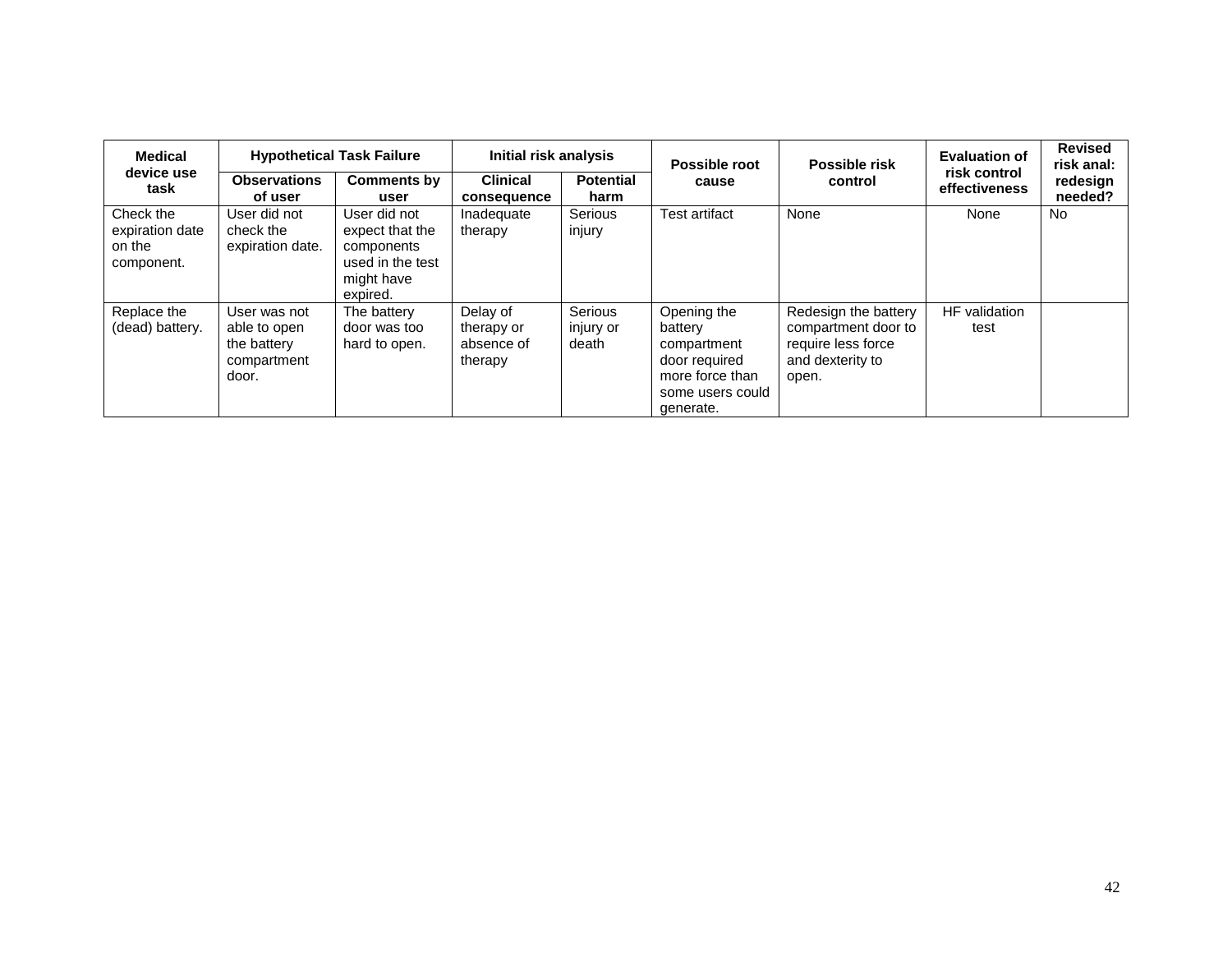## **Appendix D HFE/UE References**

#### <span id="page-46-0"></span>**D.1 FDA Advice and Guidance Documents**

To facilitate premarket review and assist manufacturers, FDA has published advice as well as device-specific and general guidance documents. As of this writing, FDA advice and guidance documents relevant to human factors are:

- *[Human Factors Implications of the New GMP Rule Overall Requirements of the](http://www.fda.gov/medicaldevices/deviceregulationandguidance/humanfactors/ucm119215.htm)  [New Quality System Regulation](http://www.fda.gov/medicaldevices/deviceregulationandguidance/humanfactors/ucm119215.htm)*,
- *[Design Control Guidance for Medical Device Manufacturers](http://www.fda.gov/MedicalDevices/DeviceRegulationandGuidance/GuidanceDocuments/ucm070627.htm)*,
- *[Total Product Life Cycle: Infusion Pump Premarket Notification \[510\(k\)\]](http://www.fda.gov/downloads/MedicalDevices/DeviceRegulationandGuidance/GuidanceDocuments/UCM209337.pdf)  [Submissions](http://www.fda.gov/downloads/MedicalDevices/DeviceRegulationandGuidance/GuidanceDocuments/UCM209337.pdf)*, and
- *[Design Considerations for Devices Intended for Home Use.](http://www.fda.gov/downloads/MedicalDevices/DeviceRegulationandGuidance/GuidanceDocuments/UCM331681.pdf)*

#### **D.2 National and International Standards**

FDA has officially recognized device-specific and general consensus standards published by national and international standards bodies. Standards recognized by FDA as of this writing related to human factors and the application of HFE/UE to medical devices are listed in Table D-1. Please note that the currently-recognized standards are noted at [http://www.accessdata.fda.gov/scripts/cdrh/cfdocs/cfStandards/search.cfm.](http://www.accessdata.fda.gov/scripts/cdrh/cfdocs/cfStandards/search.cfm) It is important to check this page to review the supplementary information sheets (SIS) for all recognized standards to understand the extent of Agency recognition of each standard.

| <b>Standard</b>       | <b>Title</b>                           | <b>Main Purpose</b>                  |
|-----------------------|----------------------------------------|--------------------------------------|
| <b>AAMI/ANSI HE75</b> | Human Factors Engineering – Design     | Comprehensive reference that         |
|                       | of Medical Devices                     | includes general principles,,        |
|                       |                                        | management of use error risk,        |
|                       |                                        | design elements, integrated          |
|                       |                                        | solutions                            |
| ANSI/AAMI/IEC 62366   | $Medical devices - Application of$     | HFE/UE process applied to all        |
|                       | usability engineering to medical       | applying HF/usability to medical     |
|                       | devices                                | device design, with consideration of |
|                       |                                        | risk management                      |
| ANSI/AAMI/ISO 14971   | Medical Devices – Application of risk  | Risk management process for          |
|                       | management to medical devices          | medical devices                      |
| IEC 60601-1-6         | Medical electrical equipment -         | Provides a bridge between IEC        |
|                       | Part 1-6: General requirements for     | 60601-1 and ANSI/AAMI/IEC            |
|                       | basic safety and essential performance | 62366                                |
|                       | - Collateral standard: Usability       |                                      |

Table D-1. National and international consensus standards involving HFE/UE and recognized by FDA.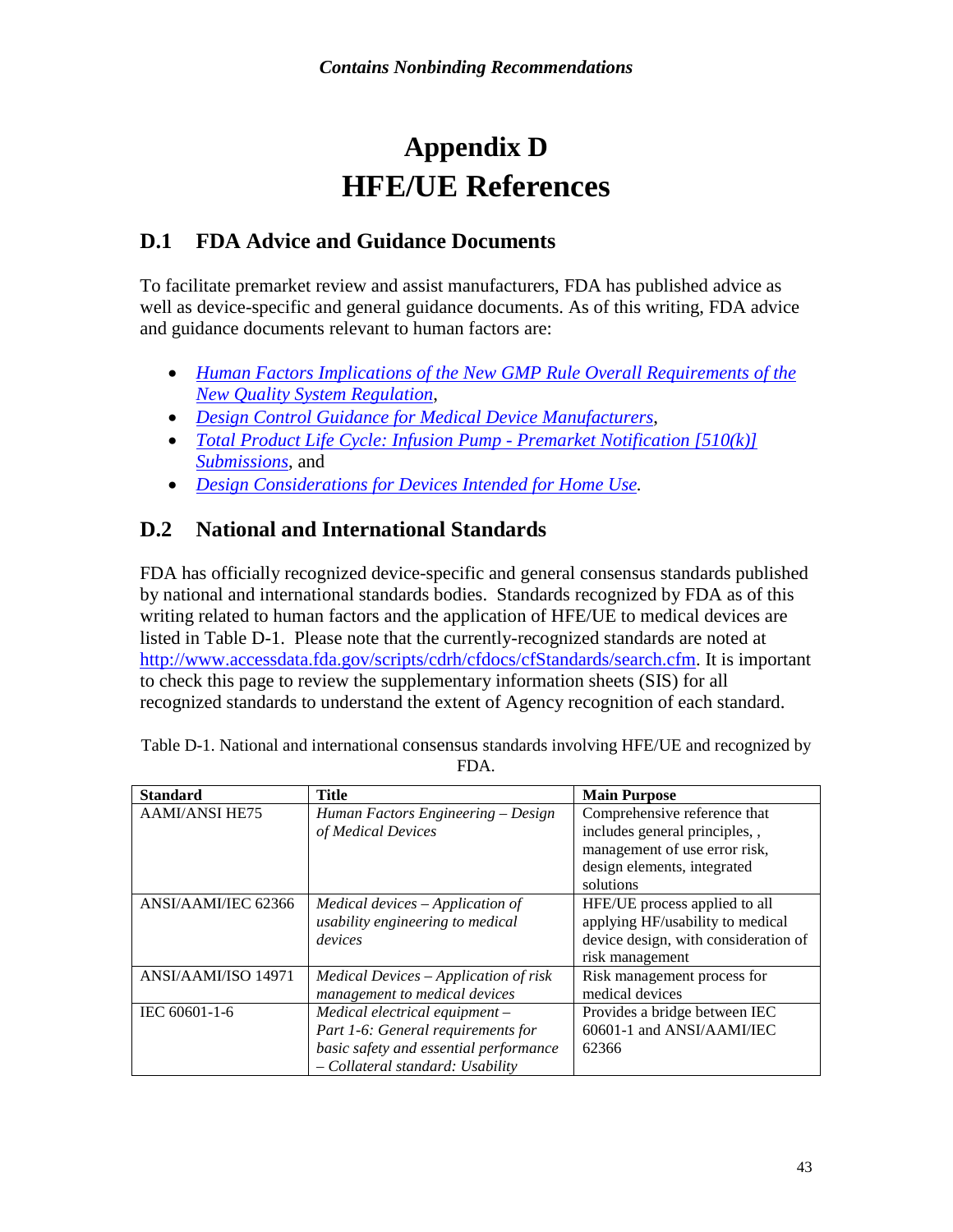| IEC 60601-1-8  | Medical electrical equipment $-$ Part 1-<br>8: General requirements for basic<br>safety and essential performance -<br>Collateral Standard: General<br>requirements, tests and guidance for<br>alarm systems in medical electrical<br>equipment and medical electrical<br>systems | Design standard for alarm systems<br>in medical electrical equipment and<br>systems                                                                     |
|----------------|-----------------------------------------------------------------------------------------------------------------------------------------------------------------------------------------------------------------------------------------------------------------------------------|---------------------------------------------------------------------------------------------------------------------------------------------------------|
| IEC 60601-1-11 | Medical electrical equipment $-$<br>Part 1-11: General requirements for<br>basic safety and essential performance<br>- Collateral Standard: Requirements<br>for medical electrical equipment and<br>medical electrical systems used in the<br>home healthcare environment         | Requirements for medical electrical<br>equipment used in non-clinical<br>environments, including issues<br>involving medical device use by lay<br>users |

#### **D.3 Additional HFE/UE References**

Dumas, J. and Loring, B. (2008). *Moderating Usability Tests: Principles and Practices for Interacting.* San Francisco, CA: Elsevier/Morgan Kauffman Publishers.

Faulkner, L. (2003). Beyond the five-user assumption: Benefits of increased sample sizes in usability testing. *Behavior Research Methods, Instruments, and Computers, 35*(3), 379-383.

Hackos, J. and Redish, J. (1998). *User and Task Analysis for User Interface Design.* New York: John Wiley & Sons.

Israelski, E.W. and Muto, W.H. (2006). Risk management in medical devices. In: Carayon P (Ed.). *Handbook of human factors and ergonomics in health care and patient safety.* Philadelphia (PA): Lawrence Erlbaum Associates.

Kaye, R. D, North, R.A., and Peterson, M. K. (2003) UPCARE: An analysis, description, and educational tool for medical device use problems. *Proceedings of the 9th Annual International Conference on Industrial Engineering Theory, Applications and Practice.*  Las Vegas, NV.

Kirwan, B., and Ainsworth, L.K. (1992). *A Guide to Task Analysis*. London: Taylor & Francis Ltd;

Meister, D. (1986). *Human factors testing and evaluation*. Amsterdam: Elsevier.

Morrow D, North RA, and Wickens CD. Reducing and mitigating human error in medicine. In: Nickerson R (Ed.). *Reviews of human factors and ergonomics*. Vol. 1. Santa Monica (CA):, Human Factors and Ergonomics Society, 2006.

Nielsen, J. (1993). *Usability Engineering.* Boston: AP Professional.

Norman, D., *The Design of Everyday Things*. New York: Doubleday; 1988.